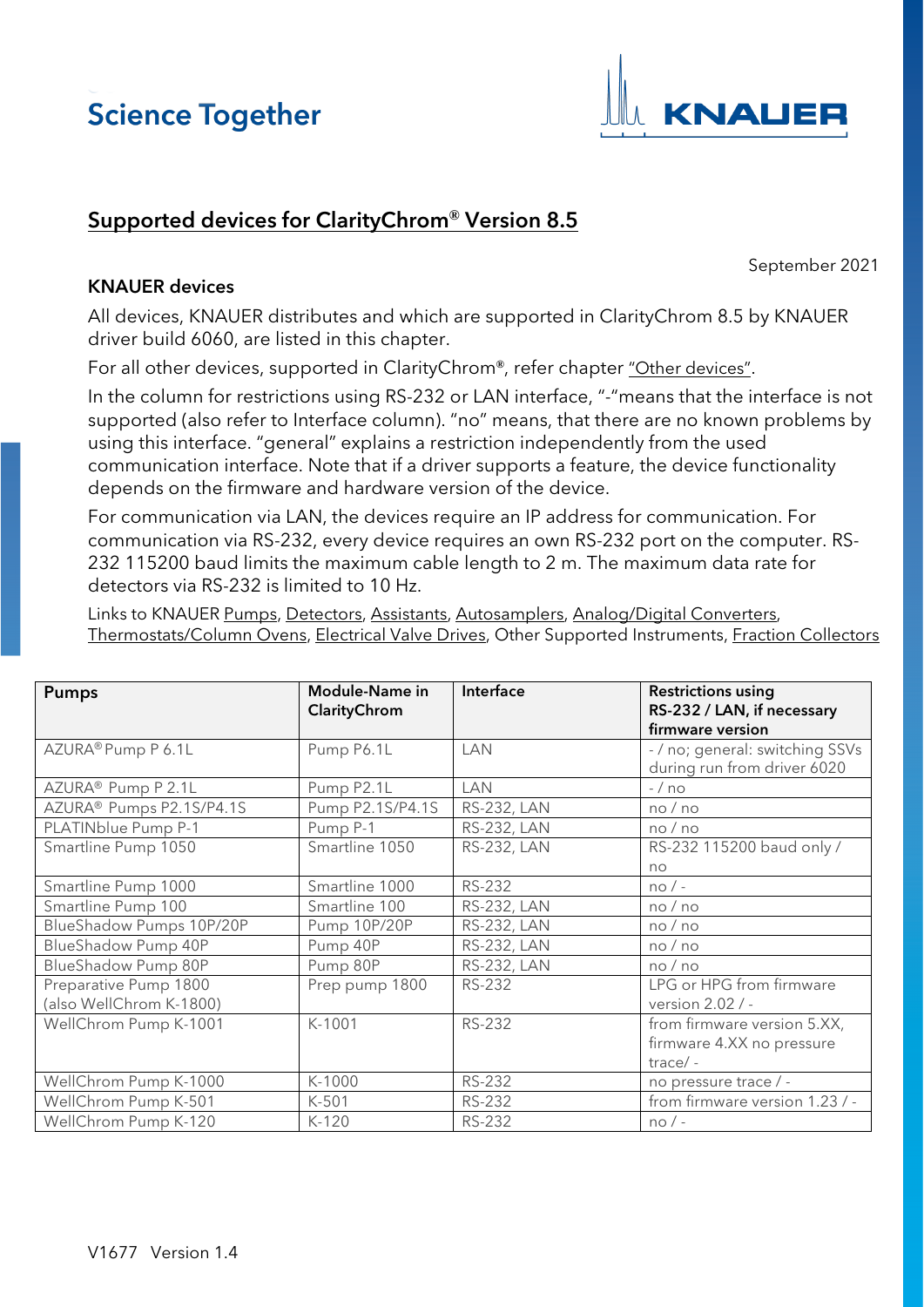

<span id="page-1-0"></span>

| Detectors [for all PDA or<br>scanning UV detectors the PDA*)<br>license extension is required to<br>acquire and review the scan (3D)<br>data, also for Offline license; up to<br>two PDA devices in a system, one<br>PDA license per computer] | Module-Name in<br>ClarityChrom                            | Interface                                       | <b>Restrictions using</b><br>RS-232 / LAN, if necessary<br>firmware version                        |
|------------------------------------------------------------------------------------------------------------------------------------------------------------------------------------------------------------------------------------------------|-----------------------------------------------------------|-------------------------------------------------|----------------------------------------------------------------------------------------------------|
| AZURA® Detector DAD 6.1L*)                                                                                                                                                                                                                     | Detector DAD6.1L                                          | <b>LAN</b>                                      | $-$ / no                                                                                           |
| AZURA <sup>®</sup> Detector DAD 2.1L *)                                                                                                                                                                                                        | Detector DAD2.1L                                          | <b>LAN</b>                                      | $-$ / no                                                                                           |
| AZURA <sup>®</sup> Detector MWD 2.1L                                                                                                                                                                                                           | Detector MWD2.1L                                          | <b>LAN</b>                                      | $-$ / no                                                                                           |
| AZURA® Detector UVD 2.1L                                                                                                                                                                                                                       | Detector UVD2.1L                                          | <b>LAN</b>                                      | $-$ / no                                                                                           |
| AZURA® Detector UVD2.1S                                                                                                                                                                                                                        | Detector UVD2.1S                                          | <b>RS-232, LAN</b>                              | maximum 10 Hz data rate / no                                                                       |
| AZURA <sup>®</sup> Detector RID 2.1L / RID<br>2.1L Highflow                                                                                                                                                                                    | Detector RID2.1L                                          | LAN                                             | $-$ / no                                                                                           |
| AZURA® Conductivity Monitor<br><b>CM 2.1S</b>                                                                                                                                                                                                  | Monitor CM2.1S                                            | RS-232, LAN                                     | no / no                                                                                            |
| AZURA® ECD 2.1                                                                                                                                                                                                                                 | <b>DECADE Elite</b><br>(Antec), see Other<br>devices list | USB (build-in USB-to-<br>RS-232 converter), LAN | no / no                                                                                            |
| PLATINblue PDA Detector PDA-1<br>$\star$                                                                                                                                                                                                       | Detector PDA-1                                            | <b>LAN</b>                                      | $-$ / no                                                                                           |
| PLATINblue Detector MW-1*)                                                                                                                                                                                                                     | Detector MW-1                                             | RS-232, LAN                                     | maximum 10 Hz data rate, RS-<br>232 115200 baud only / no                                          |
| Smartline UV Detector 2500                                                                                                                                                                                                                     | S 2500                                                    | <b>RS-232</b>                                   | start signal (trigger) on S 2500<br>Start Input also starts internal<br>wave length program / -    |
| Smartline UV Detector 2520                                                                                                                                                                                                                     | S 2520                                                    | RS-232, LAN                                     | maximum 10 Hz data rate, RS-<br>232 115200 baud only / no                                          |
| Smartline UV Detector 2550*)                                                                                                                                                                                                                   | S 2550                                                    | <b>RS-232, LAN</b>                              | maximum 10 Hz data rate, RS-<br>232 115200 baud only / more<br>than 10 Hz with only one<br>channel |
| Smartline UV Detector 2600*)                                                                                                                                                                                                                   | S 2600                                                    | RS-232                                          | $no/$ -                                                                                            |
| BlueShadow UV Detector 10D                                                                                                                                                                                                                     | Detector 10D                                              | RS-232, LAN                                     | maximum 10 Hz data rate / no                                                                       |
| BlueShadow UV Detector 40D                                                                                                                                                                                                                     | Detector 40D                                              | <b>RS-232, LAN</b>                              | maximum 10 Hz data rate, RS-<br>232 115200 baud only / no                                          |
| BlueShadow UV Detector 50D*)                                                                                                                                                                                                                   | Detector 50D                                              | <b>RS-232, LAN</b>                              | maximum 10 Hz data rate, RS-<br>232 115200 baud only / more<br>than 10 Hz with only one<br>channel |
| Smartline UV Detector 200                                                                                                                                                                                                                      | S 200                                                     | RS-232                                          | $no/$ -                                                                                            |
| Smartline PDA Detector 2800*)                                                                                                                                                                                                                  | S 2800                                                    | <b>LAN</b>                                      | $-$ / no                                                                                           |
| Smartline PDA Detector 2850*)                                                                                                                                                                                                                  | S 2850                                                    | <b>LAN</b>                                      | $-$ / no                                                                                           |
| Smartline RI Detector 2300                                                                                                                                                                                                                     | S 2300                                                    | RS-232                                          | $no/-$                                                                                             |
| Smartline RI Detector 2400                                                                                                                                                                                                                     | S 2400                                                    | RS-232                                          | $no/-$                                                                                             |
| Smartline Conductivity Monitor<br>S2900                                                                                                                                                                                                        | S 2900                                                    | RS-232                                          | no method setup / -                                                                                |
| WellChrom UV Detector K-2000                                                                                                                                                                                                                   | K-2000, K-2001                                            | RS-232                                          | only data acquisition / -                                                                          |
| WellChrom UV Detector K-2001                                                                                                                                                                                                                   | K-2000, K-2001                                            | RS-232                                          | $no/$ -                                                                                            |
| WellChrom UV Detector K-2500                                                                                                                                                                                                                   | K-2500, K-2501                                            | RS-232                                          | only data acquisition / -                                                                          |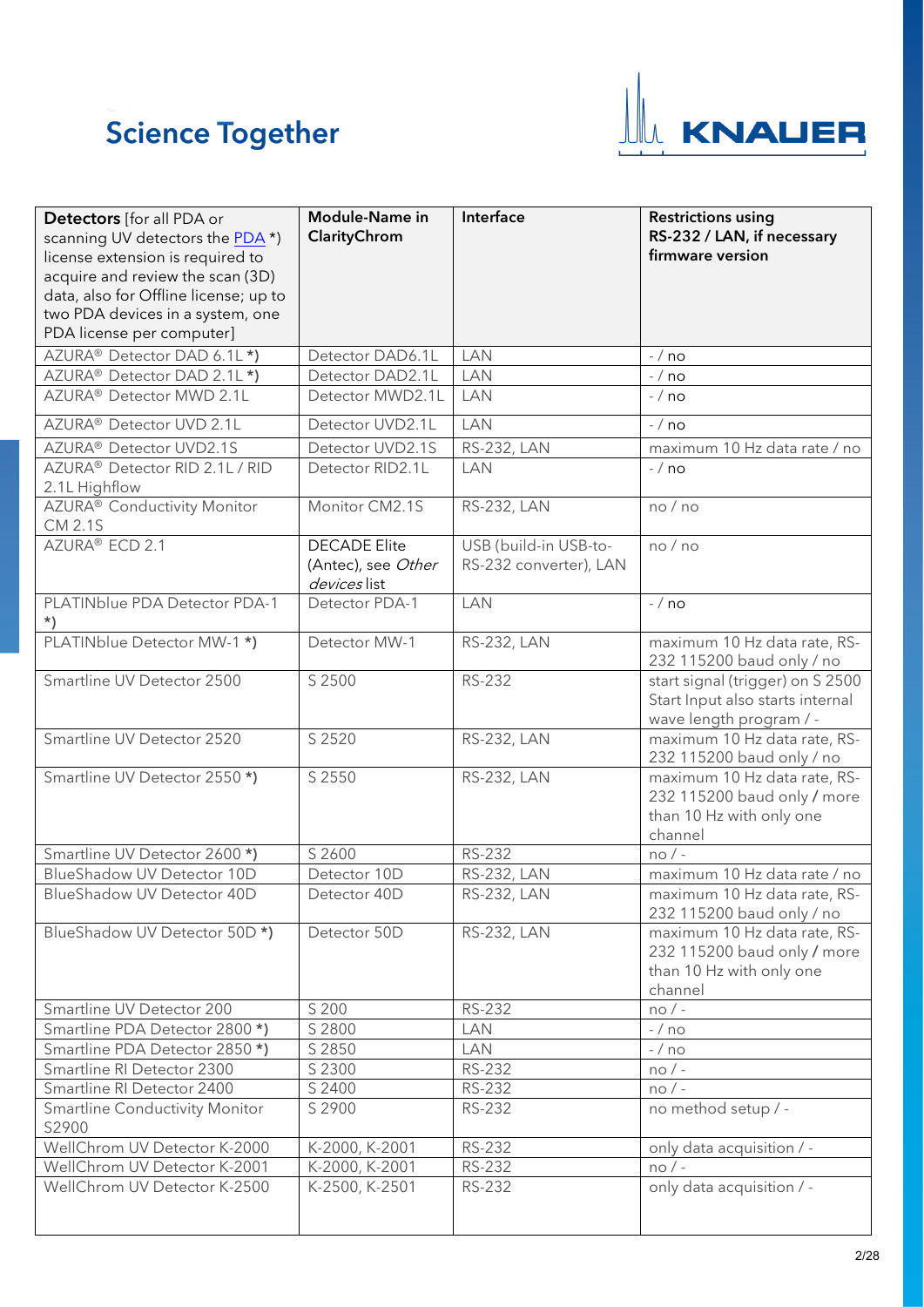

| Detectors continued                                                                                                                                                                                                                           | Module-Name in<br>ClarityChrom | Interface                                                   | <b>Restrictions using</b><br>RS-232 / LAN, if necessary<br>firmware version                                                                                                                                 |
|-----------------------------------------------------------------------------------------------------------------------------------------------------------------------------------------------------------------------------------------------|--------------------------------|-------------------------------------------------------------|-------------------------------------------------------------------------------------------------------------------------------------------------------------------------------------------------------------|
| WellChrom UV Detector K-2501                                                                                                                                                                                                                  | K-2500, K-2501                 | <b>RS-232</b>                                               | start signal (trigger) on device<br>Start Input also starts internal<br>wave length program / -                                                                                                             |
| WellChrom UV Detector K-2600*)                                                                                                                                                                                                                | K-2600                         | <b>RS-232</b>                                               | $no/$ -                                                                                                                                                                                                     |
| WellChrom PDA Detector K-2700<br>$^{\star}$                                                                                                                                                                                                   | K-2700                         | PCI with RS-422<br>interface card / LAN                     | PCI card requires special<br>driver, runs only up to<br>Windows 7 32-bit / LAN only<br>via separate adapter A4442                                                                                           |
| WellChrom PDA Detector K-2800                                                                                                                                                                                                                 | K-2800                         | PCI with RS-422                                             | PCI card requires special                                                                                                                                                                                   |
| $\star$ )                                                                                                                                                                                                                                     |                                | interface card / LAN                                        | driver, runs only up to<br>Windows 7 32-bit / LAN only<br>via separate adapter A4442                                                                                                                        |
| WellChrom RI Detector 2300                                                                                                                                                                                                                    | K-2300, K-2301                 | RS-232                                                      | $no/$ -                                                                                                                                                                                                     |
| WellChrom RI Detector 2301                                                                                                                                                                                                                    | K-2300, K-2301                 | <b>RS-232</b>                                               | $no/-$                                                                                                                                                                                                      |
| WellChrom RI Detector 2400                                                                                                                                                                                                                    | K-2400, K-2401                 | <b>RS-232</b>                                               | $no/$ -                                                                                                                                                                                                     |
| WellChrom RI Detector 2401                                                                                                                                                                                                                    | K-2400, K-2401                 | <b>RS-232</b>                                               | $no/-$                                                                                                                                                                                                      |
| Shimadzu fluorescence detector<br>RF-10Axl / also available via CBM-<br>20A, driver from Data Apex, refer<br>RF-10 Axl in Other devices list<br>below                                                                                         | RF-10Axl                       | RS-232 (data rates > 0.5<br>Hz only with A/D-<br>converter) | special RS-232 cable required<br>(part number G0743); data<br>rate only 0.5 Hz, A/D conver-<br>ter allows higher data rates; /                                                                              |
| Shimadzu fluorescence detector<br>RF-20A / Axs with special firmware<br>version 0.90 only from Knauer /<br>also available via CBM-20A with<br>LC-10 functionality, driver from<br>Data Apex, refer RF-20 A/Axs in<br>Other devices list below | <b>RF-20A</b>                  | <b>RS-232</b>                                               | LC-10 functionality: data rate<br>up to 5 Hz, 1 channel, no<br>scan, no flow cell temp.<br>control; special RS-232 cable<br>required (part number<br>G0743); A/D converter allows<br>higher data rates; / - |
| Shimadzu CDD-10Avp                                                                                                                                                                                                                            | n/a                            | n/a                                                         | No control, only data<br>acquisition via A/D converter                                                                                                                                                      |
| Virtual Detector                                                                                                                                                                                                                              | Virtual Detector               |                                                             |                                                                                                                                                                                                             |
| Sedere Sedex ELSD<br>80LT/85LT/90LT/100LT/LC                                                                                                                                                                                                  |                                |                                                             | Driver developed by Data Apex; refer matching detectors in Other devices list                                                                                                                               |
| ERC RefractoMax 520 series                                                                                                                                                                                                                    |                                |                                                             | Driver developed by Data Apex; refer matching detectors in Other devices list                                                                                                                               |
| Antec detectors                                                                                                                                                                                                                               |                                |                                                             | Driver developed by Data Apex; refer matching detectors in Other devices list                                                                                                                               |
| Grace/Alltech ELSD 3300                                                                                                                                                                                                                       |                                |                                                             | Driver developed by Data Apex; refer matching detectors in Other devices list                                                                                                                               |
| Kontron detetors                                                                                                                                                                                                                              |                                |                                                             | Driver developed by Data Apex; refer matching detectors in Other devices list                                                                                                                               |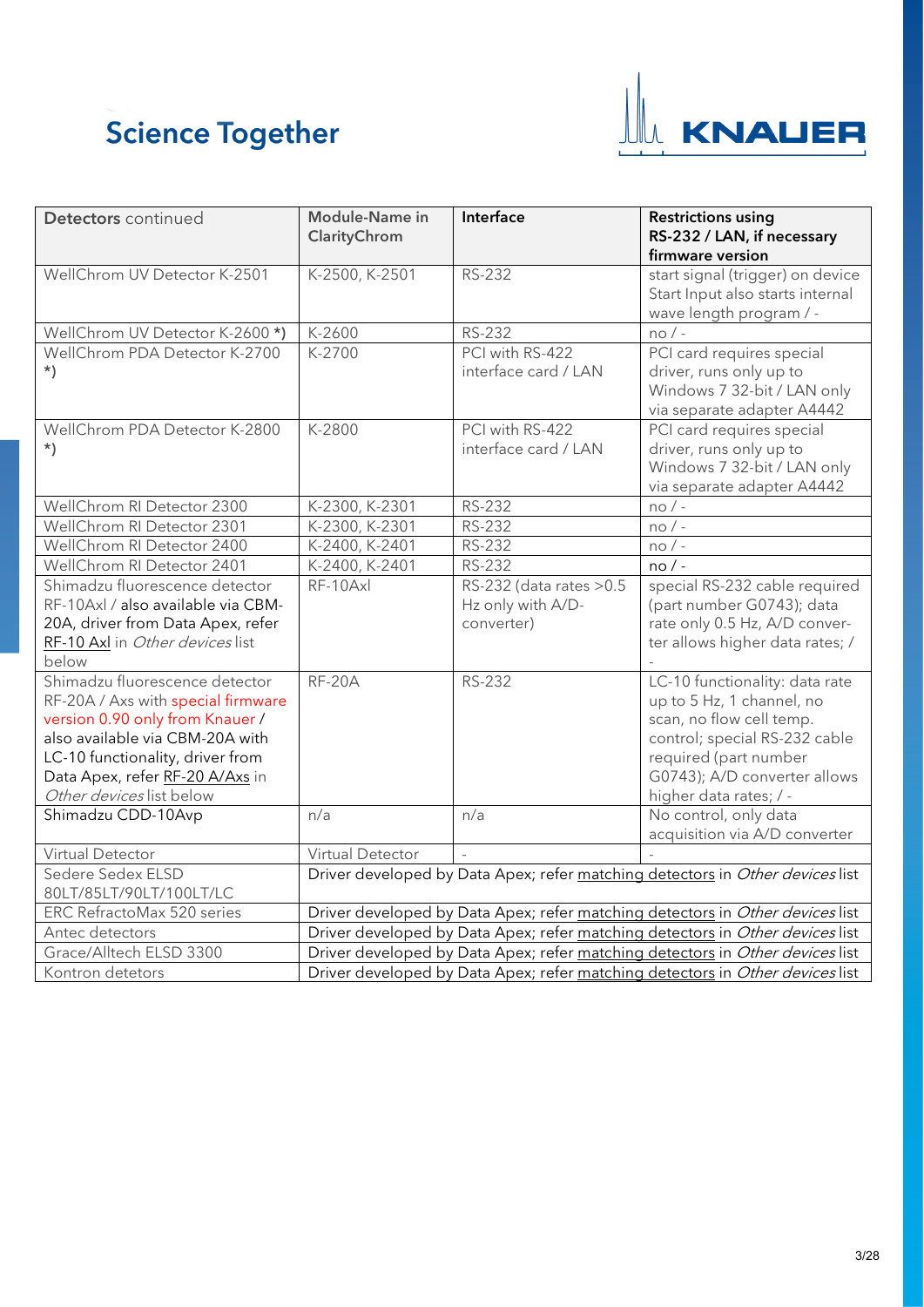

<span id="page-3-0"></span>

| <b>Assistants</b> (up to three devices in<br>one housing) | Module-Name in<br>ClarityChrom | Interface  | <b>Restrictions using</b><br>RS-232 / LAN, if necessary<br>firmware (FW) version                                                                                                                                                                                            |
|-----------------------------------------------------------|--------------------------------|------------|-----------------------------------------------------------------------------------------------------------------------------------------------------------------------------------------------------------------------------------------------------------------------------|
| AZURA <sup>®</sup> Assistant ASM 2.2L                     | <b>ASM2.2L</b>                 | LAN        | - / ASM2.2L is only supported<br>as a complete device,<br>included modules cannot be<br>controlled as separate<br>devices, only one valve as<br>fraction collector - no valve<br>cascading                                                                                  |
| AZURA <sup>®</sup> Assistant ASM 2.1L                     | <b>ASM2.1L</b>                 | <b>LAN</b> | - / ASM2.1L is only supported<br>as a complete device,<br>included modules cannot be<br>controlled as separate<br>devices; two pumps<br>suppported as HPG or<br>independend pumps; only<br>one valve as fraction collector<br>- no valve cascading; Events<br>not supported |

<span id="page-3-1"></span>

| <b>Autosamplers</b> (one autosampler<br>in a system)                              | Module-Name in<br>ClarityChrom | Interface                                                          | <b>Restrictions using</b><br>RS-232 / LAN, if necessary<br>firmware (FW) version                                                                                                                                                                                                        |
|-----------------------------------------------------------------------------------|--------------------------------|--------------------------------------------------------------------|-----------------------------------------------------------------------------------------------------------------------------------------------------------------------------------------------------------------------------------------------------------------------------------------|
| AZURA <sup>®</sup> Autosampler AS 6.1L                                            | Knauer AS 6.1L                 | LAN                                                                | - / firmware-dependent<br>features: FW 1.21: 1000 µl<br>syringe, FW 1.19: 100 µl<br>syringe; FW 1.18: 30 vial tray,<br>2500 µl syringe can be<br>selected also if prep mode is<br>not enabled                                                                                           |
| Smartline Autosampler 3950                                                        | AS 3950                        | RS-232 or LAN (LAN<br>from $\sim$ April 2009,<br>before<br>RS-232) | no / no, firmware-dependent<br>features: FW 1.21: 1000 µl<br>syringe, FW 1.18: 30 vials tray,<br>2500 µl syringe selectable<br>also if prep mode is not<br>activate; FW1.16: 108 vial tray;<br>FW 1.15: 0.1 µl increments,<br>tray thermostating $4-40$ °C;<br>FW1.04: 84+3 vials tray; |
| Autosampler Knauer Optimas*                                                       | Knauer Optimas                 | RS-232                                                             | $no/$ -                                                                                                                                                                                                                                                                                 |
| PLATINblue Autosampler AS-1                                                       | $AS-1$                         | <b>LAN</b>                                                         | no / FW1.02: tray<br>thermostating 4-40 °C                                                                                                                                                                                                                                              |
| Smartline Autosampler 3900 *                                                      | AS 3900                        | <b>RS-232</b>                                                      | $no/-$                                                                                                                                                                                                                                                                                  |
| Smartline Autosampler 3800 (also<br>WellChrom K-3800)*                            | AS 3800                        | <b>RS-232</b>                                                      | $no/$ -                                                                                                                                                                                                                                                                                 |
| Spark Autosampler Alias,<br>Endurance, Marathon, Midas,<br>Integrity, Triathlon * |                                |                                                                    | Driver developed by Data Apex; refer matching autosamplers in Other devices                                                                                                                                                                                                             |
| Kontron Autosamplers *                                                            |                                |                                                                    | Driver developed by Data Apex; refer matching autosamplers in Other devices                                                                                                                                                                                                             |

\* Driver was developed by Data Apex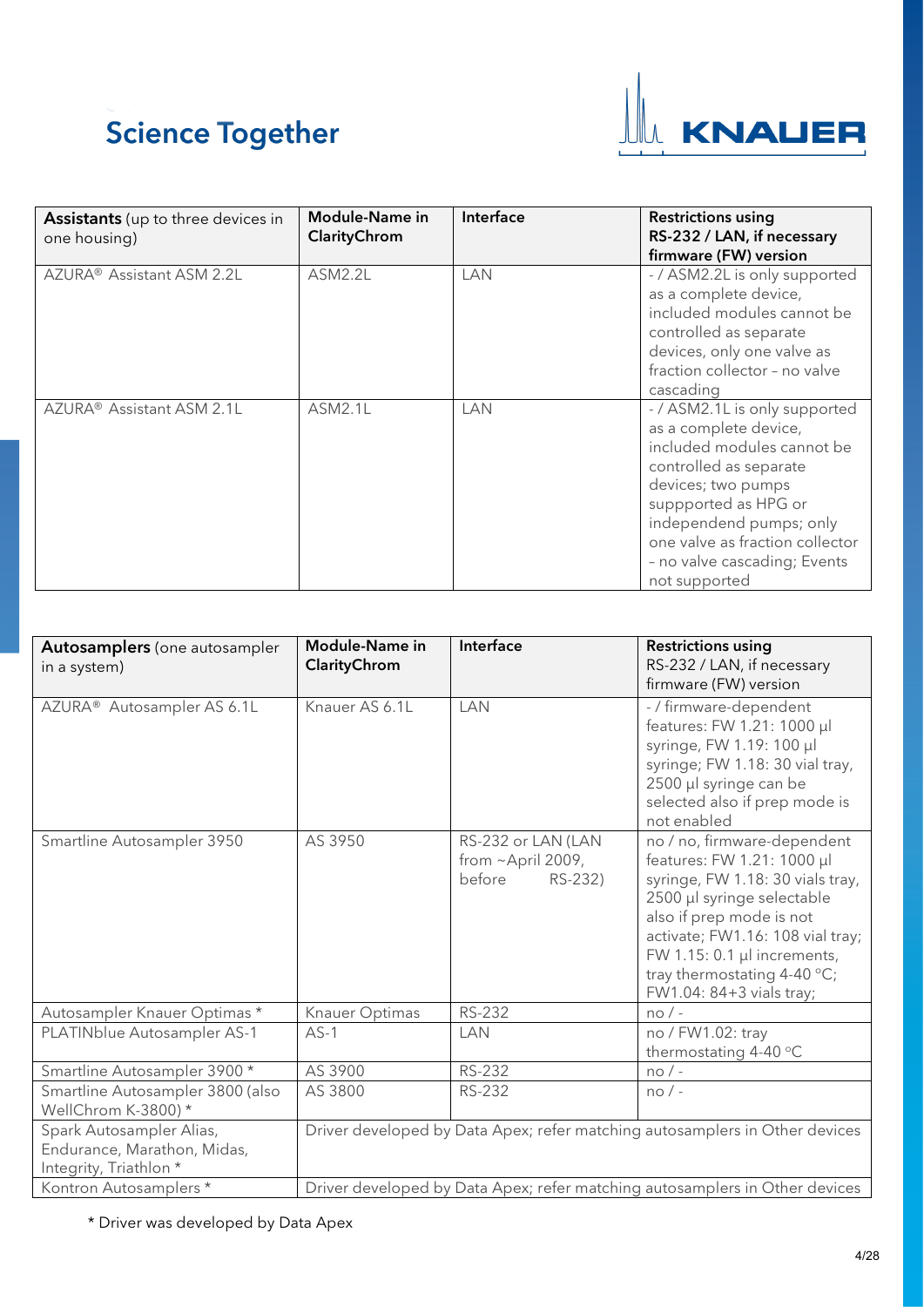

<span id="page-4-0"></span>

| <b>Analog/Digital Converters</b>                                        | <b>Module-Name in</b><br>ClarityChrom | Interface                                | <b>Restrictions using</b><br>RS-232 / LAN, if necessary<br>firmware version                                                                                                                                          |
|-------------------------------------------------------------------------|---------------------------------------|------------------------------------------|----------------------------------------------------------------------------------------------------------------------------------------------------------------------------------------------------------------------|
| Interface Box IFU 2.1 LAN                                               | Interface Box IF2 /<br><b>IFU 2.1</b> | LAN                                      | - / Digital Out cannot be<br>controlled; only last 6 digits of<br>serial number must be<br>entered                                                                                                                   |
| Interface Box IFU 2.1                                                   | Interface Box IF2 /<br><b>IFU 2.1</b> | USB (build-in USB-to-<br>RS-232 adapter) | Digital Out cannot be<br>controlled / -; Driver for USB-<br>to-serial adapter must be<br>installed separately; driver on<br>ClarityChrom CD or<br>webpage; only last 6 digits of<br>serial number must be<br>entered |
| Interface Box IF2                                                       | Interface Box IF2 /<br><b>IFU 2.1</b> | RS-232                                   | Digital Out cannot be<br>controlled / - ; only last 5<br>digits of serial number must<br>be entered                                                                                                                  |
| Smartline Manager 5000                                                  | Manager 5000                          | RS-232                                   | Digital Out cannot be<br>controlled / - ; only last 5<br>digits of serial number must<br>be entered                                                                                                                  |
| Smartline Manager 5050 and<br>PLATINblue Manager M-1 as<br>Manager 5000 | Manager 5000                          | <b>RS-232</b>                            | Digital Out cannot be<br>controlled / - ; only last 5<br>digits of serial number must<br>be entered                                                                                                                  |
| Knauer HPLC Box                                                         | <b>HPLC Box</b>                       | RS-232                                   | Revision 2: only data<br>acquisition<br>Revision 3: data acquisition<br>and Analogue Out, Digital<br>Out cannot be controlled / -;<br>if serial number is >65536,<br>only the last for digits must be<br>entered     |
| <b>BlueShadow Manager 40M</b>                                           | Manager 40M                           | RS-232                                   | Digital Out cannot be<br>controlled / - ; only last 5<br>digits of serial number must<br>be entered                                                                                                                  |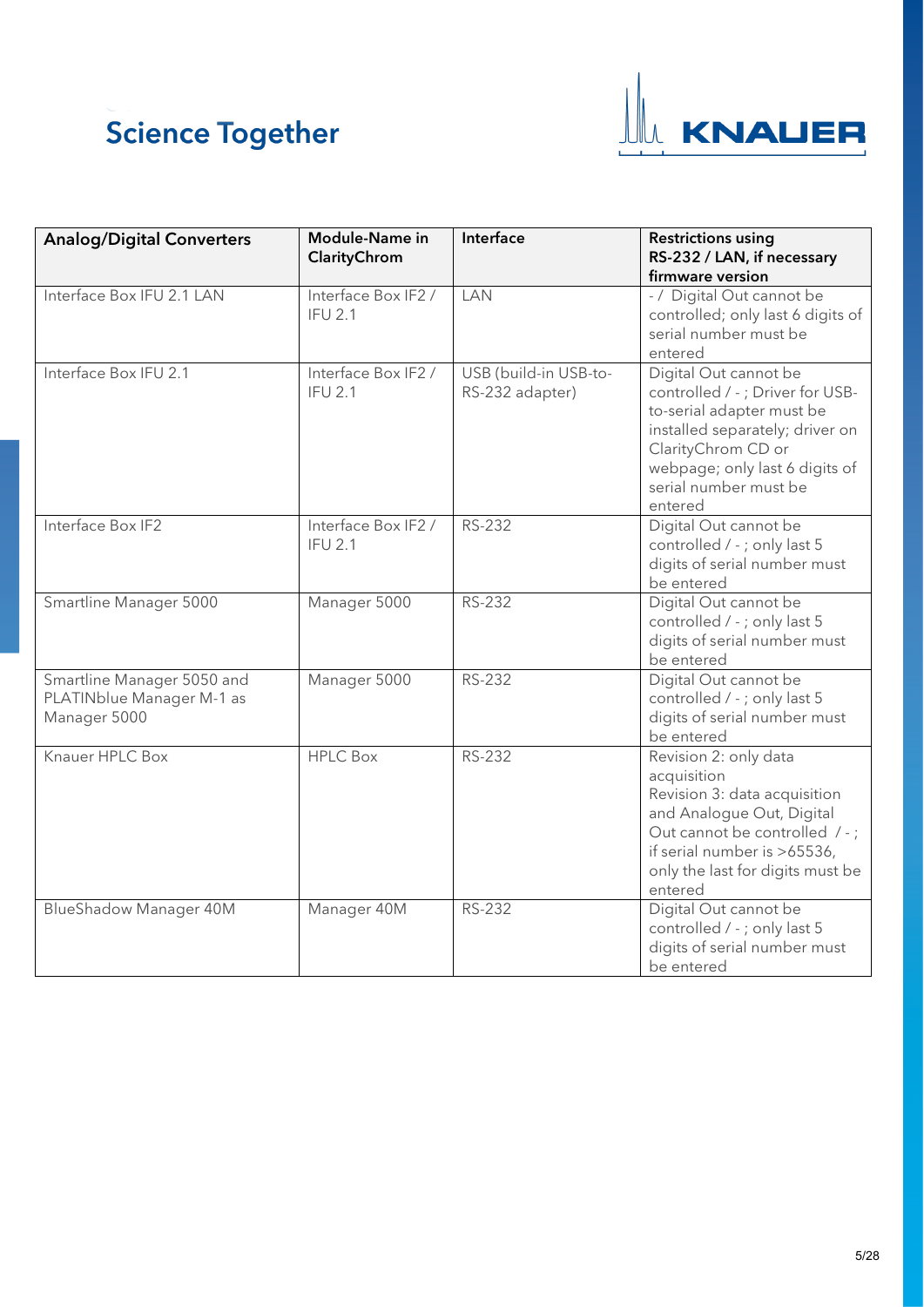

<span id="page-5-0"></span>

| <b>Thermostats/Column Ovens</b>                                                                              | <b>Module-Name in</b><br>ClarityChrom | Interface          | <b>Restrictions using</b><br>RS-232 / LAN, if necessary<br>firmware version  |
|--------------------------------------------------------------------------------------------------------------|---------------------------------------|--------------------|------------------------------------------------------------------------------|
| Column Thermostat CT 2.1 (also<br>ATC00 with FW 2.02)                                                        | Thermostat CT2.1                      | <b>RS-232, LAN</b> | no/no                                                                        |
| PLATINblue Column Thermostat<br>$T-1$                                                                        | Thermostat T-1                        | <b>RS-232, LAN</b> | no/no                                                                        |
| Smartline Column Oven / Column<br>Thermostat JetStream /<br><b>PLATINblue Column Thermostat</b><br>T-1 Basic | JetStream                             | RS-232             | no (JetStream control<br>requires firmware version<br>$b1.17$ or higher) / - |
| Smartline Column Oven 4050                                                                                   | S 4000, S 4500                        | <b>RS-232, LAN</b> | no / only DHCP from firmware<br>version 1.11                                 |

<span id="page-5-1"></span>

| Electrical Valve Drives (up to 8<br>valves can be cascaded in one<br>module and can be programmed<br>in one table;<br>Valves as fraction collector: refer<br>Fraction collectors (one fraction<br>collector in a system, only drivers<br>"Developed by Knauer", requires<br><b>Knauer FRC control module)</b> | Module-Name in<br>ClarityChrom | Interface                                       | <b>Restrictions using</b><br>RS-232 / LAN, if necessary<br>firmware version |
|---------------------------------------------------------------------------------------------------------------------------------------------------------------------------------------------------------------------------------------------------------------------------------------------------------------|--------------------------------|-------------------------------------------------|-----------------------------------------------------------------------------|
| AZURA <sup>®</sup> Valve Unifier VU 4.1                                                                                                                                                                                                                                                                       | <b>VU4.1</b>                   | USB (build-in USB-to-<br>RS-232 converter), LAN | no/no                                                                       |
| AZURA <sup>®</sup> Valve Drive V 2.1S                                                                                                                                                                                                                                                                         | V2.1S                          | <b>RS-232, LAN</b>                              | no/no                                                                       |
| <b>BlueShadow Valve drives</b>                                                                                                                                                                                                                                                                                | V2, V6, V12, V16               | <b>RS-232, LAN</b>                              | no/no                                                                       |
| Smartline valve drives S6, S12, S16                                                                                                                                                                                                                                                                           | K-6, K-12, K-16                | <b>RS-232, LAN</b>                              | no / no (first Smartline valves<br>drives have no LAN<br>connector)         |
| electric valve drives K-6, K-12, K-16                                                                                                                                                                                                                                                                         | K-6, K-12, K-16                | <b>RS-232</b>                                   | no / - (general: devices do not<br>have LAN connector)                      |

<span id="page-5-2"></span>

| <b>Other Supported Instruments</b>                    | Module-Name in<br>ClarityChrom | Interface | <b>Restrictions using</b><br>RS-232 / LAN, if necessary<br>firmware version         |
|-------------------------------------------------------|--------------------------------|-----------|-------------------------------------------------------------------------------------|
| Flowmeter Bronkhorst Mini Cori-<br>Flow M12, M13, M14 | Mini Cori-Flow                 | RS-232    | no / - (general: correct flow<br>rate range needs to be insert<br>in configuration) |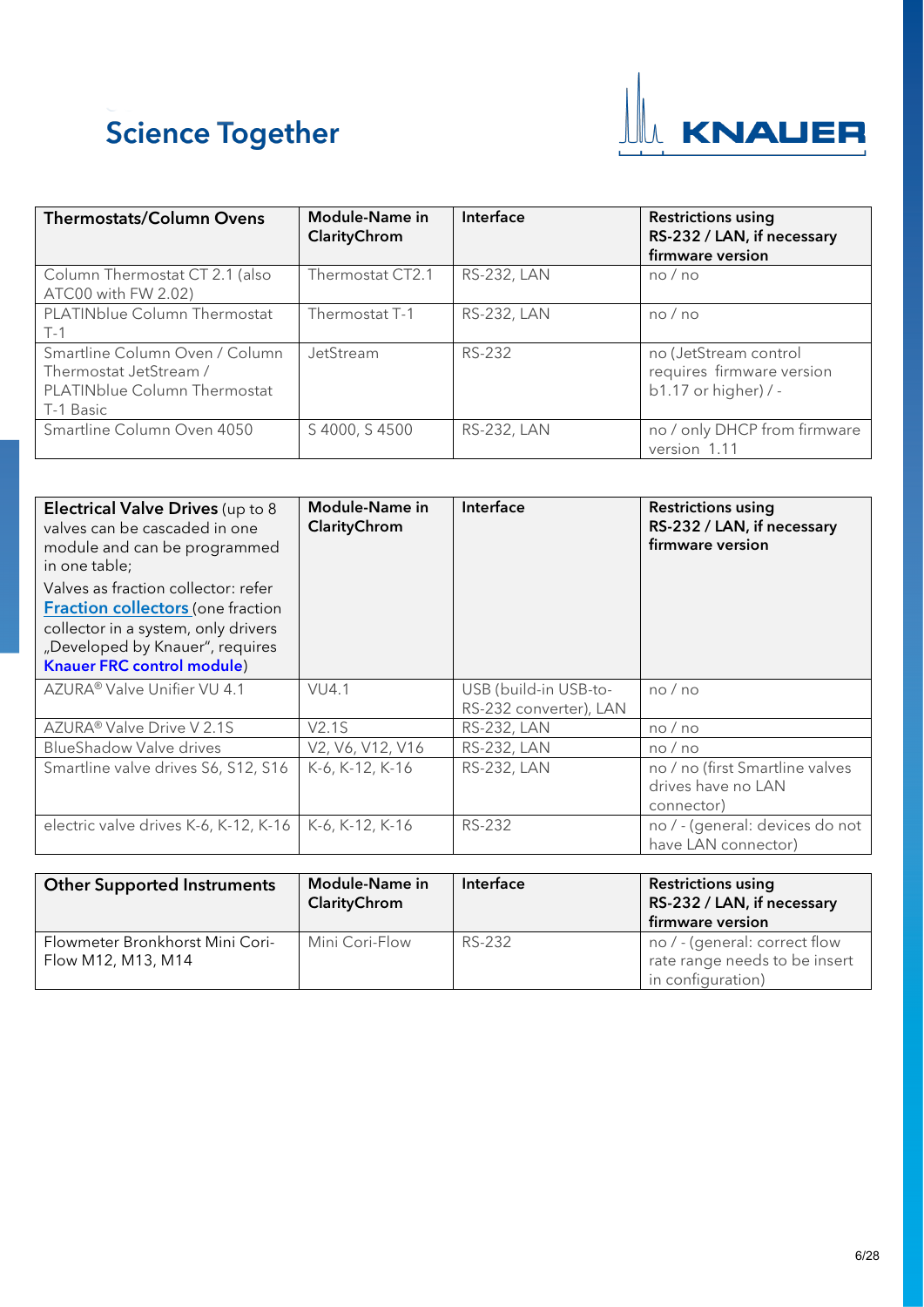

KNAUER FRC supports devices, listed below, and an own fraction collection option; refer to the ClarityChrom® software instructions V1670 for the functionality. KNAUER device drivers (Module Info: Developed by KNAUER) and FRC functionality are only available with the KNAUER FRC control module (separate license option) for ClarityChrom®. Fraction collectors are also supported by DataApex. For those fraction collectors and the corresponding fractionation function no additional license is required.

<span id="page-6-1"></span><span id="page-6-0"></span>

| Fraction collectors (one fraction<br>collector in a system, only drivers<br>"Developed by Knauer", requires<br>Knauer FRC control module)                                                                      | Module-Name in<br>ClarityChrom                          | Interface                                    | <b>Restrictions using</b><br>RS-232 / LAN, if necessary<br>firmware version                                                                                                                                                                                                                        |
|----------------------------------------------------------------------------------------------------------------------------------------------------------------------------------------------------------------|---------------------------------------------------------|----------------------------------------------|----------------------------------------------------------------------------------------------------------------------------------------------------------------------------------------------------------------------------------------------------------------------------------------------------|
| <b>KNAUER MultiValve fraction</b><br>collector - all KNAUER electric<br>valve drives with all supported<br>valves (not 8/4 valve); up to 32<br>valves in a cascade (not with valves<br>in ASM 2.2L / ASM 2.1L) | MultiValve FC                                           | RS-232, LAN (depends<br>on used valve drive) | no/no                                                                                                                                                                                                                                                                                              |
| AZURA® ASM 2.2L - fraction valve,<br>build-in KNAUER valve                                                                                                                                                     | Valve -<br>ASM2.2L:FRC (only<br>as Assistant<br>module) | LAN                                          | - / only one valve as fraction<br>collector - no valve cascading                                                                                                                                                                                                                                   |
| AZURA® ASM 2.1L - fraction valve,<br>build-in KNAUER or VICI valve                                                                                                                                             | Valve -<br>ASM2.1L:FRC (only<br>as Assistant<br>module) | <b>LAN</b>                                   | - / only one valve as fraction<br>collector - no valve cascading                                                                                                                                                                                                                                   |
| Smartline Fraction Collector 3050                                                                                                                                                                              | S 3050                                                  | <b>RS-232, LAN</b>                           | No peak recycling supported<br>/ no peak recycling supported                                                                                                                                                                                                                                       |
| Büchi Fraction Collector C-660                                                                                                                                                                                 | $C-660$                                                 | RS-232                                       | $no/$ -                                                                                                                                                                                                                                                                                            |
| ISCO Fraction Collector Foxy Jr.                                                                                                                                                                               | Foxy Jr.                                                | RS-232                                       | $no/-$                                                                                                                                                                                                                                                                                             |
| <b>ISCO Fraction Collector Foxy R1</b>                                                                                                                                                                         | Foxy R1                                                 | <b>RS-232, LAN</b>                           | no / no (general: touch panel<br>is not blocked during remote<br>control)                                                                                                                                                                                                                          |
| <b>ISCO Fraction Collector Foxy R2</b>                                                                                                                                                                         | Foxy R2                                                 | RS-232, LAN                                  | no / no (general: touch panel<br>is not blocked during remote<br>control)                                                                                                                                                                                                                          |
| Labocol Vario 4000 / 4000 Plus<br><b>Fraction Collector</b>                                                                                                                                                    | Labocol VARIO-<br>4000                                  | RS-232, LAN                                  | no / no ; [general: touch<br>panel is not blocked during<br>remote control; only trays<br>with 20, 24, 39, 80 and 125<br>vials are supported; free tray<br>definition is not supported; all<br>racks must have same type<br>(no mixed rack configuration<br>supported); no USB control<br>support] |
| <b>Virtual Fraction Collector</b>                                                                                                                                                                              | Virtual FC                                              | $\overline{\phantom{a}}$                     |                                                                                                                                                                                                                                                                                                    |
| A fractionation option, developed<br>by Data Apex, is available without<br>Knauer FRC control module;<br>requires fraction collector driver<br>developed by Data Apex                                          | devices                                                 |                                              | Drivers developed by Data Apex; refer matching fraction collectors in Other                                                                                                                                                                                                                        |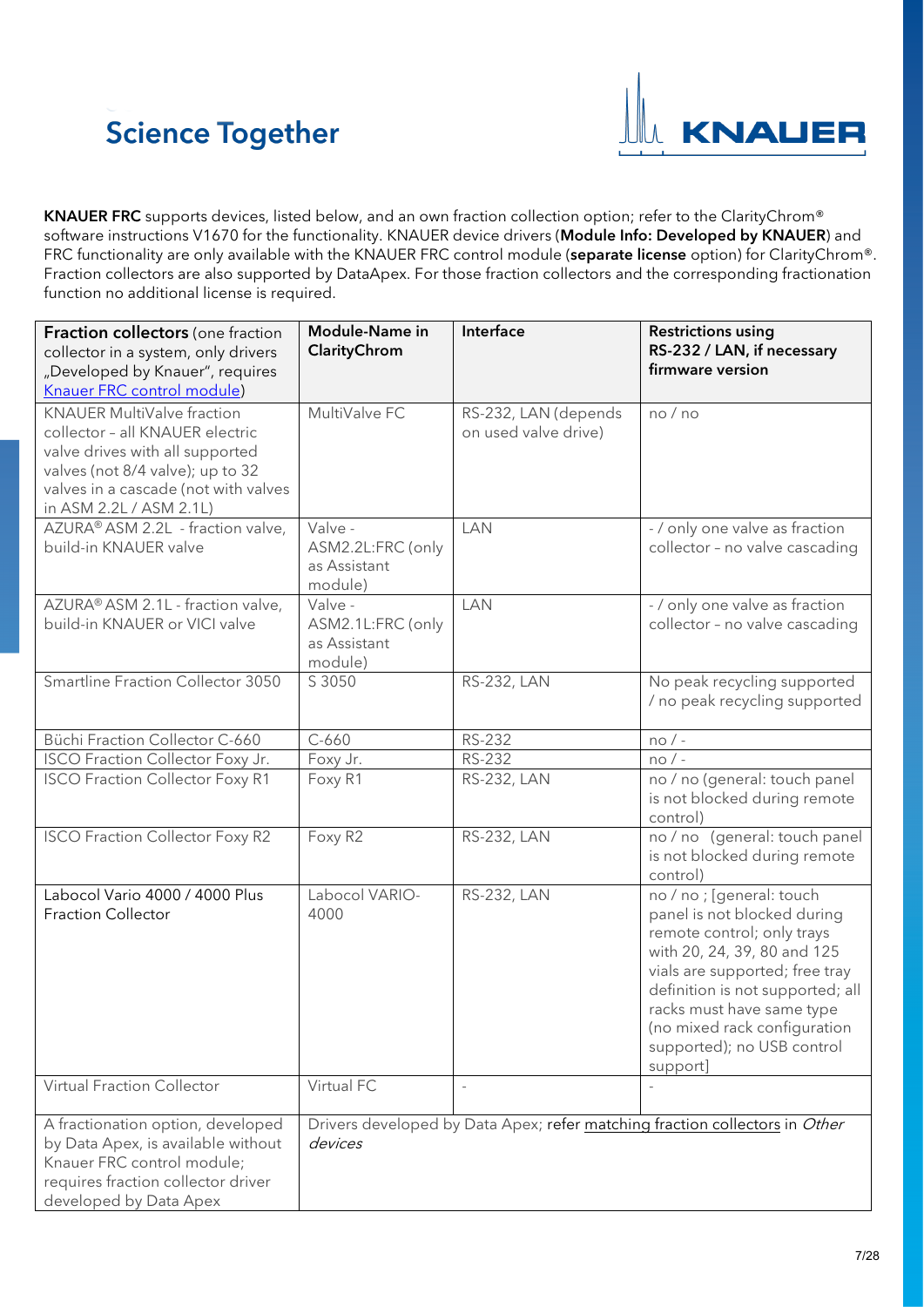

Other devices (this list may not be complete; for KNAUER devices, refer chapter ["KNAUER](#page-0-1) [devices"](#page-0-1))

Links to [GCs,](#page-7-0) [HPLC Systems,](#page-8-0) [HPLC Pumps,](#page-9-0) [HPLC Detectors,](#page-13-0) [PDA Detectors,](#page-17-0) [LC-MS Detectors,](#page-18-0) [GC-MS](#page-18-1)  [TOF Detectors,](#page-18-1) [Other HPLC components,](#page-18-2) [GC Accessories,](#page-18-3) [Autosamplers,](#page-18-4) [HPLC Autosampler](#page-22-0)  [Accessories,](#page-22-0) HPLC [Column Ovens,](#page-22-1) [Fraction Collectors,](#page-23-0) [Valves,](#page-24-0) [Amino Acid Analyzers,](#page-25-0)

Some of the following devices may only be available in special Clarity OEM version (e.g. Hitachi Chromaster and Primaide), not available from KNAUER or require drivers, only available directly from the device manufacturer. Note the superscript markers for the devices, explained at the [end of this list.](#page-25-1) The following devices and systems also can be controlled with ClarityChrom® 8.5. Drivers for these device or systems are not developed by KNAUER. Note that there may be restrictions, such as allowing only one system per computer or requiring an additional license option (control module or extension, as GC, PDA, …). For other devices or systems, a special interface or a separate instrument license may be required, which is not available from KNAUER. Detailed information for each device can be found in the respective control manuals.

Testing status: Some controls in the list are marked with Testing status. These are controls, developed by Data Apex, which are already functional and its development is in stage of external testing. Such controls are not part of the installation, but it is possible to get these controls and help Data Apex with fine tuning the drivers for your configuration. Contact us if you are interested in such a control and if you would like to help to increase the priority of the corresponding driver and speed up its development.

<span id="page-7-0"></span>

| GCs                        |                |                        |               |
|----------------------------|----------------|------------------------|---------------|
| Manufacturer               | <b>Name</b>    | Interface              | <b>Status</b> |
| Agilent                    | 4890D          | <b>RS-232</b>          | Ready         |
| Agilent                    | 5890 II        | <b>RS-232</b>          | Ready         |
| Agilent                    | 5890A          | RS-232                 | Ready         |
| Agilent                    | 6820           | <b>RS-232, LAN</b>     | Ready         |
| Agilent                    | 6850           | <b>RS-232, LAN</b>     | Ready         |
| Agilent                    | 6850           | LAN - ICF              | Testing       |
| Agilent                    | 6850 II        | <b>RS-232, LAN</b>     | Ready         |
| Agilent                    | 6890           | <b>RS-232</b>          | Ready         |
| Agilent                    | 6890 Plus      | <b>RS-232, LAN</b>     | Ready         |
| Agilent                    | 6890 Plus      | LAN - ICF              | Testing       |
| Agilent                    | 6890A          | LAN - ICF              | Testing       |
| Agilent                    | 6890N          | RS-232, LAN            | Ready         |
| Agilent                    | 6890N          | LAN - ICF              | Testing       |
| Agilent                    | 7820           | LAN - ICF              | Testing       |
| Agilent                    | 7890A          | <b>LAN</b>             | Ready         |
| Agilent                    | 7890A          | LAN - ICF              | Testing       |
| Agilent                    | 7890B          | <b>LAN</b>             | Ready         |
| Agilent                    | 7890B          | LAN - ICF              | Testing       |
| Agilent                    | 8860           | LAN-ICF                | Testing       |
| Agilent                    | 8890           | $LAN$ - $ICF$          | Testing       |
| Ample Technology<br>Center | ATC-6900       | LAN                    | Ready         |
| $Apix^{1/2}$               | ChromPix2      | LAN                    | Testing       |
| Apix $\sqrt{1.2}$          | <b>TwinPix</b> | LAN                    | Testing       |
| Dani                       | GC1000         | RS-232 + A/D converter | Ready         |
| Dani $\overline{^{1/1,2}}$ | Master GC      | <b>RS-232, LAN</b>     | Ready         |
| Ellutia $1,3$              | 200 Series     | RS-232 + A/D converter | Ready         |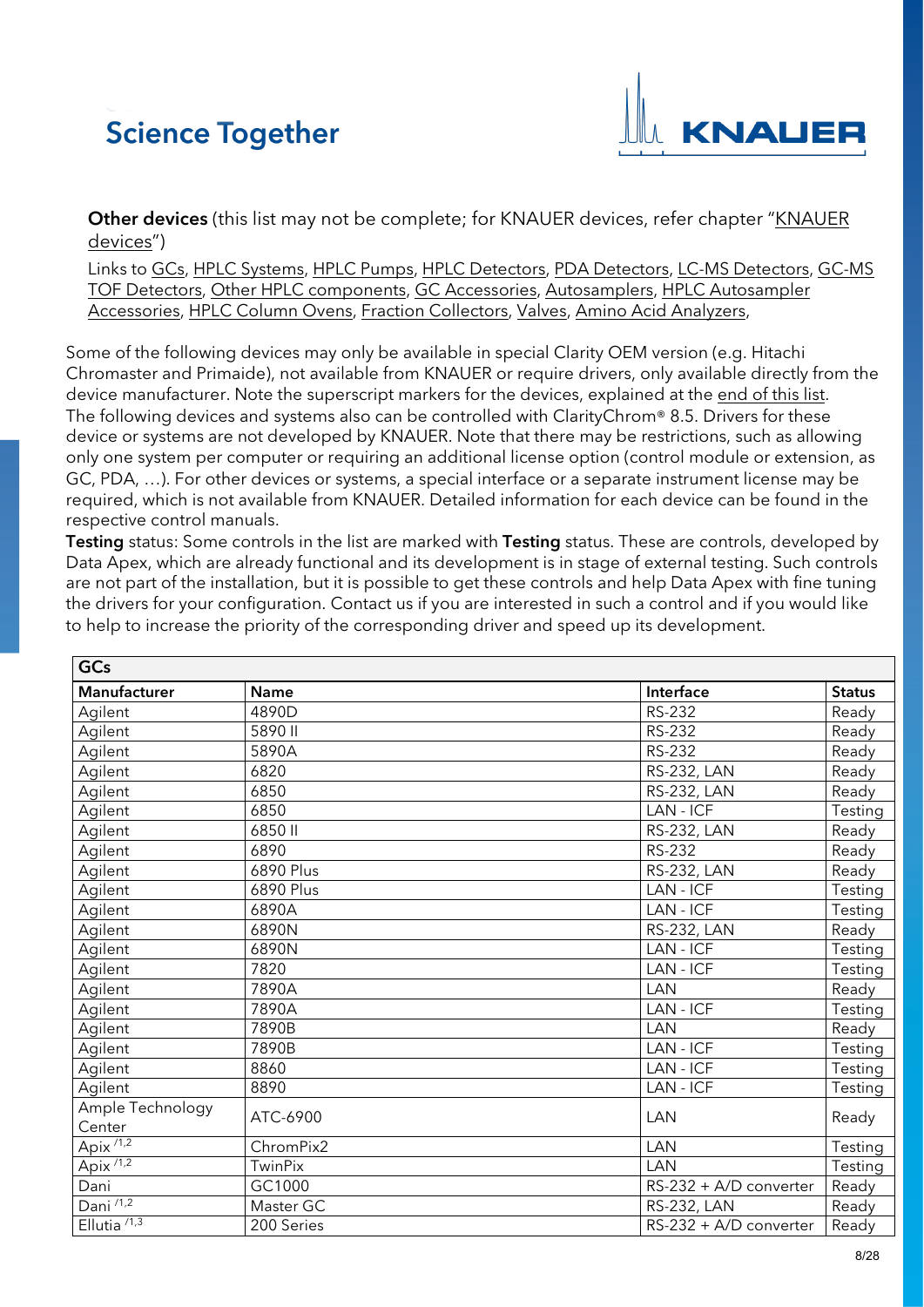

| Ellutia $\sqrt{1.2}$            | 300 Series          | $RS-232 + A/D$ converter | Ready   |
|---------------------------------|---------------------|--------------------------|---------|
| Ellutia $1/1,2$                 | 500 Series          | $LAN + A/D$ converter    | Testing |
| Fuli <sup>/1</sup>              | <b>GC 9720 Plus</b> | LAN                      | Ready   |
| Fuli <sup>/1</sup>              | <b>GC 9790 Plus</b> | LAN                      | Ready   |
| GOW-MAC                         | Series 816          | LAN                      | Ready   |
| Netel <sup>/1</sup>             | Analyte 2900A       | <b>RS-232</b>            | Testing |
| Netel <sup>/1</sup>             | Chrom Lite 3000A    | <b>RS-232</b>            | Testing |
| Shimadzu                        | GC14C               | $RS-232$ , OPT-USB + A/D | Ready   |
|                                 |                     | converter                |         |
| Shimadzu                        | GC17A               | $RS-232$ , OPT-USB + A/D | Ready   |
|                                 |                     | converter                |         |
| Shimadzu                        | GC2010              | RS-232                   | Ready   |
| Shimadzu                        | GC2010 Plus / Pro   | RS-232                   | Ready   |
| Shimadzu                        | GC2014              | <b>RS-232</b>            | Ready   |
| Shimadzu                        | GC2014C             | <b>RS-232</b>            | Ready   |
| Shimadzu                        | GC2014C APC/AFC     | <b>RS-232</b>            | Ready   |
| Shimadzu <sup>/14</sup>         | Nexis GC-2030       | LAN - ICF                | Testing |
| Young In Chromass <sup>/1</sup> | ChroZen GC          | RS-232                   | Ready   |
| Young In Chromass <sup>/1</sup> | YL6100              | RS-232                   | Ready   |
| Young In Chromass <sup>/1</sup> | YL6500              | LAN                      | Ready   |

<span id="page-8-0"></span>

| <b>HPLC Systems</b>                      |                                                                                                                                                                                                            |               |               |
|------------------------------------------|------------------------------------------------------------------------------------------------------------------------------------------------------------------------------------------------------------|---------------|---------------|
| Manufacturer                             | <b>Name</b>                                                                                                                                                                                                | Interface     | <b>Status</b> |
| Advion                                   | Avant HPLC, Avant UHPLC                                                                                                                                                                                    | LAN           | Ready         |
| Agilent                                  | 1100 LC (see list of particular components)                                                                                                                                                                | LAN - ICF     | Ready         |
| Agilent                                  | 1100 system                                                                                                                                                                                                | GPIB, LAN     | Ready         |
| Agilent                                  | 1120 LC (G4286A, G4287A, G4288A, G4289A,<br>G4290A)                                                                                                                                                        | LAN - ICF     | Ready         |
| Agilent                                  | 1200 LC (see list of particular components)                                                                                                                                                                | LAN - ICF     | Ready         |
| Agilent                                  | 1200 system (selected modules only)                                                                                                                                                                        | <b>LAN</b>    | Ready         |
| Agilent                                  | 1220 LC (G4286B, G4286C, G4287B, G4287C,<br>G4288B, G4289B, G4290B, G4291B, G4291C,<br>G4292B, G4292C, G4293B), 1220 VL (G4288C,<br>G4289C, G4290C, G4293C, G4294B) (see list of<br>particular components) | LAN - ICF     | Ready         |
| Agilent                                  | 1260 Infinity (see list of particular components)                                                                                                                                                          | LAN - ICF     | Ready         |
| Agilent                                  | 1260 Infinity II (see list of particular components)                                                                                                                                                       | LAN - ICF     | Testing       |
| Agilent                                  | 1290 Infinity II (see list of particular components)                                                                                                                                                       | LAN - ICF     | Ready         |
| Alltesta <sup>/1</sup>                   | Analyzer                                                                                                                                                                                                   | <b>RS-232</b> | Testing       |
| Analytical<br>Technologies Limited<br>/4 | iUHPLC Series 3000Plus                                                                                                                                                                                     | RS-232        | Testing       |
| Antec                                    | <b>ALEXYS</b>                                                                                                                                                                                              | <b>RS-232</b> | Ready         |
| Antec                                    | <b>ROXY</b>                                                                                                                                                                                                | RS-232        | Ready         |
| CoruiTech <sup>/1</sup>                  | Rainbow                                                                                                                                                                                                    | LAN           | Testing       |
| CoruiTech <sup>/1</sup>                  | RainbowC                                                                                                                                                                                                   | LAN           | Testing       |
| CVC Technologies <sup>/4</sup>           | Atima                                                                                                                                                                                                      | LAN           | Testing       |
| CVC Technologies <sup>/4,5</sup>         | Laevitas                                                                                                                                                                                                   | <b>USB</b>    | Ready         |
| Dalian Elite <sup>/1,3</sup>             | <b>EClassical 3100</b>                                                                                                                                                                                     | LAN           | Ready         |
| Dalian Elite <sup>/1,3</sup>             | iChrom 5100                                                                                                                                                                                                | LAN           | Ready         |
| Dalian Elite <sup>/1,3</sup>             | SOPTOP 1620A Plus                                                                                                                                                                                          | LAN           | Ready         |
| Esensing <sup><math>4</math></sup>       | MassChrom 1299                                                                                                                                                                                             | RS-232 + LAN  | Testing       |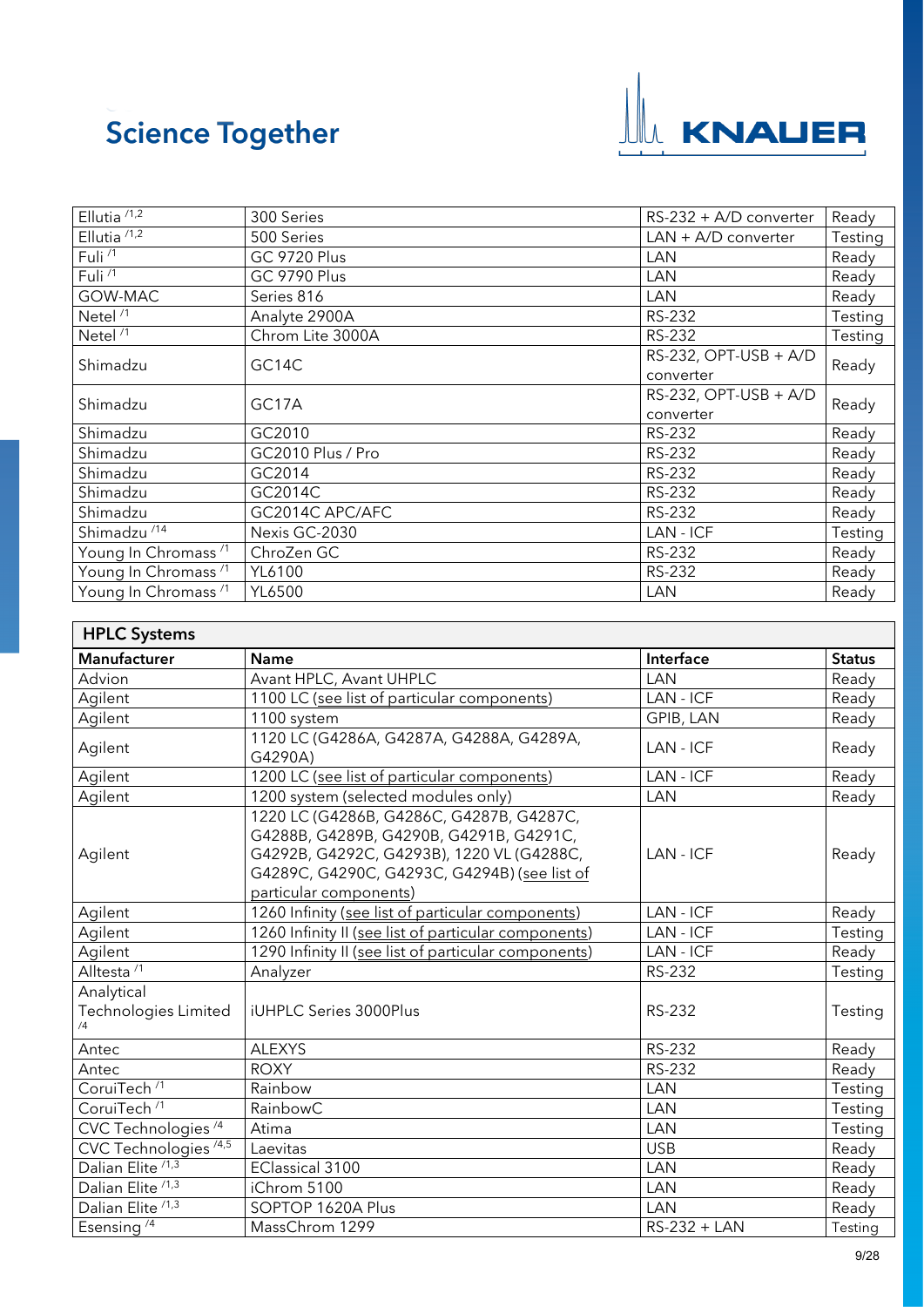

| GL Science <sup>/1,5</sup>      | LC800                    | <b>USB</b>               | Ready   |
|---------------------------------|--------------------------|--------------------------|---------|
| Hanon Instruments <sup>/4</sup> | LC7000                   | <b>LAN/RS-232</b>        | Ready   |
| Hanon Instruments <sup>/4</sup> | LC7300                   | <b>LAN/RS-232</b>        | Ready   |
| Hitachi <sup>/6,7</sup>         | Chromaster               | <b>USB</b>               | Ready   |
| Hitachi <sup>75,7</sup>         | LaChrom Elite            | <b>USB</b>               | Ready   |
| Hitachi <sup>/5,6,7</sup>       | Primaide                 | <b>USB</b>               | Ready   |
| Ingos <sup>71</sup>             | <b>LC 5000</b>           | LAN                      | Testing |
| Interlab $/3,7$                 | <b>MAESTRO</b>           | <b>USB</b>               | Ready   |
| PerkinElmer <sup>/1</sup>       | Flexar                   | RS-232 + LAN             | Testing |
| PerkinElmer <sup>/1</sup>       | <b>NexSAR</b>            | RS-232                   | Testing |
| RIGOL <sup>/1</sup>             | L-3000                   | <b>RS-232</b>            | Testing |
|                                 |                          | RS-232 or LAN +          |         |
| Shimadzu <sup>/5</sup>          | $LC-10$                  | corresp. controller (see | Ready   |
|                                 |                          | HPLC Other)              |         |
|                                 |                          | RS-232 or LAN +          |         |
| Shimadzu <sup>/5</sup>          | LC-20 Prominence         | corresp. controller (see | Ready   |
|                                 |                          | HPLC Other)              |         |
| Spark                           | LC1299                   | RS-232, USB or LAN       | Testing |
| Spark                           | LC1299 Plus              | RS-232, USB or LAN       | Testing |
| SSI                             | B2300                    | RS-232 + LC UNI          | Ready   |
| SSI                             | VersaGrad, VersaGrad UHP | RS-232 + LC UNI          | Ready   |
| Sykam $\overline{11}$           | S500                     | <b>RS-232</b>            | Ready   |
| $Sy$ kam <sup>71</sup>          | S600                     | <b>RS-232</b>            | Ready   |
| Watrex <sup>/1</sup>            | Streamline               | RS-232 + USB             | Testing |
| Welch                           | WiSys 5000               | RS-232 or LAN            | Ready   |
| Young In Chromass <sup>/1</sup> | ChroZen                  | LAN                      | Ready   |
| Young In Chromass <sup>/1</sup> | YL9100                   | <b>LAN/RS-232</b>        | Ready   |
| Young In Chromass <sup>/1</sup> | YL9300                   | <b>LAN/RS-232</b>        | Ready   |
| Young In Chromass <sup>/4</sup> | YL9800                   | <b>USB</b>               | Ready   |

<span id="page-9-0"></span>

| <b>HPLC Pumps</b> |                                                                                                                                                                                           |                        |               |
|-------------------|-------------------------------------------------------------------------------------------------------------------------------------------------------------------------------------------|------------------------|---------------|
| Manufacturer      | Name                                                                                                                                                                                      | Interface              | <b>Status</b> |
|                   | Any pump with flow controlled by voltage or<br>frequency                                                                                                                                  | Zebrick                | Ready         |
|                   | Any pump with on-line flow controlled by text (ASCII)<br>comm. protocol                                                                                                                   | <b>RS-232 - LC UNI</b> | Ready         |
| Advion            | Avant Pump                                                                                                                                                                                | LAN                    | Testing       |
| Agilent           | 1100 Binary                                                                                                                                                                               | GPIB, LAN              | Ready         |
| Agilent           | 1100 Isocratic                                                                                                                                                                            | GPIB, LAN              | Ready         |
| Agilent           | 1100 Quaternary                                                                                                                                                                           | GPIB, LAN              | Ready         |
| Agilent           | 1200 Binary                                                                                                                                                                               | LAN                    | Ready         |
| Agilent           | 1200 Isocratic                                                                                                                                                                            | LAN                    | Ready         |
| Agilent           | 1200 Quaternary                                                                                                                                                                           | LAN                    | Ready         |
| Agilent           | Binary (G1312A, G1312B, G1312C) (all including<br>selected pump valve clusters)                                                                                                           | LAN - ICF              | Ready         |
| Agilent           | Binary (G1376A, G2226A, G4220A, G4220B, G4302A,<br>G4782A, G7112B, G7120A, G7132A, G7161A,<br>G7161B) (all including selected pump valve clusters)<br>(see list of particular components) | LAN - ICF              | Testing       |
| Agilent           | Isocratic (G1310A, G1310B) (all including selected<br>pump valve clusters) (see list of particular                                                                                        | LAN - ICF              | Ready         |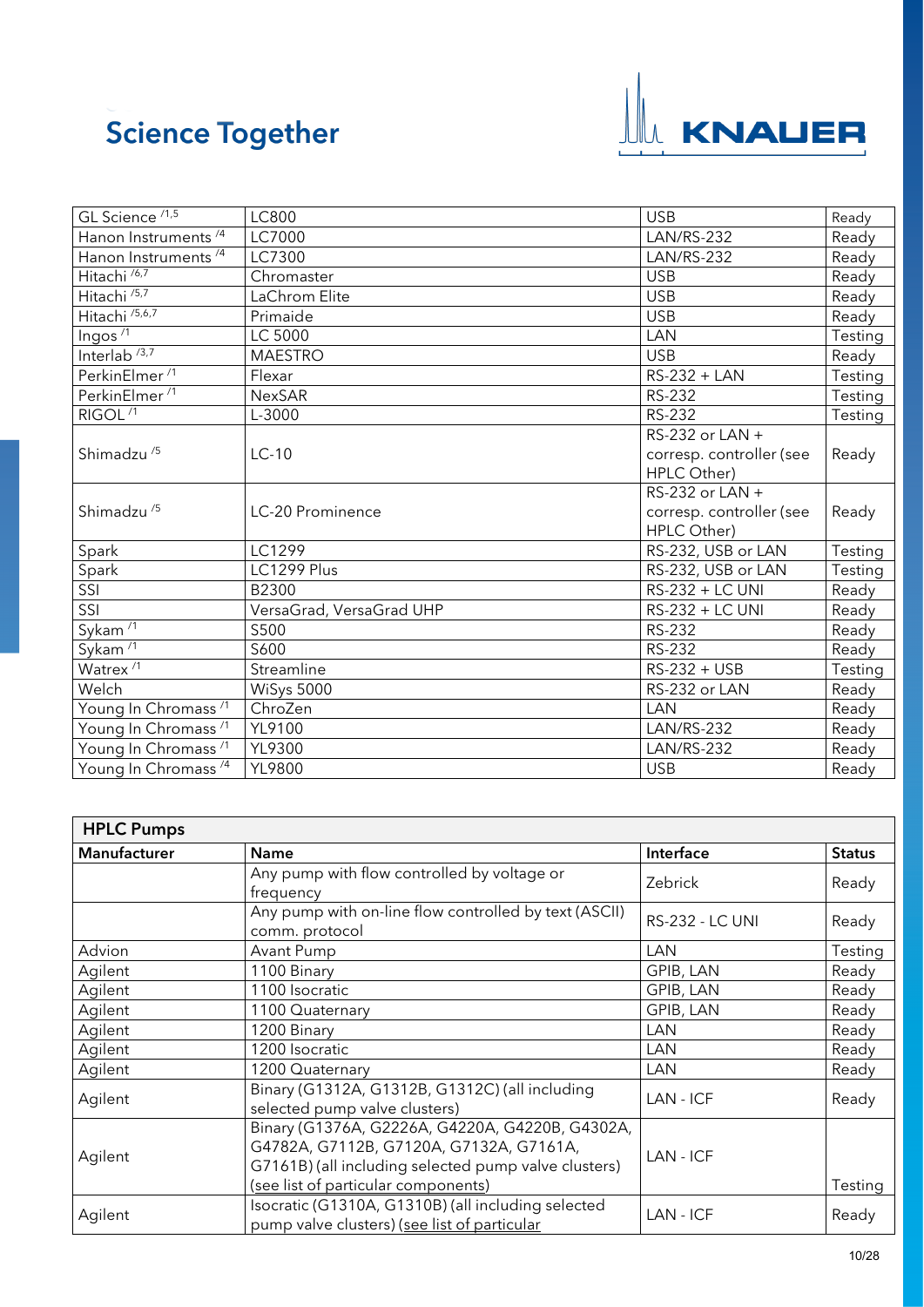

|                       | components)                                          |                        |         |
|-----------------------|------------------------------------------------------|------------------------|---------|
|                       | Isocratic (G1361A, G7110B) (all including selected   |                        |         |
| Agilent               | pump valve clusters) (see list of particular         | LAN - ICF              |         |
|                       | components)                                          |                        | Testing |
|                       | Quaternary (G1311A, G1311B, G1311C, G4204A) (all     |                        |         |
| Agilent               | including selected pump valve clusters) (see list of | LAN - ICF              | Ready   |
|                       | particular components)                               |                        |         |
|                       | Quaternary (G5611A, G5654A, G7104A, G7104C,          |                        |         |
| Agilent               | G7111A, G7111B) (all including selected pump valve   | LAN - ICF              |         |
|                       | clusters) (see list of particular components)        |                        | Testing |
| Alltech/Grace         | 301                                                  | <b>RS-232 - LC UNI</b> | Ready   |
| Alltech/Grace         | 426                                                  | RS-232 - LC UNI        | Ready   |
| Alltech/Grace         | 626                                                  | <b>RS-232 - LC UNI</b> | Ready   |
| Alltech/Grace         | 726                                                  | <b>RS-232 - LC UNI</b> | Ready   |
| Analytical            | ALC2010                                              |                        |         |
| Technologies Limited  |                                                      | <b>RS-232 - LC UNI</b> | Ready   |
| Analytical            |                                                      |                        |         |
| Technologies Limited  | ALC2100                                              | <b>RS-232 - LC UNI</b> | Ready   |
| Analytical            |                                                      |                        |         |
| Technologies Limited  | COLUMN-WASH                                          | <b>RS-232 - LC UNI</b> | Ready   |
| Analytical            |                                                      | RS-232                 |         |
| Technologies Limited  | P-3210U                                              |                        | Testing |
| Analytical            |                                                      |                        |         |
| Technologies Limited  | PB-3220U                                             | RS-232                 | Testing |
| Analytical            |                                                      |                        |         |
| Technologies Limited  | PQ-3245U                                             | RS-232                 | Testing |
| Antec                 | LC100                                                | RS-232                 | Ready   |
| Antec <sup>/4</sup>   | LC110                                                | RS-232                 | Ready   |
| Antec <sup>/4</sup>   | <b>LC110S</b>                                        | RS-232                 | Ready   |
| ASI                   | 500, 501                                             | RS-232 - UNI Ruby      | Ready   |
| ASI                   | 520                                                  | RS-232 - UNI Ruby      | Ready   |
| Beckman/Altex         | 110A, 110B, 114                                      | Zebrick                | Ready   |
| <b>Bio-Rad</b>        | 1350                                                 | Zebrick                | Ready   |
| Bischoff              | 2250                                                 | RS-232                 | Ready   |
| Bischoff              | 3350                                                 | Zebrick                | Ready   |
| Chrom Tech            | ISO-100                                              | RS-232                 | Ready   |
| Chrom Tech            | ISO-1000                                             | RS-232                 | Ready   |
| Chrom Tech            | ISO-1500                                             | RS-232                 | Ready   |
| Chrom Tech            | ISO-2000                                             | RS-232                 | Ready   |
| Chromophor            | Chromopeak 2010                                      | RS-232 - UNI Ruby      | Ready   |
| Chromsystems          | <b>CLC 300</b>                                       | Zebrick                | Ready   |
| Chromsystems          | <b>CLC 330</b>                                       | RS-232                 | Ready   |
| COS <sup>74</sup>     | Climax 150 Pump                                      | <b>RS-232</b>          | Ready   |
| CQS $\sqrt{4}$        | Climax 155 Pump                                      | RS-232                 | Ready   |
| $CQS^{\overline{74}}$ | Climax S 1130                                        | RS-232                 | Ready   |
| Ecom <sup>/1</sup>    | Alpha 05                                             | RS-232                 | Ready   |
| Ecom <sup>/1</sup>    | Alpha 10                                             | RS-232                 | Ready   |
| Ecom                  | Alpha 10                                             | <b>RS-232 - LC UNI</b> | Ready   |
| Ecom <sup>/1</sup>    | Alpha 100                                            | RS-232                 | Ready   |
| Ecom                  | Alpha 100                                            | RS-232 - LC UNI        | Ready   |
| Ecom $\overline{11}$  | Alpha 250                                            | RS-232                 | Ready   |
| Ecom <sup>/1</sup>    | Alpha 50                                             | RS-232                 | Ready   |
|                       |                                                      |                        |         |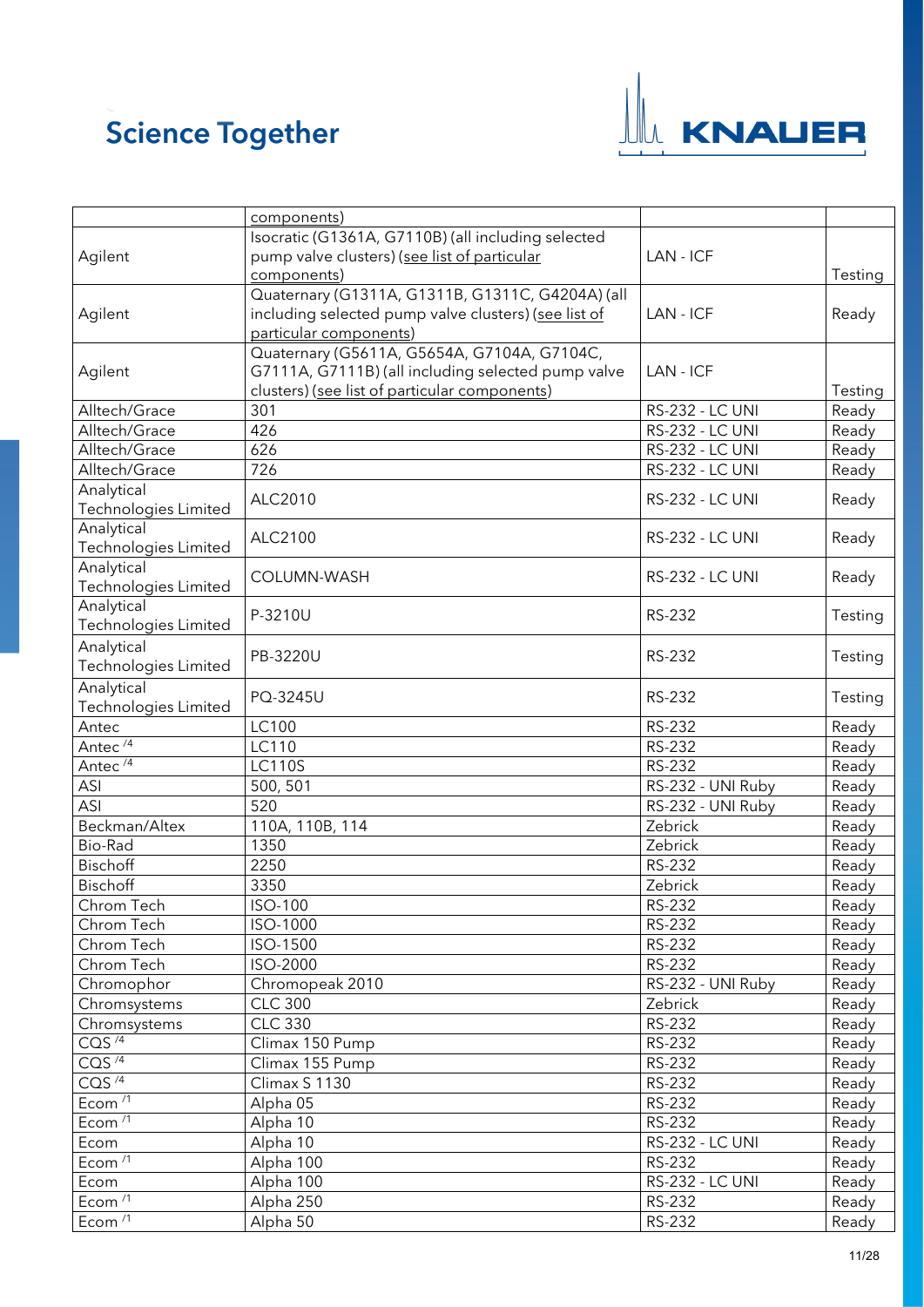

| Ecom <sup>/1</sup><br>Beta 10<br>RS-232<br>Ready<br>Beta 10<br><b>RS-232 - LC UNI</b><br>Ready<br>Ecom<br>Ecom $\frac{1}{1}$<br>Beta 50<br><b>RS-232</b><br>Ready<br><b>RS-232 - LC UNI</b><br>Beta 50<br>Ready<br>Ecom<br>Ecom $\overline{11}$<br>ECP2002, ECP2010, ECP2050, ECP2100, ECP2300<br>RS-232 or LAN<br>Ready<br>IOTA-S-250, IOTA-S-300, IOTA-S-400, IOTA-S-10,<br>RS-232<br>Ready<br>Ecom <sup>/1</sup><br>IOTA-S-50, IOTA-S-100, IOTA-S-200, IOTA-S-300<br>KAPPA10<br><b>RS-232 - LC UNI</b><br>Ecom<br>Ready<br>Ecom $\sqrt{1}$<br>KAPPA10PP<br>RS-232<br>Ready<br>Zebrick<br>Ecom<br><b>LCP 4000</b><br>Ready<br>Ecom<br><b>LCP 4020</b><br>Zebrick<br>Ready<br>Ecom <sup>/1</sup><br>RS-232<br><b>LCP 4050</b><br>Ready<br>Ecom <sup>/1</sup><br><b>RS-232</b><br><b>LCP 4100</b><br>Ready<br><b>LCP 4100</b><br><b>RS-232 - LC UNI</b><br>Ecom<br>Ready<br>Ensing<br>SPH1299<br>RS-232, USB or LAN<br>Testing<br>RS-232 - UNI Ruby<br>Flom<br>301M<br>Ready<br>Flom<br>Al-12 series<br>RS-232 - UNI Ruby<br>Ready<br>Flom<br><b>RS-232</b><br>Testing<br>UI-22 (UI series)<br>Flux - Thermo <sup>/1</sup><br>RS-232<br>Allegro<br>Ready<br>Flux - Thermo <sup>/1</sup><br>Rheos 2000<br>RS-232<br>Ready<br>Flux - Thermo <sup>/1</sup><br><b>RS-232</b><br>Rheos 2200<br>Ready<br>Futecs <sup>/1</sup><br>P-6000<br>RS-232 - UNI Ruby<br>Testing<br>302, 303<br>Gilson<br><b>GSIOC</b><br>Ready<br><b>GSIOC</b><br>Gilson<br>305, 306, 307<br>Ready<br>Zebrick<br><b>M300CS</b><br>Gynkotek<br>Ready<br>Gynkotek<br>M480<br>Zebrick<br>Ready<br>Hanon Instruments <sup>/4</sup><br>LC7010, LC7011, LC7012<br><b>LAN</b><br>Ready<br>Hitachi <sup>/6,7</sup><br><b>USB</b><br>Chromaster 5110, 5160<br>Ready<br>Hitachi <sup>/7</sup><br><b>USB</b><br>L-2100<br>Ready<br>Hitachi <sup>/7</sup><br><b>USB</b><br>$L-2130$<br>Ready<br>via L-6200<br>Hitachi<br>L-6000<br>Ready<br>RS-232<br>Hitachi<br>L-6200, L-6210<br>Ready<br>Hitachi <sup>/5,6,7</sup><br>Primaide 1110<br><b>USB</b><br>Ready<br><b>JASCO</b><br>PU-880<br>Zebrick<br>Ready<br>Kontron<br>320, 322, 325<br><b>RS-232 - LC UNI</b><br>Testing<br>420<br><b>RS-232 - LC UNI</b><br>Ready<br>Kontron<br>422<br>RS-232 - LC UNI<br>Ready<br>Kontron<br>525<br>RS-232 - LC UNI<br>Ready<br>Kontron<br><b>LKB 3500</b><br>LKB - Amersham<br>Zebrick<br>Ready<br>$P-50$<br>Zebrick<br>LKB - Amersham<br>Ready<br>P-500<br>Zebrick<br>LKB - Amersham<br>Ready<br>PerkinElmer <sup>/1</sup><br>RS-232<br>Testing<br>Flexar Binary LC Pump<br>PerkinElmer <sup>/1</sup><br>RS-232<br>Testing<br>Flexar Quaternary LC Pump<br>Postnova Analytics<br>PN1130<br>Zebrick<br>Ready<br><b>RS-232</b><br>GP3000<br>Ready<br>Recipe<br>RS-232<br>IP3000<br>Recipe<br>Ready<br>$RIGOL$ <sup>/1</sup><br>RS-232<br>L-3200<br>Testing<br>9404<br>Zebrick<br>Schambeck<br>Ready<br>Schambeck <sup>74</sup><br>RS-232<br>S 9425<br>Ready<br>SDS 9414 I<br>Schambeck<br>Zebrick<br>Ready | Ecom      | Alpha 50        | <b>RS-232 - LC UNI</b> | Ready |
|--------------------------------------------------------------------------------------------------------------------------------------------------------------------------------------------------------------------------------------------------------------------------------------------------------------------------------------------------------------------------------------------------------------------------------------------------------------------------------------------------------------------------------------------------------------------------------------------------------------------------------------------------------------------------------------------------------------------------------------------------------------------------------------------------------------------------------------------------------------------------------------------------------------------------------------------------------------------------------------------------------------------------------------------------------------------------------------------------------------------------------------------------------------------------------------------------------------------------------------------------------------------------------------------------------------------------------------------------------------------------------------------------------------------------------------------------------------------------------------------------------------------------------------------------------------------------------------------------------------------------------------------------------------------------------------------------------------------------------------------------------------------------------------------------------------------------------------------------------------------------------------------------------------------------------------------------------------------------------------------------------------------------------------------------------------------------------------------------------------------------------------------------------------------------------------------------------------------------------------------------------------------------------------------------------------------------------------------------------------------------------------------------------------------------------------------------------------------------------------------------------------------------------------------------------------------------------------------------------------------------------------------------------------------------------------------------------------------------------------------------------------------------------------------------------------------------------------------------------------------------------------------------------------------------------------------------------|-----------|-----------------|------------------------|-------|
|                                                                                                                                                                                                                                                                                                                                                                                                                                                                                                                                                                                                                                                                                                                                                                                                                                                                                                                                                                                                                                                                                                                                                                                                                                                                                                                                                                                                                                                                                                                                                                                                                                                                                                                                                                                                                                                                                                                                                                                                                                                                                                                                                                                                                                                                                                                                                                                                                                                                                                                                                                                                                                                                                                                                                                                                                                                                                                                                                        |           |                 |                        |       |
|                                                                                                                                                                                                                                                                                                                                                                                                                                                                                                                                                                                                                                                                                                                                                                                                                                                                                                                                                                                                                                                                                                                                                                                                                                                                                                                                                                                                                                                                                                                                                                                                                                                                                                                                                                                                                                                                                                                                                                                                                                                                                                                                                                                                                                                                                                                                                                                                                                                                                                                                                                                                                                                                                                                                                                                                                                                                                                                                                        |           |                 |                        |       |
|                                                                                                                                                                                                                                                                                                                                                                                                                                                                                                                                                                                                                                                                                                                                                                                                                                                                                                                                                                                                                                                                                                                                                                                                                                                                                                                                                                                                                                                                                                                                                                                                                                                                                                                                                                                                                                                                                                                                                                                                                                                                                                                                                                                                                                                                                                                                                                                                                                                                                                                                                                                                                                                                                                                                                                                                                                                                                                                                                        |           |                 |                        |       |
|                                                                                                                                                                                                                                                                                                                                                                                                                                                                                                                                                                                                                                                                                                                                                                                                                                                                                                                                                                                                                                                                                                                                                                                                                                                                                                                                                                                                                                                                                                                                                                                                                                                                                                                                                                                                                                                                                                                                                                                                                                                                                                                                                                                                                                                                                                                                                                                                                                                                                                                                                                                                                                                                                                                                                                                                                                                                                                                                                        |           |                 |                        |       |
|                                                                                                                                                                                                                                                                                                                                                                                                                                                                                                                                                                                                                                                                                                                                                                                                                                                                                                                                                                                                                                                                                                                                                                                                                                                                                                                                                                                                                                                                                                                                                                                                                                                                                                                                                                                                                                                                                                                                                                                                                                                                                                                                                                                                                                                                                                                                                                                                                                                                                                                                                                                                                                                                                                                                                                                                                                                                                                                                                        |           |                 |                        |       |
|                                                                                                                                                                                                                                                                                                                                                                                                                                                                                                                                                                                                                                                                                                                                                                                                                                                                                                                                                                                                                                                                                                                                                                                                                                                                                                                                                                                                                                                                                                                                                                                                                                                                                                                                                                                                                                                                                                                                                                                                                                                                                                                                                                                                                                                                                                                                                                                                                                                                                                                                                                                                                                                                                                                                                                                                                                                                                                                                                        |           |                 |                        |       |
|                                                                                                                                                                                                                                                                                                                                                                                                                                                                                                                                                                                                                                                                                                                                                                                                                                                                                                                                                                                                                                                                                                                                                                                                                                                                                                                                                                                                                                                                                                                                                                                                                                                                                                                                                                                                                                                                                                                                                                                                                                                                                                                                                                                                                                                                                                                                                                                                                                                                                                                                                                                                                                                                                                                                                                                                                                                                                                                                                        |           |                 |                        |       |
|                                                                                                                                                                                                                                                                                                                                                                                                                                                                                                                                                                                                                                                                                                                                                                                                                                                                                                                                                                                                                                                                                                                                                                                                                                                                                                                                                                                                                                                                                                                                                                                                                                                                                                                                                                                                                                                                                                                                                                                                                                                                                                                                                                                                                                                                                                                                                                                                                                                                                                                                                                                                                                                                                                                                                                                                                                                                                                                                                        |           |                 |                        |       |
|                                                                                                                                                                                                                                                                                                                                                                                                                                                                                                                                                                                                                                                                                                                                                                                                                                                                                                                                                                                                                                                                                                                                                                                                                                                                                                                                                                                                                                                                                                                                                                                                                                                                                                                                                                                                                                                                                                                                                                                                                                                                                                                                                                                                                                                                                                                                                                                                                                                                                                                                                                                                                                                                                                                                                                                                                                                                                                                                                        |           |                 |                        |       |
|                                                                                                                                                                                                                                                                                                                                                                                                                                                                                                                                                                                                                                                                                                                                                                                                                                                                                                                                                                                                                                                                                                                                                                                                                                                                                                                                                                                                                                                                                                                                                                                                                                                                                                                                                                                                                                                                                                                                                                                                                                                                                                                                                                                                                                                                                                                                                                                                                                                                                                                                                                                                                                                                                                                                                                                                                                                                                                                                                        |           |                 |                        |       |
|                                                                                                                                                                                                                                                                                                                                                                                                                                                                                                                                                                                                                                                                                                                                                                                                                                                                                                                                                                                                                                                                                                                                                                                                                                                                                                                                                                                                                                                                                                                                                                                                                                                                                                                                                                                                                                                                                                                                                                                                                                                                                                                                                                                                                                                                                                                                                                                                                                                                                                                                                                                                                                                                                                                                                                                                                                                                                                                                                        |           |                 |                        |       |
|                                                                                                                                                                                                                                                                                                                                                                                                                                                                                                                                                                                                                                                                                                                                                                                                                                                                                                                                                                                                                                                                                                                                                                                                                                                                                                                                                                                                                                                                                                                                                                                                                                                                                                                                                                                                                                                                                                                                                                                                                                                                                                                                                                                                                                                                                                                                                                                                                                                                                                                                                                                                                                                                                                                                                                                                                                                                                                                                                        |           |                 |                        |       |
|                                                                                                                                                                                                                                                                                                                                                                                                                                                                                                                                                                                                                                                                                                                                                                                                                                                                                                                                                                                                                                                                                                                                                                                                                                                                                                                                                                                                                                                                                                                                                                                                                                                                                                                                                                                                                                                                                                                                                                                                                                                                                                                                                                                                                                                                                                                                                                                                                                                                                                                                                                                                                                                                                                                                                                                                                                                                                                                                                        |           |                 |                        |       |
|                                                                                                                                                                                                                                                                                                                                                                                                                                                                                                                                                                                                                                                                                                                                                                                                                                                                                                                                                                                                                                                                                                                                                                                                                                                                                                                                                                                                                                                                                                                                                                                                                                                                                                                                                                                                                                                                                                                                                                                                                                                                                                                                                                                                                                                                                                                                                                                                                                                                                                                                                                                                                                                                                                                                                                                                                                                                                                                                                        |           |                 |                        |       |
|                                                                                                                                                                                                                                                                                                                                                                                                                                                                                                                                                                                                                                                                                                                                                                                                                                                                                                                                                                                                                                                                                                                                                                                                                                                                                                                                                                                                                                                                                                                                                                                                                                                                                                                                                                                                                                                                                                                                                                                                                                                                                                                                                                                                                                                                                                                                                                                                                                                                                                                                                                                                                                                                                                                                                                                                                                                                                                                                                        |           |                 |                        |       |
|                                                                                                                                                                                                                                                                                                                                                                                                                                                                                                                                                                                                                                                                                                                                                                                                                                                                                                                                                                                                                                                                                                                                                                                                                                                                                                                                                                                                                                                                                                                                                                                                                                                                                                                                                                                                                                                                                                                                                                                                                                                                                                                                                                                                                                                                                                                                                                                                                                                                                                                                                                                                                                                                                                                                                                                                                                                                                                                                                        |           |                 |                        |       |
|                                                                                                                                                                                                                                                                                                                                                                                                                                                                                                                                                                                                                                                                                                                                                                                                                                                                                                                                                                                                                                                                                                                                                                                                                                                                                                                                                                                                                                                                                                                                                                                                                                                                                                                                                                                                                                                                                                                                                                                                                                                                                                                                                                                                                                                                                                                                                                                                                                                                                                                                                                                                                                                                                                                                                                                                                                                                                                                                                        |           |                 |                        |       |
|                                                                                                                                                                                                                                                                                                                                                                                                                                                                                                                                                                                                                                                                                                                                                                                                                                                                                                                                                                                                                                                                                                                                                                                                                                                                                                                                                                                                                                                                                                                                                                                                                                                                                                                                                                                                                                                                                                                                                                                                                                                                                                                                                                                                                                                                                                                                                                                                                                                                                                                                                                                                                                                                                                                                                                                                                                                                                                                                                        |           |                 |                        |       |
|                                                                                                                                                                                                                                                                                                                                                                                                                                                                                                                                                                                                                                                                                                                                                                                                                                                                                                                                                                                                                                                                                                                                                                                                                                                                                                                                                                                                                                                                                                                                                                                                                                                                                                                                                                                                                                                                                                                                                                                                                                                                                                                                                                                                                                                                                                                                                                                                                                                                                                                                                                                                                                                                                                                                                                                                                                                                                                                                                        |           |                 |                        |       |
|                                                                                                                                                                                                                                                                                                                                                                                                                                                                                                                                                                                                                                                                                                                                                                                                                                                                                                                                                                                                                                                                                                                                                                                                                                                                                                                                                                                                                                                                                                                                                                                                                                                                                                                                                                                                                                                                                                                                                                                                                                                                                                                                                                                                                                                                                                                                                                                                                                                                                                                                                                                                                                                                                                                                                                                                                                                                                                                                                        |           |                 |                        |       |
|                                                                                                                                                                                                                                                                                                                                                                                                                                                                                                                                                                                                                                                                                                                                                                                                                                                                                                                                                                                                                                                                                                                                                                                                                                                                                                                                                                                                                                                                                                                                                                                                                                                                                                                                                                                                                                                                                                                                                                                                                                                                                                                                                                                                                                                                                                                                                                                                                                                                                                                                                                                                                                                                                                                                                                                                                                                                                                                                                        |           |                 |                        |       |
|                                                                                                                                                                                                                                                                                                                                                                                                                                                                                                                                                                                                                                                                                                                                                                                                                                                                                                                                                                                                                                                                                                                                                                                                                                                                                                                                                                                                                                                                                                                                                                                                                                                                                                                                                                                                                                                                                                                                                                                                                                                                                                                                                                                                                                                                                                                                                                                                                                                                                                                                                                                                                                                                                                                                                                                                                                                                                                                                                        |           |                 |                        |       |
|                                                                                                                                                                                                                                                                                                                                                                                                                                                                                                                                                                                                                                                                                                                                                                                                                                                                                                                                                                                                                                                                                                                                                                                                                                                                                                                                                                                                                                                                                                                                                                                                                                                                                                                                                                                                                                                                                                                                                                                                                                                                                                                                                                                                                                                                                                                                                                                                                                                                                                                                                                                                                                                                                                                                                                                                                                                                                                                                                        |           |                 |                        |       |
|                                                                                                                                                                                                                                                                                                                                                                                                                                                                                                                                                                                                                                                                                                                                                                                                                                                                                                                                                                                                                                                                                                                                                                                                                                                                                                                                                                                                                                                                                                                                                                                                                                                                                                                                                                                                                                                                                                                                                                                                                                                                                                                                                                                                                                                                                                                                                                                                                                                                                                                                                                                                                                                                                                                                                                                                                                                                                                                                                        |           |                 |                        |       |
|                                                                                                                                                                                                                                                                                                                                                                                                                                                                                                                                                                                                                                                                                                                                                                                                                                                                                                                                                                                                                                                                                                                                                                                                                                                                                                                                                                                                                                                                                                                                                                                                                                                                                                                                                                                                                                                                                                                                                                                                                                                                                                                                                                                                                                                                                                                                                                                                                                                                                                                                                                                                                                                                                                                                                                                                                                                                                                                                                        |           |                 |                        |       |
|                                                                                                                                                                                                                                                                                                                                                                                                                                                                                                                                                                                                                                                                                                                                                                                                                                                                                                                                                                                                                                                                                                                                                                                                                                                                                                                                                                                                                                                                                                                                                                                                                                                                                                                                                                                                                                                                                                                                                                                                                                                                                                                                                                                                                                                                                                                                                                                                                                                                                                                                                                                                                                                                                                                                                                                                                                                                                                                                                        |           |                 |                        |       |
|                                                                                                                                                                                                                                                                                                                                                                                                                                                                                                                                                                                                                                                                                                                                                                                                                                                                                                                                                                                                                                                                                                                                                                                                                                                                                                                                                                                                                                                                                                                                                                                                                                                                                                                                                                                                                                                                                                                                                                                                                                                                                                                                                                                                                                                                                                                                                                                                                                                                                                                                                                                                                                                                                                                                                                                                                                                                                                                                                        |           |                 |                        |       |
|                                                                                                                                                                                                                                                                                                                                                                                                                                                                                                                                                                                                                                                                                                                                                                                                                                                                                                                                                                                                                                                                                                                                                                                                                                                                                                                                                                                                                                                                                                                                                                                                                                                                                                                                                                                                                                                                                                                                                                                                                                                                                                                                                                                                                                                                                                                                                                                                                                                                                                                                                                                                                                                                                                                                                                                                                                                                                                                                                        |           |                 |                        |       |
|                                                                                                                                                                                                                                                                                                                                                                                                                                                                                                                                                                                                                                                                                                                                                                                                                                                                                                                                                                                                                                                                                                                                                                                                                                                                                                                                                                                                                                                                                                                                                                                                                                                                                                                                                                                                                                                                                                                                                                                                                                                                                                                                                                                                                                                                                                                                                                                                                                                                                                                                                                                                                                                                                                                                                                                                                                                                                                                                                        |           |                 |                        |       |
|                                                                                                                                                                                                                                                                                                                                                                                                                                                                                                                                                                                                                                                                                                                                                                                                                                                                                                                                                                                                                                                                                                                                                                                                                                                                                                                                                                                                                                                                                                                                                                                                                                                                                                                                                                                                                                                                                                                                                                                                                                                                                                                                                                                                                                                                                                                                                                                                                                                                                                                                                                                                                                                                                                                                                                                                                                                                                                                                                        |           |                 |                        |       |
|                                                                                                                                                                                                                                                                                                                                                                                                                                                                                                                                                                                                                                                                                                                                                                                                                                                                                                                                                                                                                                                                                                                                                                                                                                                                                                                                                                                                                                                                                                                                                                                                                                                                                                                                                                                                                                                                                                                                                                                                                                                                                                                                                                                                                                                                                                                                                                                                                                                                                                                                                                                                                                                                                                                                                                                                                                                                                                                                                        |           |                 |                        |       |
|                                                                                                                                                                                                                                                                                                                                                                                                                                                                                                                                                                                                                                                                                                                                                                                                                                                                                                                                                                                                                                                                                                                                                                                                                                                                                                                                                                                                                                                                                                                                                                                                                                                                                                                                                                                                                                                                                                                                                                                                                                                                                                                                                                                                                                                                                                                                                                                                                                                                                                                                                                                                                                                                                                                                                                                                                                                                                                                                                        |           |                 |                        |       |
|                                                                                                                                                                                                                                                                                                                                                                                                                                                                                                                                                                                                                                                                                                                                                                                                                                                                                                                                                                                                                                                                                                                                                                                                                                                                                                                                                                                                                                                                                                                                                                                                                                                                                                                                                                                                                                                                                                                                                                                                                                                                                                                                                                                                                                                                                                                                                                                                                                                                                                                                                                                                                                                                                                                                                                                                                                                                                                                                                        |           |                 |                        |       |
|                                                                                                                                                                                                                                                                                                                                                                                                                                                                                                                                                                                                                                                                                                                                                                                                                                                                                                                                                                                                                                                                                                                                                                                                                                                                                                                                                                                                                                                                                                                                                                                                                                                                                                                                                                                                                                                                                                                                                                                                                                                                                                                                                                                                                                                                                                                                                                                                                                                                                                                                                                                                                                                                                                                                                                                                                                                                                                                                                        |           |                 |                        |       |
|                                                                                                                                                                                                                                                                                                                                                                                                                                                                                                                                                                                                                                                                                                                                                                                                                                                                                                                                                                                                                                                                                                                                                                                                                                                                                                                                                                                                                                                                                                                                                                                                                                                                                                                                                                                                                                                                                                                                                                                                                                                                                                                                                                                                                                                                                                                                                                                                                                                                                                                                                                                                                                                                                                                                                                                                                                                                                                                                                        |           |                 |                        |       |
|                                                                                                                                                                                                                                                                                                                                                                                                                                                                                                                                                                                                                                                                                                                                                                                                                                                                                                                                                                                                                                                                                                                                                                                                                                                                                                                                                                                                                                                                                                                                                                                                                                                                                                                                                                                                                                                                                                                                                                                                                                                                                                                                                                                                                                                                                                                                                                                                                                                                                                                                                                                                                                                                                                                                                                                                                                                                                                                                                        |           |                 |                        |       |
|                                                                                                                                                                                                                                                                                                                                                                                                                                                                                                                                                                                                                                                                                                                                                                                                                                                                                                                                                                                                                                                                                                                                                                                                                                                                                                                                                                                                                                                                                                                                                                                                                                                                                                                                                                                                                                                                                                                                                                                                                                                                                                                                                                                                                                                                                                                                                                                                                                                                                                                                                                                                                                                                                                                                                                                                                                                                                                                                                        |           |                 |                        |       |
|                                                                                                                                                                                                                                                                                                                                                                                                                                                                                                                                                                                                                                                                                                                                                                                                                                                                                                                                                                                                                                                                                                                                                                                                                                                                                                                                                                                                                                                                                                                                                                                                                                                                                                                                                                                                                                                                                                                                                                                                                                                                                                                                                                                                                                                                                                                                                                                                                                                                                                                                                                                                                                                                                                                                                                                                                                                                                                                                                        |           |                 |                        |       |
|                                                                                                                                                                                                                                                                                                                                                                                                                                                                                                                                                                                                                                                                                                                                                                                                                                                                                                                                                                                                                                                                                                                                                                                                                                                                                                                                                                                                                                                                                                                                                                                                                                                                                                                                                                                                                                                                                                                                                                                                                                                                                                                                                                                                                                                                                                                                                                                                                                                                                                                                                                                                                                                                                                                                                                                                                                                                                                                                                        |           |                 |                        |       |
|                                                                                                                                                                                                                                                                                                                                                                                                                                                                                                                                                                                                                                                                                                                                                                                                                                                                                                                                                                                                                                                                                                                                                                                                                                                                                                                                                                                                                                                                                                                                                                                                                                                                                                                                                                                                                                                                                                                                                                                                                                                                                                                                                                                                                                                                                                                                                                                                                                                                                                                                                                                                                                                                                                                                                                                                                                                                                                                                                        |           |                 |                        |       |
|                                                                                                                                                                                                                                                                                                                                                                                                                                                                                                                                                                                                                                                                                                                                                                                                                                                                                                                                                                                                                                                                                                                                                                                                                                                                                                                                                                                                                                                                                                                                                                                                                                                                                                                                                                                                                                                                                                                                                                                                                                                                                                                                                                                                                                                                                                                                                                                                                                                                                                                                                                                                                                                                                                                                                                                                                                                                                                                                                        |           |                 |                        |       |
|                                                                                                                                                                                                                                                                                                                                                                                                                                                                                                                                                                                                                                                                                                                                                                                                                                                                                                                                                                                                                                                                                                                                                                                                                                                                                                                                                                                                                                                                                                                                                                                                                                                                                                                                                                                                                                                                                                                                                                                                                                                                                                                                                                                                                                                                                                                                                                                                                                                                                                                                                                                                                                                                                                                                                                                                                                                                                                                                                        |           |                 |                        |       |
|                                                                                                                                                                                                                                                                                                                                                                                                                                                                                                                                                                                                                                                                                                                                                                                                                                                                                                                                                                                                                                                                                                                                                                                                                                                                                                                                                                                                                                                                                                                                                                                                                                                                                                                                                                                                                                                                                                                                                                                                                                                                                                                                                                                                                                                                                                                                                                                                                                                                                                                                                                                                                                                                                                                                                                                                                                                                                                                                                        |           |                 |                        |       |
|                                                                                                                                                                                                                                                                                                                                                                                                                                                                                                                                                                                                                                                                                                                                                                                                                                                                                                                                                                                                                                                                                                                                                                                                                                                                                                                                                                                                                                                                                                                                                                                                                                                                                                                                                                                                                                                                                                                                                                                                                                                                                                                                                                                                                                                                                                                                                                                                                                                                                                                                                                                                                                                                                                                                                                                                                                                                                                                                                        |           |                 |                        |       |
|                                                                                                                                                                                                                                                                                                                                                                                                                                                                                                                                                                                                                                                                                                                                                                                                                                                                                                                                                                                                                                                                                                                                                                                                                                                                                                                                                                                                                                                                                                                                                                                                                                                                                                                                                                                                                                                                                                                                                                                                                                                                                                                                                                                                                                                                                                                                                                                                                                                                                                                                                                                                                                                                                                                                                                                                                                                                                                                                                        |           |                 |                        |       |
|                                                                                                                                                                                                                                                                                                                                                                                                                                                                                                                                                                                                                                                                                                                                                                                                                                                                                                                                                                                                                                                                                                                                                                                                                                                                                                                                                                                                                                                                                                                                                                                                                                                                                                                                                                                                                                                                                                                                                                                                                                                                                                                                                                                                                                                                                                                                                                                                                                                                                                                                                                                                                                                                                                                                                                                                                                                                                                                                                        |           |                 |                        |       |
|                                                                                                                                                                                                                                                                                                                                                                                                                                                                                                                                                                                                                                                                                                                                                                                                                                                                                                                                                                                                                                                                                                                                                                                                                                                                                                                                                                                                                                                                                                                                                                                                                                                                                                                                                                                                                                                                                                                                                                                                                                                                                                                                                                                                                                                                                                                                                                                                                                                                                                                                                                                                                                                                                                                                                                                                                                                                                                                                                        |           |                 |                        |       |
|                                                                                                                                                                                                                                                                                                                                                                                                                                                                                                                                                                                                                                                                                                                                                                                                                                                                                                                                                                                                                                                                                                                                                                                                                                                                                                                                                                                                                                                                                                                                                                                                                                                                                                                                                                                                                                                                                                                                                                                                                                                                                                                                                                                                                                                                                                                                                                                                                                                                                                                                                                                                                                                                                                                                                                                                                                                                                                                                                        |           |                 |                        |       |
|                                                                                                                                                                                                                                                                                                                                                                                                                                                                                                                                                                                                                                                                                                                                                                                                                                                                                                                                                                                                                                                                                                                                                                                                                                                                                                                                                                                                                                                                                                                                                                                                                                                                                                                                                                                                                                                                                                                                                                                                                                                                                                                                                                                                                                                                                                                                                                                                                                                                                                                                                                                                                                                                                                                                                                                                                                                                                                                                                        |           |                 |                        |       |
|                                                                                                                                                                                                                                                                                                                                                                                                                                                                                                                                                                                                                                                                                                                                                                                                                                                                                                                                                                                                                                                                                                                                                                                                                                                                                                                                                                                                                                                                                                                                                                                                                                                                                                                                                                                                                                                                                                                                                                                                                                                                                                                                                                                                                                                                                                                                                                                                                                                                                                                                                                                                                                                                                                                                                                                                                                                                                                                                                        |           |                 |                        |       |
|                                                                                                                                                                                                                                                                                                                                                                                                                                                                                                                                                                                                                                                                                                                                                                                                                                                                                                                                                                                                                                                                                                                                                                                                                                                                                                                                                                                                                                                                                                                                                                                                                                                                                                                                                                                                                                                                                                                                                                                                                                                                                                                                                                                                                                                                                                                                                                                                                                                                                                                                                                                                                                                                                                                                                                                                                                                                                                                                                        | Schambeck | <b>SFD 2100</b> | RS-232                 | Ready |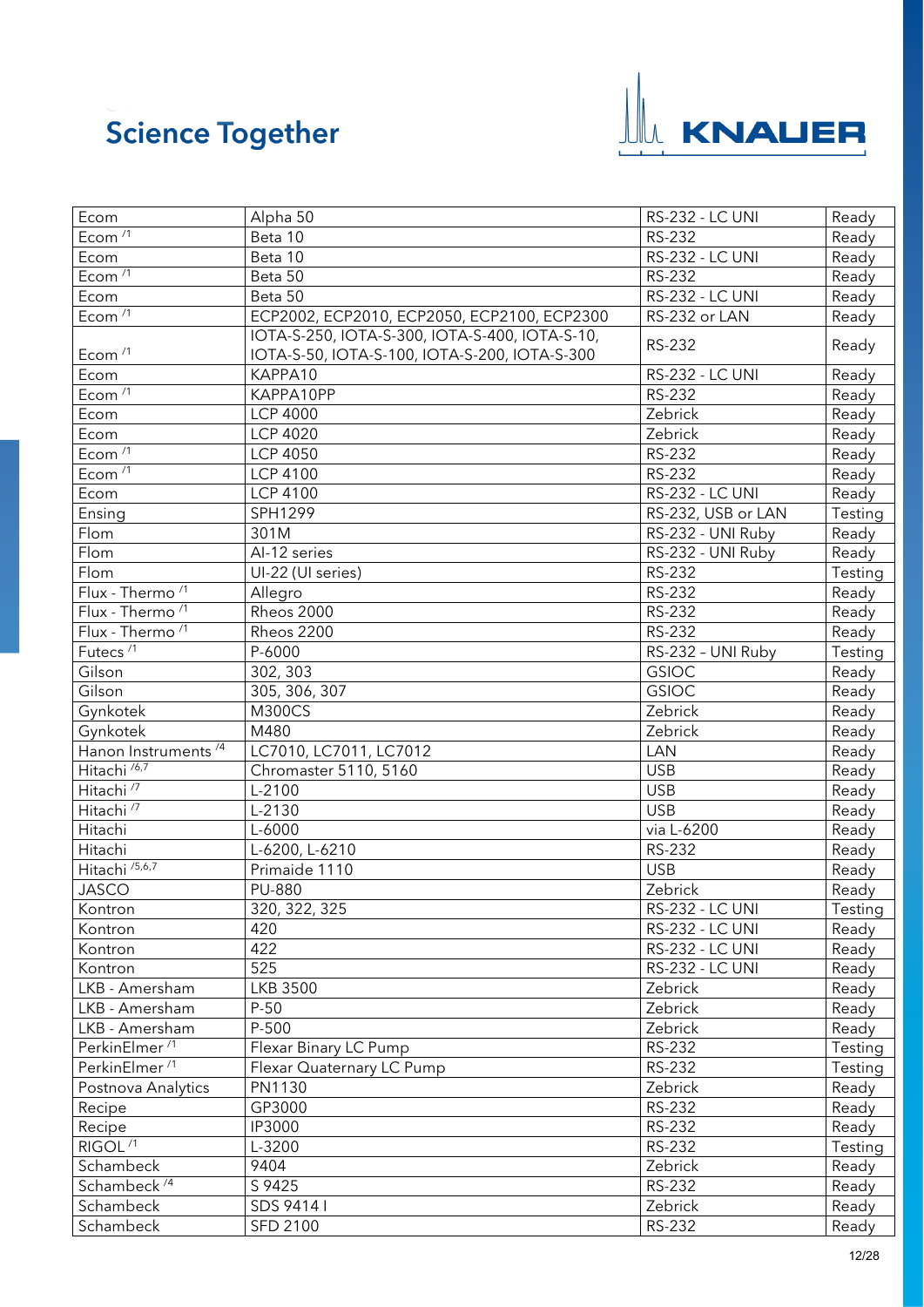

| Separlab | Separtrix PP03                           | RS-232                                   | Testing |
|----------|------------------------------------------|------------------------------------------|---------|
| Shimadzu | $LC-10AD$                                | Shimadzu controller                      | Ready   |
| Shimadzu | LC-10ADvp                                | (see HPLC Others)<br>OPT-USB             | Ready   |
|          |                                          | Shimadzu controller                      |         |
| Shimadzu | LC-10ADvp                                | (see HPLC Others)                        | Ready   |
| Shimadzu | LC-10Ai                                  | Shimadzu controller<br>(see HPLC Others) | Ready   |
| Shimadzu | LC-10AS                                  | Shimadzu controller                      | Ready   |
| Shimadzu | LC-10AT                                  | (see HPLC Others)<br>Shimadzu controller | Ready   |
|          |                                          | (see HPLC Others)                        |         |
| Shimadzu | LC-10ATvp                                | OPT-USB                                  | Ready   |
| Shimadzu | LC-10ATvp                                | Shimadzu controller<br>(see HPLC Others) | Ready   |
| Shimadzu | LC-20AB                                  | Shimadzu controller                      | Ready   |
|          |                                          | (see HPLC Others)                        |         |
| Shimadzu | LC-20AB (in LC-10 emulation mode only)   | OPT-USB                                  | Ready   |
| Shimadzu | LC-20AD                                  | Shimadzu controller<br>(see HPLC Others) | Ready   |
| Shimadzu | LC-20AD (in LC-10 emulation mode only)   | OPT-USB                                  | Ready   |
| Shimadzu | LC-20ADXR                                | Shimadzu controller<br>(see HPLC Others) | Ready   |
| Shimadzu | LC-20ADXR (in LC-10 emulation mode only) | OPT-USB                                  | Ready   |
| Shimadzu | LC-20AS                                  | Shimadzu controller<br>(see HPLC Others) | Ready   |
| Shimadzu | LC-20AS (in LC-10 emulation mode only)   | OPT-USB                                  | Ready   |
| Shimadzu | LC-20AT                                  | Shimadzu controller                      | Ready   |
|          |                                          | (see HPLC Others)                        |         |
| Shimadzu | LC-20AT (in LC-10 emulation mode only)   | OPT-USB                                  | Ready   |
| Shimadzu | LC-6A                                    | Zebrick                                  | Ready   |
| Shimadzu | LC-6AD                                   | Shimadzu controller<br>(see HPLC Others) | Ready   |
| Shimadzu | LC-8A                                    | Shimadzu controller<br>(see HPLC Others) | Ready   |
| Spark    | SPH1240                                  | RS-232, USB or LAN                       | Ready   |
| Spark    | SPH1299                                  | RS-232, USB or LAN                       | Testing |
| SSI      | 150                                      | RS-232 - UNI Ruby                        | Ready   |
| SSI      | 1500                                     | RS-232 - UNI Ruby                        | Ready   |
| SSI      | 222D                                     | Zebrick                                  | Ready   |
| SSI      | <b>HF 300</b>                            | RS-232 - UNI Ruby                        | Ready   |
| SSI      | LD-Class                                 | RS-232                                   | Ready   |
| SSI      | LS-Class                                 | RS-232                                   | Ready   |
| SSI      | LU-Class                                 | RS-232                                   | Ready   |
| SSI      | M1-Class                                 | RS-232                                   | Ready   |
| SSI      | Mighty-Mini                              | RS-232 - UNI Ruby                        | Testing |
| SSI      | MX-Class                                 | RS-232                                   | Ready   |
| SSI      | PR-Class                                 | RS-232                                   | Ready   |
| SSI      | Prep 100                                 | RS-232 - UNI Ruby                        | Ready   |
| SSI      | Prep 300                                 | RS-232 - UNI Ruby                        | Ready   |
| SSI      | Q-Grad                                   | RS-232 - UNI Ruby                        | Ready   |
| SSI      | Series I, Series II                      | RS-232 - UNI Ruby                        | Ready   |
| SSI      | Series III                               | RS-232 - UNI Ruby                        | Ready   |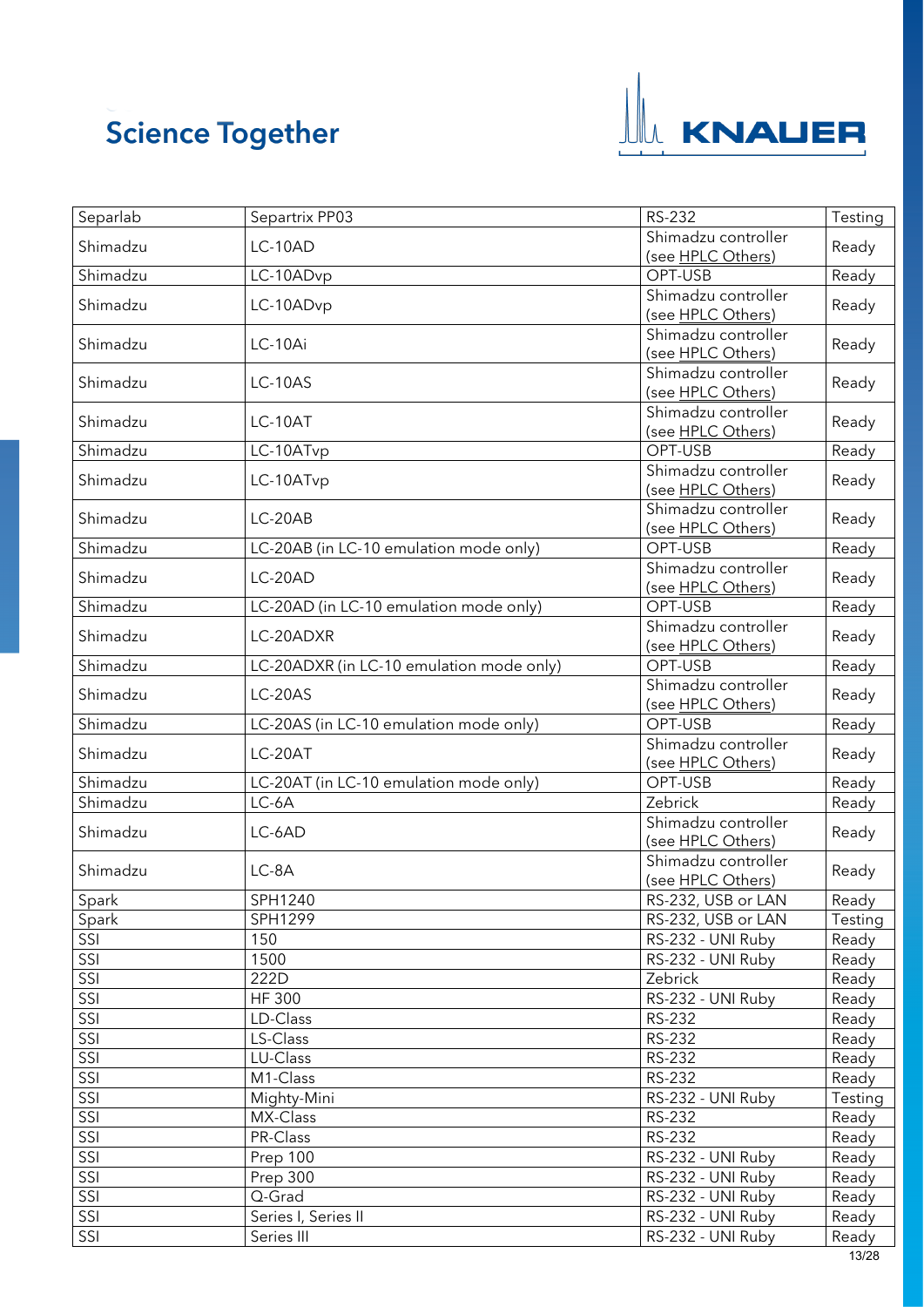

<span id="page-13-0"></span>

| SSI                             | <b>UHP</b>             | RS-232 - UNI Ruby      | Ready   |
|---------------------------------|------------------------|------------------------|---------|
| SSI                             | VersaGrad UHP          | RS-232 - UNI Ruby      | Ready   |
| Sykam                           | S1021, S1521           | Zebrick                | Ready   |
| Sykam                           | S1122                  | Zebrick                | Ready   |
| Sykam $\sqrt{1}$                | S1125                  | <b>RS-232</b>          | Ready   |
| Sykam $\overline{11}$           | S1130                  | <b>RS-232</b>          | Ready   |
| Sykam $\overline{11}$           | S1132                  | <b>RS-232</b>          | Ready   |
| Sykam                           | S2100                  | RS-232                 | Ready   |
| Techlab                         | Minipump1              | RS-232 - UNI Ruby      | Ready   |
| Teledyne ISCO                   | 2300                   | Zebrick                | Ready   |
| <b>TSP</b>                      | Constametric III       | Zebrick                | Ready   |
| Unicam                          | PU 4015                | Zebrick                | Ready   |
| Varian                          | 212-LC                 | RS-232 - UNI Ruby      | Ready   |
| Waters                          | 6000A                  | Zebrick                | Ready   |
| Waters                          | M 45, 501, 510, 515    | Zebrick                | Ready   |
| Watrex                          | DeltaChrom P200        | <b>RS-232 - LC UNI</b> | Ready   |
| Watrex                          | DeltaChrom SDS20       | <b>RS-232 - LC UNI</b> | Ready   |
| Watrex                          | DeltaChrom SDS30       | <b>RS-232 - LC UNI</b> | Ready   |
| Watrex                          | Mighty-Mini            | RS-232 - UNI Ruby      | Testing |
| Watrex <sup>/1</sup>            | Streamline P1m         | <b>USB</b>             | Testing |
| Watrex <sup>/1</sup>            | Streamline P1s         | <b>USB</b>             | Testing |
| Young In Chromass               | ChroZen Pump           | <b>LAN</b>             | Testing |
| Young In Chromass               | ChroZen UHPLC Pump     | <b>LAN</b>             | Testing |
| Young In Chromass <sup>71</sup> | YL9110, YL9111, YL9112 | LAN                    | Ready   |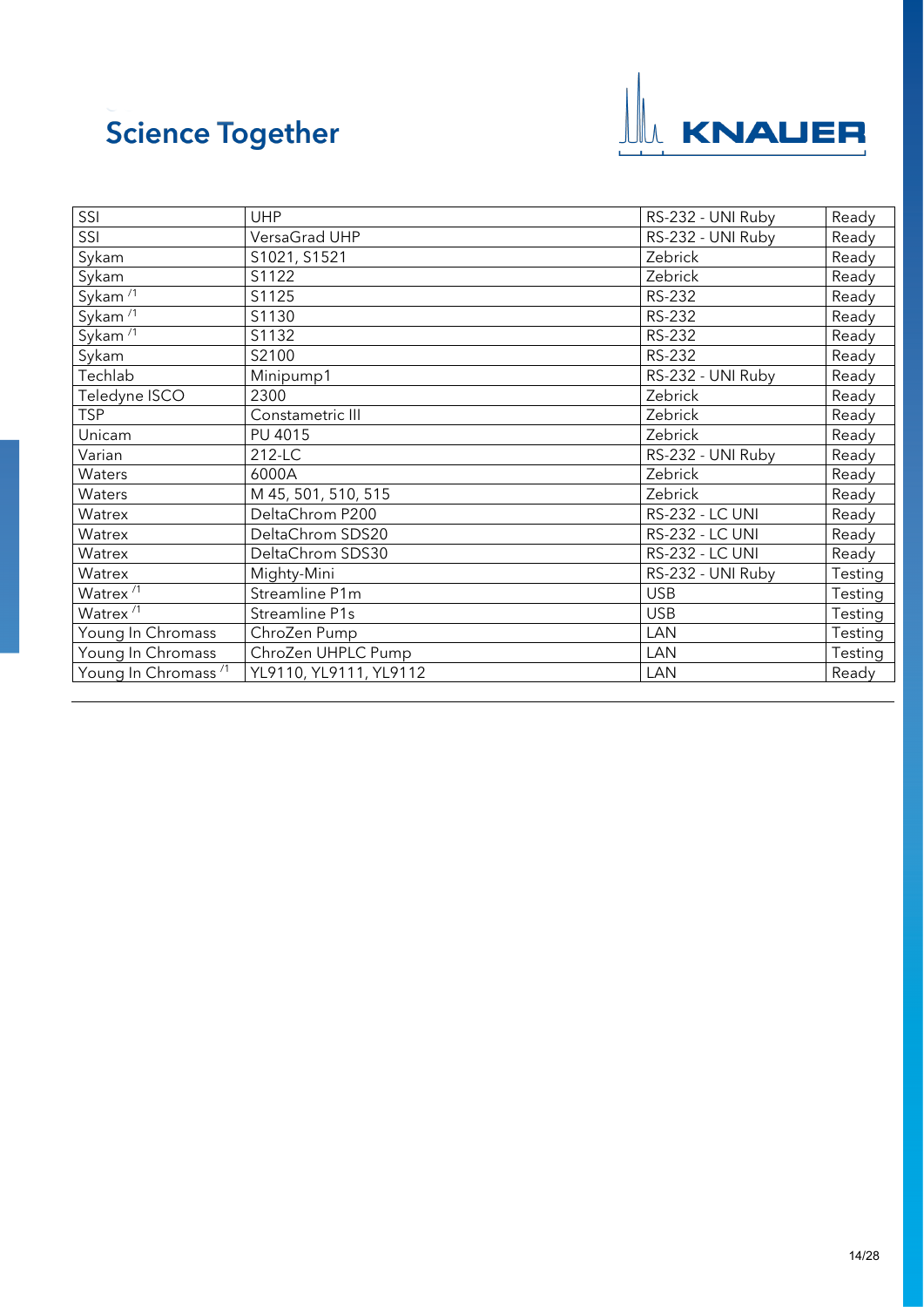

<span id="page-14-1"></span><span id="page-14-0"></span>

| <b>HPLC Detectors</b> (PDA detectors are listed in a separate section "PDA Detectors") |                                                          |                   |               |
|----------------------------------------------------------------------------------------|----------------------------------------------------------|-------------------|---------------|
| Producer                                                                               | <b>Name</b>                                              | Interface         | <b>Status</b> |
| Agilent                                                                                | 1100 MWD                                                 | GPIB, LAN         | Ready         |
| Agilent                                                                                | 1100 RID                                                 | GPIB, LAN         | Ready         |
| Agilent                                                                                | 1100 VWD                                                 | GPIB, LAN         | Ready         |
| Agilent <sup>/8</sup>                                                                  | 1200 MWD                                                 | <b>LAN</b>        | Ready         |
| Agilent                                                                                | 1200 VWD                                                 | <b>LAN</b>        | Ready         |
| Agilent                                                                                | 1200: ELSD                                               | RS-232            | Ready         |
| Agilent                                                                                | ELSD (G4218A, G4260A, G4260B, G4261A, G4261B,<br>G7102A) | LAN - ICF         | Testing       |
| Agilent                                                                                | FLD (G1321A, G1321B)                                     | LAN - ICF         | Ready         |
| Agilent                                                                                | FLD (G1321C, G7121A, G7121B)                             | LAN - ICF         | Testing       |
| Agilent                                                                                | MWD (G1365A, G1365B, G1365C, G1365D)                     | LAN - ICF         | Ready         |
| Agilent                                                                                | MWD (G7165A)                                             | LAN - ICF         | Testing       |
| Agilent                                                                                | RID (G1362A)                                             | LAN - ICF         | Ready         |
| Agilent                                                                                | RID (G7162A, G7162B)                                     | LAN - ICF         | Testing       |
| Agilent                                                                                | VWD (G1314A, G1314B, G1314C, G1314D)                     | LAN - ICF         | Ready         |
| Agilent                                                                                | VWD (G1314E, G1314F, G7114A, G7114B)                     | LAN - ICF         | Testing       |
| Alltech/Grace                                                                          | 3300 ELSD                                                | <b>LAN</b>        | Ready         |
| Analytical<br>Technologies Limited<br>/4                                               | ASPD2600                                                 | RS-232            | Ready         |
| Analytical<br>Technologies Limited<br>/4                                               | UVD-3500U                                                | RS-232            | Testing       |
| ANALYTIK Jena <sup>/1</sup>                                                            | PlasmaQuant MS                                           | <b>LAN</b>        | Testing       |
| Antec                                                                                  | <b>DECADE Elite</b>                                      | USB, LAN          | Ready         |
| Antec                                                                                  | <b>DECADE II</b>                                         | RS-232            | Ready         |
| Antec                                                                                  | DECADE II MD                                             | RS-232            | Ready         |
| Antec                                                                                  | DECADE II SDC                                            | RS-232            | Ready         |
| Antec                                                                                  | <b>DECADE Lite</b>                                       | USB, LAN          | Ready         |
| Antec                                                                                  | <b>ROXY Potentiostat</b>                                 | RS-232            | Ready         |
| CoruiTech <sup>/1</sup>                                                                | Rainbow detector                                         | <b>USB</b>        | Testing       |
| CO <sup>74</sup>                                                                       | Climax 150 IC                                            | RS-232            | Testing       |
| COS <sup>74</sup>                                                                      | Climax 150 UV                                            | RS-232            | Ready         |
| COS <sup>14</sup>                                                                      | Climax 155 IC                                            | RS-232            | Testing       |
| CQS $^{14}$                                                                            | Climax S 3250 UV/Vis detector                            | RS-232            | Ready         |
| Ecom $\overline{11}$                                                                   | Apatite                                                  | <b>RS-232</b>     | Ready         |
| Ecom $\sqrt{1}$                                                                        | ECD2600, ECD2800                                         | RS-232 or LAN     | Ready         |
| Ecom <sup>/1</sup>                                                                     | Flash 06 DAD                                             | RS-232            | Ready         |
| Ecom $11$                                                                              | Flash 06 Single                                          | RS-232            | Ready         |
| Ecom <sup>/1</sup>                                                                     | Flash 10 DAD                                             | RS-232            | Ready         |
| Ecom <sup>/1</sup>                                                                     | Malachite                                                | RS-232            | Ready         |
| Ecom $\overline{11}$                                                                   | Opal                                                     | RS-232            | Ready         |
| Ecom                                                                                   | RI2012                                                   | RS-232 - UNI Ruby | Ready         |
| Ecom $\overline{11}$                                                                   | Sapphire                                                 | <b>RS-232</b>     | Ready         |
| Ecom                                                                                   | Topaz                                                    | RS-232            | Ready         |
| Ecom                                                                                   | <b>TOYFIX</b>                                            | RS-232            | Testing       |
| Elysia-raytest <sup>/1,9</sup>                                                         | Gabi Nova                                                | USB or LAN        | Testing       |
| Elysia-raytest <sup>/1,9</sup>                                                         | Gabi Star Radiodetector                                  | RS-232            | Ready         |
| Elysia-raytest $1,9$                                                                   | POMO Radiodetector                                       | USB - UNI Ruby    | Ready         |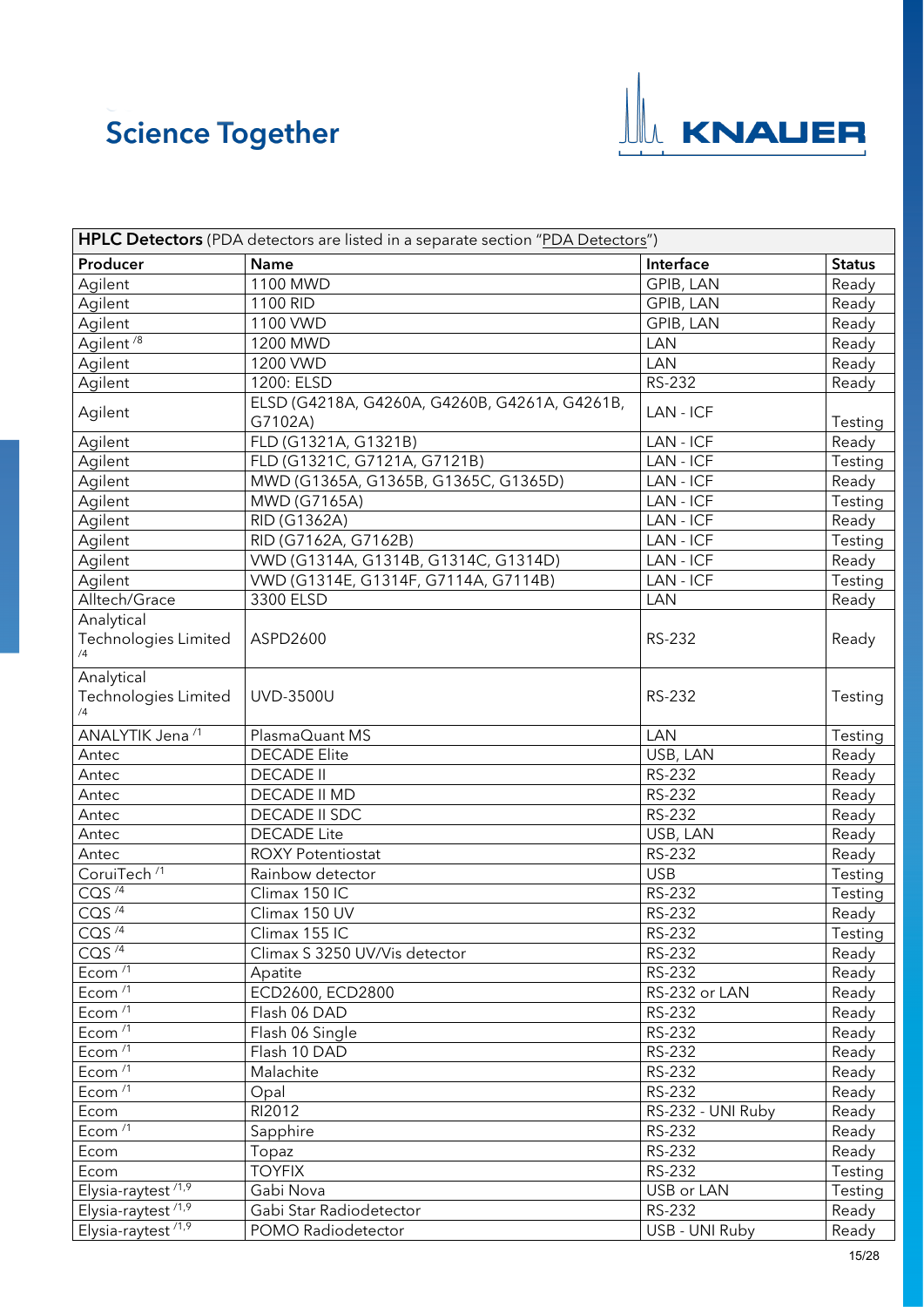

<span id="page-15-2"></span><span id="page-15-1"></span><span id="page-15-0"></span>

| Elysia-raytest <sup>/1,9</sup>   | Ramona Star                                  | RS-232                  | Testing |
|----------------------------------|----------------------------------------------|-------------------------|---------|
| <b>ERC</b>                       | RefractoMax 520 Series                       | RS-232 - UNI Ruby       | Ready   |
| <b>ESA</b>                       | Coulochem III                                | <b>USB</b>              | Ready   |
| Esensing <sup>/4</sup>           | <b>ELSD</b>                                  | RS-232                  | Testing |
| Esensing <sup>/4</sup>           | <b>MCH UV</b>                                | LAN                     | Ready   |
| Futecs $\sqrt{1}$                | CD-6000                                      | RS-232 - UNI Ruby       | Testing |
| Futecs <sup>/1</sup>             | RI-6000                                      | RS-232 - UNI Ruby       | Testing |
| Gilson                           | PrepELS™ II                                  | <b>RS-232</b>           | Ready   |
| Hanon Instruments <sup>/4</sup>  | LC7020                                       | LAN                     | Ready   |
| Hanon Instruments <sup>/4</sup>  | LC7070                                       | RS-232                  | Ready   |
| Hanon Instruments <sup>/4</sup>  | LC7081                                       | <b>RS-232</b>           | Ready   |
| Hi Corporation                   | RI2012                                       | RS-232 - UNI Ruby       | Ready   |
| Hitachi <sup>/6,7</sup>          | Chromaster 5410, 5420, 5440, 5450            | <b>USB</b>              | Ready   |
| Hitachi <sup>77</sup>            | L-2400                                       | <b>USB</b>              | Ready   |
| Hitachi <sup>/5,6,7</sup>        | Primaide 1410                                | <b>USB</b>              | Ready   |
| Interlab <sup>73</sup>           | <b>MAESTRO ELSD</b>                          | RS-232                  | Testing |
| Interlab                         | Omega FLD                                    | <b>USB</b>              | Testing |
| Interlab                         | Omega UV-VIS                                 | <b>USB</b>              | Testing |
| Japan Analytical                 |                                              |                         |         |
| Industry C. (JAI), LTD           |                                              | RS-232                  | Ready   |
| /1                               | <b>RI-700II</b>                              |                         |         |
| <b>JASCO</b>                     | FP-4020                                      | RS-232                  | Testing |
| <b>JASCO</b>                     | FP-4025                                      | <b>RS-232</b>           | Testing |
|                                  |                                              | A/D converter + RS-232  |         |
| Kontron                          | 432                                          | - UNI Ruby              | Ready   |
| Marion Research                  | Fixed Wavelength detector (255, 280, 415 nm) | <b>USB</b>              | Testing |
| PerkinElmer <sup>/1</sup>        | Flexar FX-UV/Vis                             | <b>RS-232</b>           | Testing |
| PerkinElmer <sup>/1</sup>        | Flexar UV/Vis                                | RS-232                  | Testing |
| PerkinElmer <sup>/1</sup>        | NexION 1000                                  | LAN                     | Testing |
| PerkinElmer <sup>/1</sup>        | NexION 2000                                  | LAN                     | Testing |
| PerkinElmer <sup>/1</sup>        | NexION 300                                   | LAN                     | Testing |
| PerkinElmer <sup>/1</sup>        | NexION 350                                   | LAN                     | Testing |
| PerkinElmer <sup>/1</sup>        | NexION 5000                                  | LAN                     | Testing |
| Recipe                           | EC6000                                       | RS-232 - UNI Ruby       | Testing |
| Recipe <sup><math>4</math></sup> | FW3000                                       | <b>RS-232</b>           | Ready   |
| Recipe $/4$                      | UV3000                                       | RS-232                  | Ready   |
| RIGOL <sup>71</sup>              | L-3500                                       | <b>RS-232</b>           | Testing |
| <b>RIGOL</b>                     | L-3530                                       | RS-232                  | Ready   |
| Runge <sup>/1</sup>              | Mikron 31                                    | <b>USB</b>              | Testing |
| Runge <sup>71</sup>              | Mikron 81                                    | <b>USB</b>              | Testing |
| Schambeck                        | RI 2000                                      | RS-232 - UNI Ruby       | Ready   |
| Schambeck                        | RI 2012                                      | RS-232 - UNI Ruby       | Ready   |
| Schambeck                        | S 2020                                       | RS-232 - UNI Ruby       | Ready   |
| Schambeck                        | S 2030                                       | RS-232 - UNI Ruby       |         |
| Schambeck <sup>/4</sup>          |                                              |                         | Ready   |
|                                  | S 4245                                       | <b>RS-232</b><br>RS-232 | Ready   |
| Schambeck                        | S3210<br>S3240                               | RS-232                  | Testing |
| Schambeck                        |                                              |                         | Testing |
| Schambeck <sup>/4</sup>          | ZAM 3000                                     | RS-232                  | Ready   |
| Schambeck <sup>/4</sup>          | ZAM 4000                                     | RS-232                  | Ready   |
| Sedere                           | Sedex 100LT                                  | RS-232 or USB           | Ready   |
| Sedere                           | Sedex 80LT                                   | RS-232                  | Ready   |
| Sedere                           | Sedex 85LT                                   | RS-232                  | Ready   |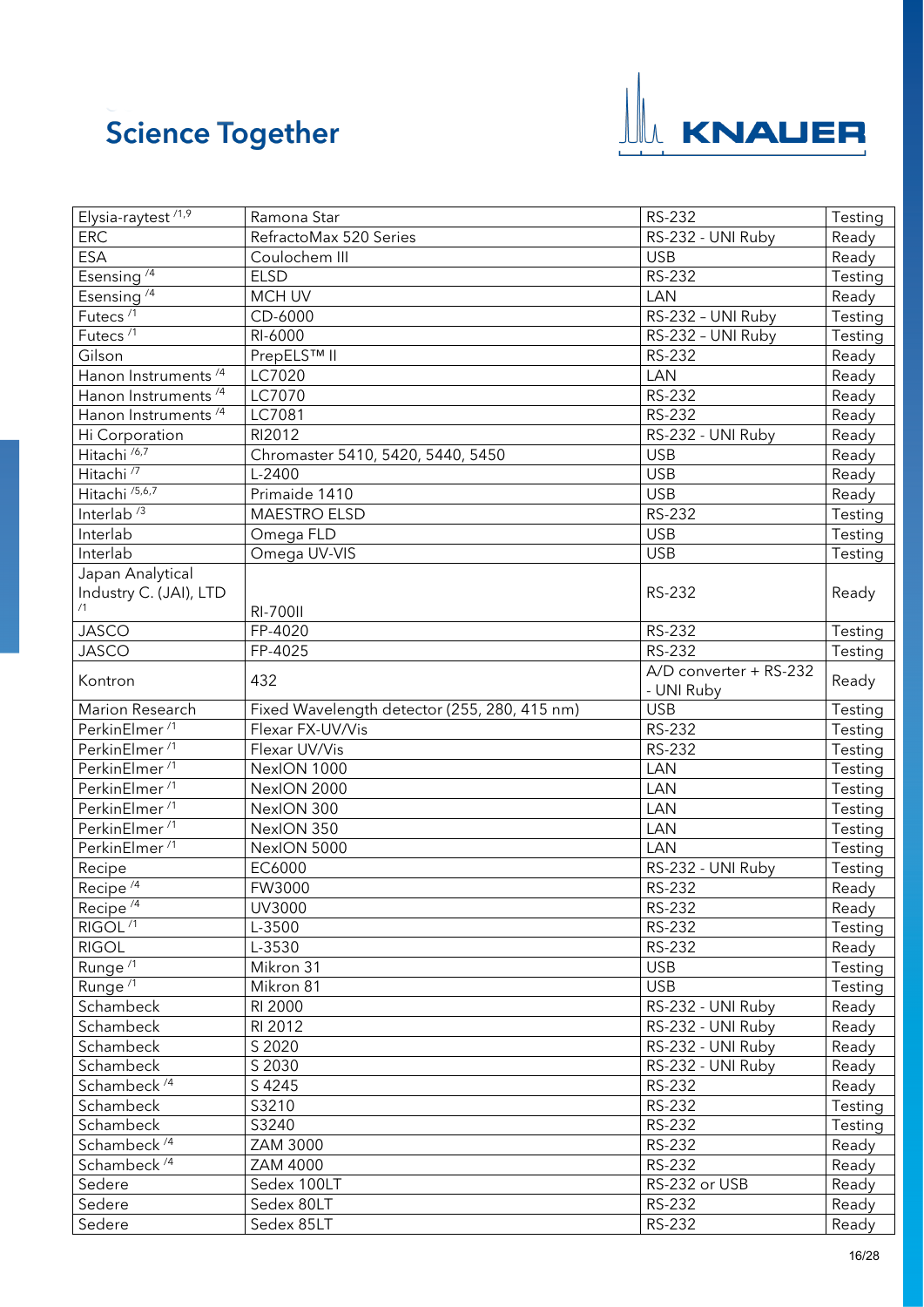

<span id="page-16-1"></span><span id="page-16-0"></span>

| Sedere                          | Sedex 90LT       | RS-232 or USB       | Ready   |
|---------------------------------|------------------|---------------------|---------|
| Sedere                          | Sedex FP         | RS-232 or USB       | Ready   |
| Sedere                          | Sedex LC         | RS-232 or USB       | Ready   |
| Semba Biosciences <sup>/4</sup> | Octave 4X        | RS-232              | Ready   |
| Semba Biosciences <sup>/4</sup> | Octave 4XE       | <b>RS-232</b>       | Ready   |
| Shimadzu                        | ELSD-LTII        | RS-232              | Ready   |
| Shimadzu                        | <b>RF-10A</b>    | Shimadzu controller |         |
|                                 |                  | (see HPLC Others)   | Ready   |
| Shimadzu                        |                  | Shimadzu controller |         |
|                                 | RF-10Axl         | (see HPLC Others)   | Ready   |
| Shimadzu                        | <b>RF-20A</b>    | Shimadzu controller | Ready   |
|                                 |                  | (see HPLC Others)   |         |
|                                 | RF-20Axs         | Shimadzu controller |         |
| Shimadzu                        |                  | (see HPLC Others)   | Ready   |
|                                 |                  | Shimadzu controller |         |
| Shimadzu                        | RID-10A          | (see HPLC Others)   | Ready   |
|                                 |                  | Shimadzu controller |         |
| Shimadzu                        | SPD-10A          | (see HPLC Others)   | Ready   |
|                                 |                  | Shimadzu controller |         |
| Shimadzu                        | SPD-10Ai         | (see HPLC Others)   | Ready   |
|                                 |                  | Shimadzu controller |         |
| Shimadzu                        | SPD-10AV         | (see HPLC Others)   | Ready   |
|                                 |                  | Shimadzu controller |         |
| Shimadzu                        | SPD-10AVi        | (see HPLC Others)   | Ready   |
|                                 |                  | Shimadzu controller |         |
| Shimadzu                        | SPD-10Avp        | (see HPLC Others)   | Ready   |
|                                 |                  | Shimadzu controller |         |
| Shimadzu                        | SPD-10AVvp       | (see HPLC Others)   | Ready   |
|                                 |                  | Shimadzu controller |         |
| Shimadzu                        | SPD-20A          | (see HPLC Others)   | Ready   |
|                                 |                  | Shimadzu controller |         |
| Shimadzu                        | SPD-20AV         | (see HPLC Others)   | Ready   |
| Shodex                          | RI-101           | RS-232 - UNI Ruby   | Ready   |
| Shodex                          | RI-102           | RS-232 - UNI Ruby   | Ready   |
| Shodex                          | RI-104           | RS-232 - UNI Ruby   | Ready   |
| Shodex                          | RI-501           | LAN - UNI Ruby      | Testing |
| Shodex                          | <b>RI-501EX</b>  | LAN - UNI Ruby      | Testing |
| Shodex                          | RI-502           | LAN - UNI Ruby      | Testing |
| Shodex                          | RI-504           | LAN - UNI Ruby      | Testing |
| Softa                           | 1300             | RS-232              | Ready   |
| Softa                           | 1400             | RS-232              | Ready   |
| Softa                           | 200S             | RS-232              | Ready   |
|                                 | 300S             | RS-232              |         |
| Softa<br>Softa                  | 400              | RS-232              | Ready   |
|                                 |                  |                     | Ready   |
| Sykam                           | RI2000           | RS-232 - UNI Ruby   | Ready   |
| Sykam $\overline{11}$           | S 150            | RS-232              | Testing |
| Sykam <sup>/1</sup>             | S3245            | RS-232              | Ready   |
| Sykam $\sqrt{1}$                | S3250            | RS-232              | Ready   |
| Sykam                           | S3585            | RS-232 - UNI Ruby   | Ready   |
| Sykam                           | S3590            | RS-232 - UNI Ruby   | Ready   |
| Unimicro                        | UNIEX-7700 ELSD  | RS-232              | Testing |
| VICI - Valco                    | TCD <sub>3</sub> | RS-232              | Ready   |
| Watrex <sup>/4</sup>            | Streamline IC1   | <b>USB</b>          | Testing |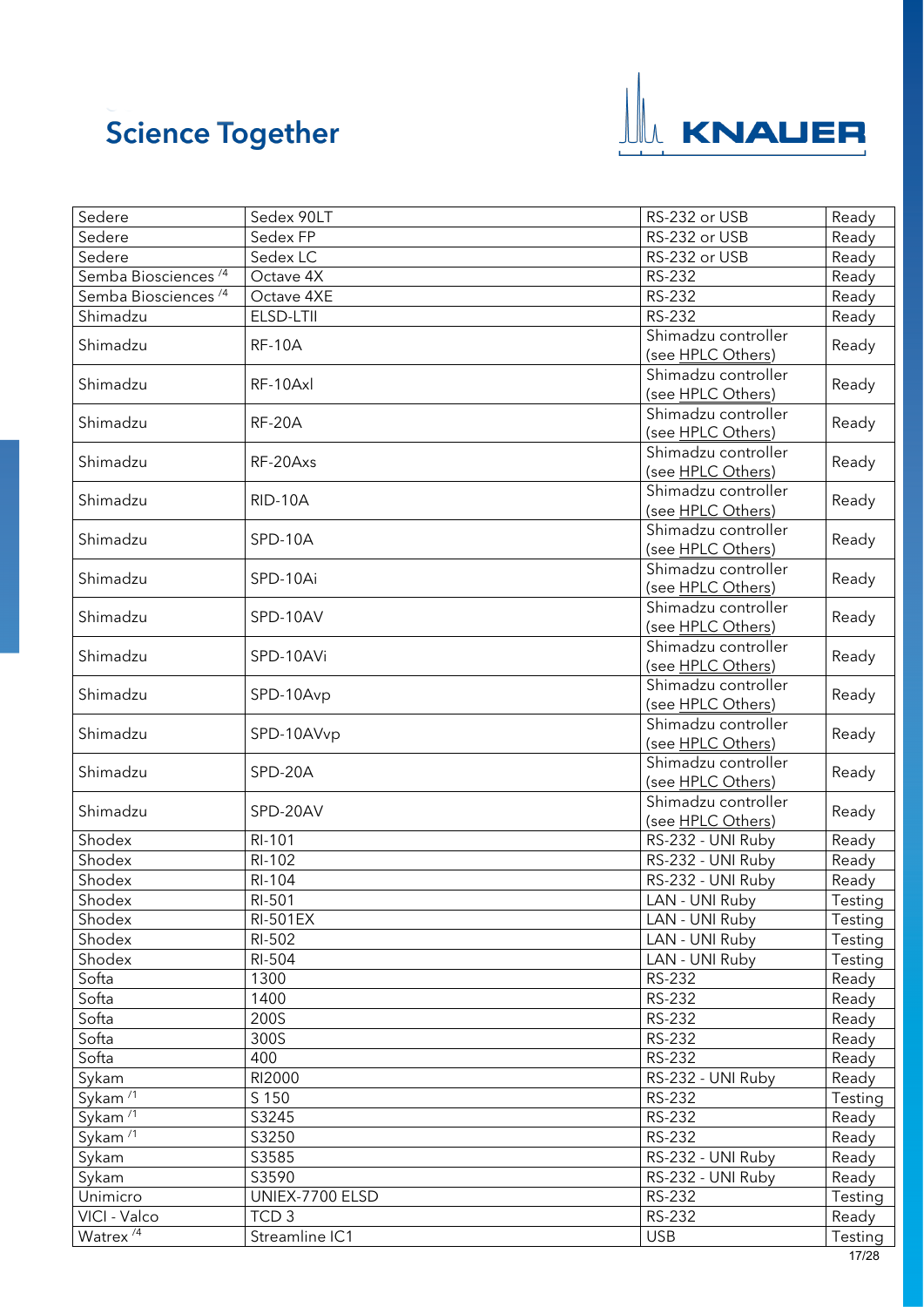

٦

<span id="page-17-0"></span>

| Watrex <sup>/4</sup>            | Streamline UV1                                 | RS-232              | Ready         |
|---------------------------------|------------------------------------------------|---------------------|---------------|
| Young In Chromass <sup>/1</sup> | ChroZen HPLC-A UVD                             | LAN                 | Ready         |
| Young In Chromass <sup>/1</sup> | ChroZen UHPLC UVD                              | LAN                 | Ready         |
| Young In Chromass <sup>/1</sup> | YL9120                                         | LAN                 | Ready         |
| Young In Chromass <sup>/1</sup> | YL9170                                         | RS-232              | Ready         |
| Young In Chromass <sup>/1</sup> | YL9180                                         | RS-232              | Ready         |
| Young In Chromass               | <b>YL9181</b>                                  | RS-232              | Ready         |
|                                 |                                                |                     |               |
| <b>PDA Detectors</b>            |                                                |                     |               |
| Manufacturer                    | Name                                           | Interface           | <b>Status</b> |
| Advion <sup>/4</sup>            | Avant PDA Detector                             | USB or LAN          | Testing       |
|                                 | 1100: DAD, FLD                                 | GPIB, LAN           |               |
| Agilent                         | 1200: DAD, FLD (G1315A, G1315B, G1365A, G1365B |                     | Ready         |
| Agilent <sup>/8</sup>           |                                                | <b>LAN</b>          | Ready         |
|                                 | only)<br>G1315A                                | LAN - ICF           |               |
| Agilent                         |                                                | LAN - ICF           | Ready         |
| Agilent                         | G1315B                                         |                     | Ready         |
| Agilent                         | G1315C                                         | $LAN - ICF$         | Ready         |
| Agilent                         | G1315D                                         | LAN - ICF           | Ready         |
| Agilent                         | G4212A                                         | LAN - ICF           | Ready         |
| Agilent                         | G4212B                                         | LAN - ICF           | Ready         |
| Agilent                         | G7115A                                         | LAN - ICF           | Testing       |
| Agilent                         | G7117A                                         | LAN - ICF           | Testing       |
| Agilent                         | G7117B                                         | LAN - ICF           | Testing       |
| Agilent                         | G7117C                                         | LAN - ICF           | Testing       |
| Analytical                      |                                                |                     |               |
| Technologies Limited            | DAD-3520U                                      | RS-232              |               |
|                                 |                                                |                     | Testing       |
| Dalian Elite <sup>/1,12</sup>   | iChrom 5100 PDA                                | LAN                 | Testing       |
| Duratec <sup>/13</sup>          | DDT-3200 PDA                                   | <b>USB</b>          | Ready         |
| Ecom <sup>/1</sup>              | ECDA2000, ECDA2800                             | USB or LAN          | Testing       |
| Ecom $\overline{11}$            | Flash 12 DAD                                   | <b>RS-232</b>       | Ready         |
| Ecom <sup>/1</sup>              | FLASH 14 DAD                                   | RS-232              | Ready         |
| Ecom                            | TOYDAD 400                                     | RS-232              | Testing       |
| <b>ECOM</b>                     | TOYDAD 400 L                                   | RS-232              | Testing       |
| <b>ECOM</b>                     | TOYDAD 600                                     | RS-232              | Testing       |
| <b>ECOM</b>                     | TOYDAD 600 L                                   | RS-232              | Testing       |
| <b>ECOM</b>                     | TOYDAD 800                                     | <b>RS-232</b>       | Testing       |
| <b>ECOM</b>                     | TOYDAD 800 L                                   | RS-232              | Testing       |
| <b>ECOM</b>                     | Toy14DAD                                       | RS-232 or LAN       | Testing       |
| <b>ECOM</b>                     | Toy18DAD                                       | RS-232 or LAN       | Testing       |
| <b>ECOM</b>                     | Baby18DAD                                      | RS-232 or LAN       | Testing       |
| Esensing $4$                    | <b>MCH PDA</b>                                 | LAN                 | Ready         |
| Hanon Instruments <sup>/4</sup> | LC7060                                         | LAN                 | Ready         |
| Hitachi <sup>/6,7</sup>         | Chromaster 5430                                | <b>USB</b>          | Ready         |
| Hitachi <sup>/5,6,7</sup>       | Primaide 1430                                  | <b>USB</b>          | Ready         |
| PerkinElmer <sup>/1</sup>       | Flexar Plus PDA                                | <b>LAN</b>          | Testing       |
| RIGOL <sup>/1</sup>             | L-3520                                         | USB or LAN          | Testing       |
|                                 |                                                | Shimadzu controller |               |
| Shimadzu                        | SPD-M10Avp                                     | (see HPLC Others)   | Ready         |
|                                 |                                                | Shimadzu controller |               |
| Shimadzu                        | SPD-M20A                                       | (see HPLC Others)   | Ready         |
| Sykam                           | S3210, S3240                                   | RS-232              | Testing       |
|                                 |                                                |                     |               |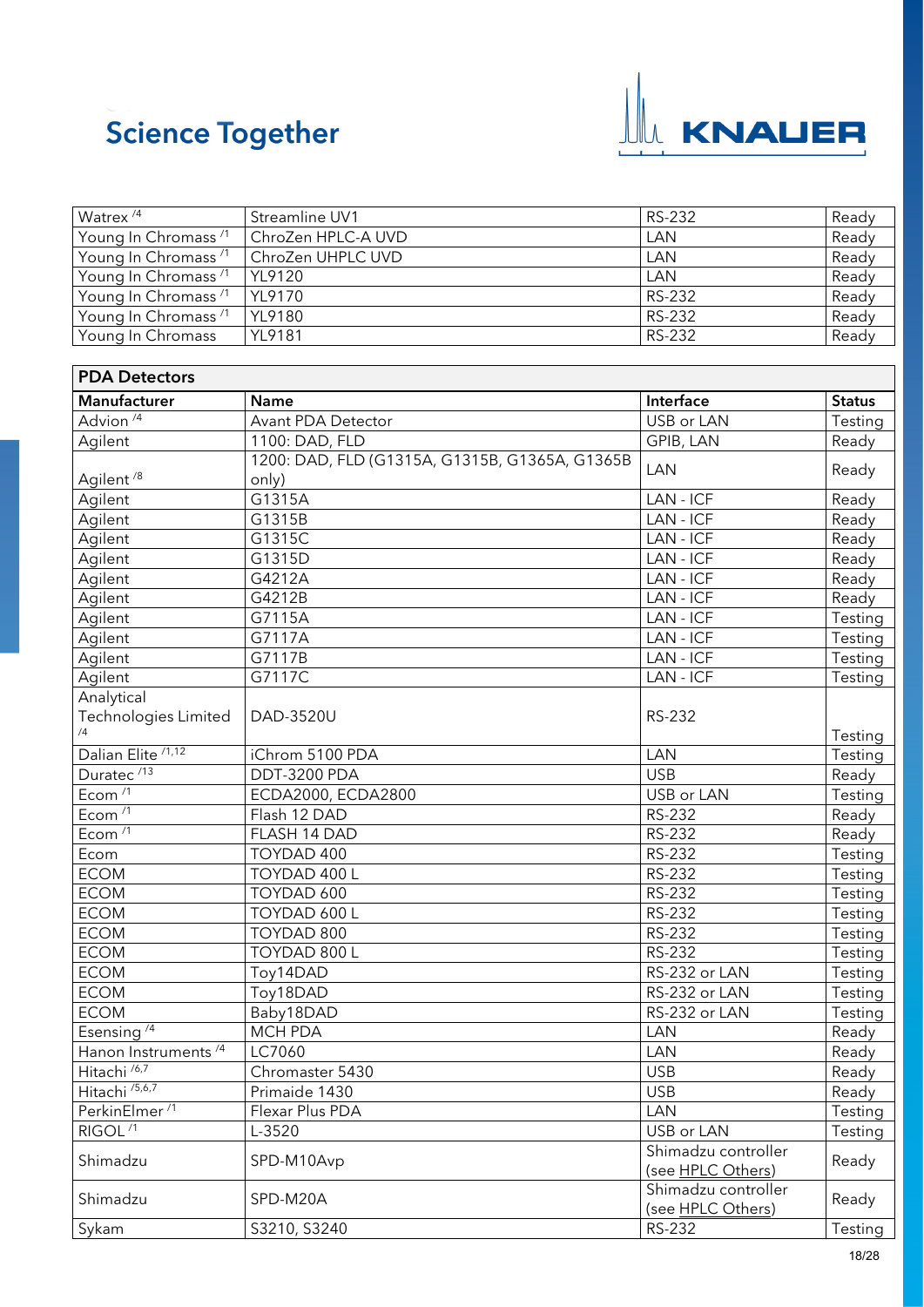

| Young In Chromass <sup>71</sup> | ChroZen HPLC-A PDA | LAN.       | Ready   |
|---------------------------------|--------------------|------------|---------|
| Young In Chromass <sup>/1</sup> | ChroZen PDA        | LAN        | Testing |
| Young In Chromass $^{\prime1}$  | ChroZen UHPLC PDA  | <b>LAN</b> | Ready   |
| Young In Chromass <sup>/1</sup> | YL9160             | LAN        | Ready   |

<span id="page-18-0"></span>

| <b>LC-MS Detectors</b> |                       |            |               |
|------------------------|-----------------------|------------|---------------|
| l Manufacturer         | <b>Name</b>           | Interface  | <b>Status</b> |
| Advion                 | <b>Expression CMS</b> | <b>USB</b> | Ready         |
| Microsaic              | 4000 MiD              | LAN        | Ready         |
| Microsaic              | 4500 MiD              | LAN        | Ready         |
| Young In Chromass      | YL9900                | <b>USB</b> | Ready         |

| <b>GC-MS Detectors</b> |               |           |               |
|------------------------|---------------|-----------|---------------|
| Manufacturer           | <b>Name</b>   | Interface | <b>Status</b> |
| Young In Chromass      | ChroZen GC/MS | LAN       | Testina       |
| Young In Chromass      | YL6900        | LAN       | Testinc       |

<span id="page-18-1"></span>

| <b>GC-MS TOF Detectors</b> |             |           |               |
|----------------------------|-------------|-----------|---------------|
| Manufacturer               | <b>Name</b> | Interface | <b>Status</b> |
| Markes International       | BenchTOF    | LAN.      | Ready         |

<span id="page-18-2"></span>

| <b>HPLC Others</b> |                          |                |               |
|--------------------|--------------------------|----------------|---------------|
| Manufacturer       | <b>Name</b>              | Interface      | <b>Status</b> |
| <b>ECOM</b>        | Panda-30 HID             | <b>USB</b>     | Ready         |
| Shimadzu           | CBM-20A                  | RS-232 or LAN  | Ready         |
| Shimadzu           | CBM-20Alite              | RS-232 or LAN  | Ready         |
| Shimadzu           | SCL-10Avp                | RS-232 or LAN  | Ready         |
| SISw               | SSI pumps USB interface  | USB - UNI Ruby | Ready         |
| SISw <sup>/1</sup> | Systec Degasser Watchdog | USB - UNI Ruby | Ready         |
| SISw/1             | USB pH monitor           | USB - UNI Ruby | Ready         |
| Unimicro           | <b>HVPS</b>              | RS-232         | Testing       |

<span id="page-18-3"></span>

| <b>GC Accessories</b>        |                 |           |               |
|------------------------------|-----------------|-----------|---------------|
| Manufacturer                 | <b>Name</b>     | Interface | <b>Status</b> |
| Faculty of Science,          |                 |           |               |
| <b>Charles University in</b> | GCxGC Modulator | RS-232    | Readv         |
| Prague                       |                 |           |               |

<span id="page-18-4"></span>

| Autosamplers |                                                                           |                |               |
|--------------|---------------------------------------------------------------------------|----------------|---------------|
| Manufacturer | <b>Name</b>                                                               | Interface      | <b>Status</b> |
|              | Any autosampler with the Ready input and Inject<br>output (Inject marker) | I/O device     | Ready         |
| Advion       | Avant Autosampler                                                         | LAN            | Ready         |
| Agilent      | 1100 ALS                                                                  | GPIB, LAN      | Ready         |
| Agilent      | 1100 TAS                                                                  | GPIB, LAN      | Ready         |
| Agilent      | 1200 ALS, 1200 TAS                                                        | LAN            | Ready         |
| Agilent      | 6850 ALS                                                                  | through GC6850 | Ready         |
| Agilent      | 7650                                                                      | LAN - ICF      | Testing       |
| Agilent      | 7673                                                                      | RS-232         | Ready         |
| Agilent      | 7673 II                                                                   | RS-232         | Ready         |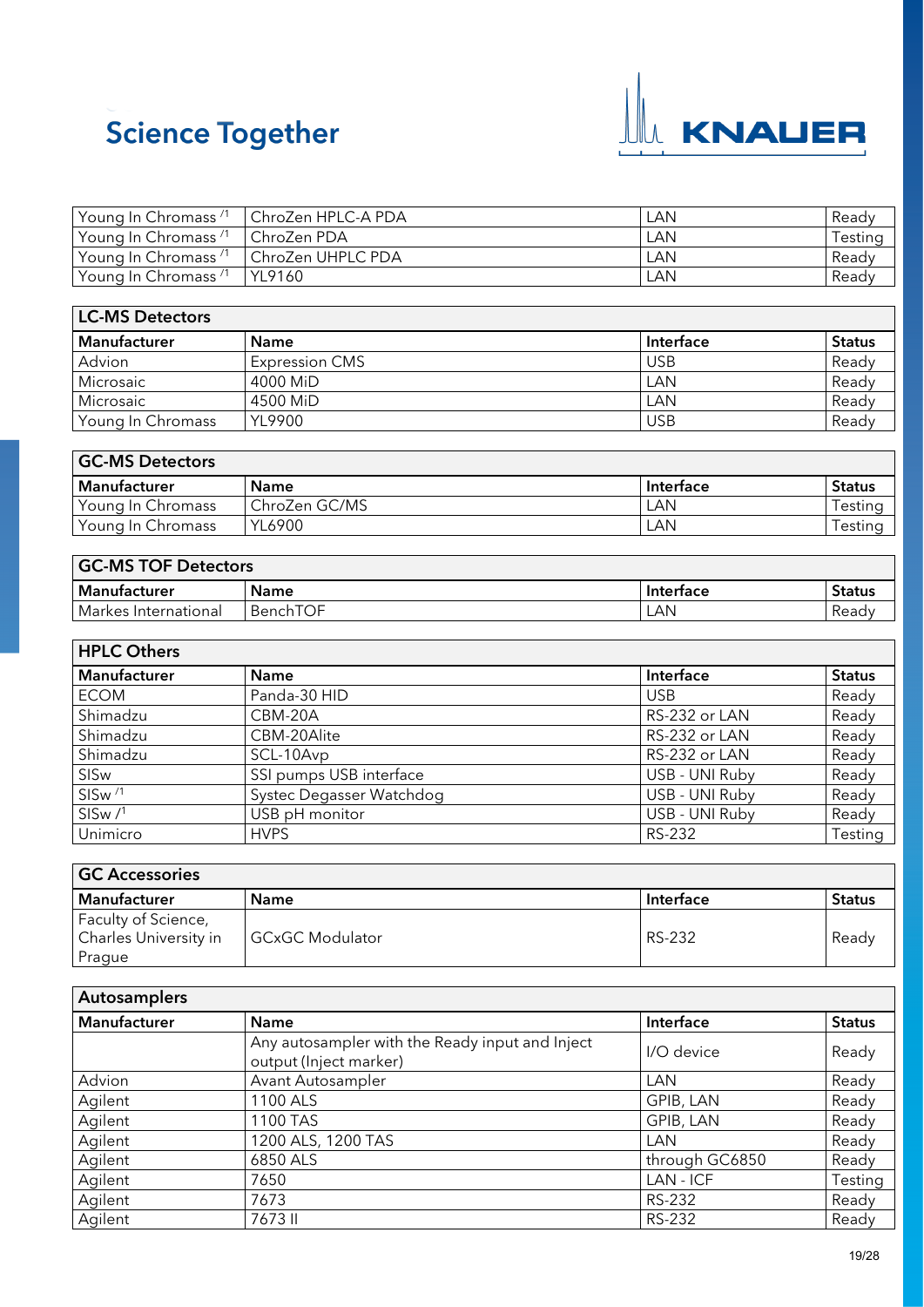

| Agilent              | 7673B                                              | LAN - ICF      | Testing |
|----------------------|----------------------------------------------------|----------------|---------|
| Agilent              | 7673C                                              | LAN - ICF      | Testing |
| Agilent              | 7683                                               | through GC6890 | Ready   |
| Agilent              | 7683, 7693                                         | through GC7890 | Ready   |
| Agilent              | 7683A, 7683B                                       | LAN - ICF      | Testing |
| Agilent              | 7693A                                              | LAN - ICF      | Testing |
| Agilent              | ALS 6850                                           | LAN - ICF      | Testing |
| Agilent              | G1313A (all including thermostat (G1330A, G1330B)) | LAN - ICF      | Ready   |
| Agilent              | G1327A (all including thermostat (G1330A, G1330B)) | LAN - ICF      | Testing |
| Agilent              | G1329A (all including thermostat (G1330A, G1330B)) | LAN - ICF      | Ready   |
| Agilent              | G1329B (all including thermostat (G1330A, G1330B)) | LAN - ICF      | Ready   |
| Agilent              | G1367A (all including thermostat (G1330A, G1330B)) | LAN - ICF      | Testing |
| Agilent              | G1367B (all including thermostat (G1330A, G1330B)) | LAN - ICF      | Testing |
| Agilent              | G1367C (all including thermostat (G1330A, G1330B)) | LAN - ICF      | Testing |
| Agilent              | G1367D (all including thermostat (G1330A, G1330B)) | LAN - ICF      | Testing |
| Agilent              | G1367E (all including thermostat (G1330A, G1330B)) | LAN - ICF      | Testing |
| Agilent              | G1368A (all including thermostat (G1330A, G1330B)) | LAN - ICF      | Testing |
| Agilent              | G1377A (all including thermostat (G1330A, G1330B)) | LAN - ICF      | Testing |
| Agilent              | G1378A (all including thermostat (G1330A, G1330B)) | LAN - ICF      | Testing |
| Agilent              | G1389A (all including thermostat (G1330A, G1330B)) | LAN - ICF      | Testing |
| Agilent              | G2258A (all including thermostat (G1330A, G1330B)) | LAN - ICF      | Testing |
| Agilent              | G2260A (all including thermostat (G1330A, G1330B)) | LAN - ICF      | Testing |
| Agilent              | G4226A (all including thermostat (G1330A, G1330B)) | LAN - ICF      | Testing |
| Agilent              | G4227A (all including thermostat (G1330A, G1330B)) | LAN - ICF      | Testing |
| Agilent              | G4303A (all including thermostat (G1330A, G1330B)) | LAN - ICF      | Testing |
| Agilent              | G4767A (all including thermostat (G1330A, G1330B)) | LAN - ICF      | Testing |
| Agilent              | G5667A (all including thermostat (G1330A, G1330B)) | LAN - ICF      | Testing |
| Agilent              | G5668A (all including thermostat (G1330A, G1330B)) | LAN - ICF      | Testing |
| Agilent              | G7129A (all including thermostat (G1330A, G1330B)) | LAN - ICF      | Testing |
| Agilent              | G7129B (all including thermostat (G1330A, G1330B)) | LAN - ICF      | Testing |
| Agilent              | G7129C (all including thermostat (G1330A, G1330B)) | LAN - ICF      | Testing |
| Agilent              | G7137A (all including thermostat (G1330A, G1330B)) | LAN - ICF      | Testing |
| Agilent              | G7157A (all including thermostat (G1330A, G1330B)) | LAN - ICF      | Testing |
| Agilent              | G7158A (all including thermostat (G1330A, G1330B)) | LAN - ICF      | Testing |
| Agilent              | G7167A (all including thermostat (G1330A, G1330B)) | LAN - ICF      | Testing |
| Agilent              | G7167B (all including thermostat (G1330A, G1330B)) | LAN - ICF      | Testing |
| Agilent              | PAL3 LSI 85 (G7366A)                               | LAN - ICF      | Testing |
| Agilent              | PAL3 RSI 120 (G7368A)                              | LAN - ICF      | Testing |
| Agilent              | PAL3 RSI 85 (G7367A)                               | LAN - ICF      | Testing |
| Agilent              | PAL3 RTC 120 (G7370A)                              | LAN - ICF      | Testing |
| Alltech/Grace        | 570                                                | RS-232         | Ready   |
| Alltech/Grace        | 580                                                | RS-232         | Ready   |
| Ample Technology     |                                                    |                |         |
| Center               | ATC3000A                                           | <b>LAN</b>     | Ready   |
| Ample Technology     |                                                    |                |         |
| Center               | ATC3100A                                           | <b>LAN</b>     | Ready   |
| Ample Technology     |                                                    |                |         |
| Center               | ATC3200A                                           | <b>LAN</b>     | Ready   |
| Analytical           |                                                    |                |         |
| Technologies Limited | AS3320                                             | RS-232         | Testing |
|                      |                                                    |                |         |
| Analytical           | AS2000                                             | RS-232         | Ready   |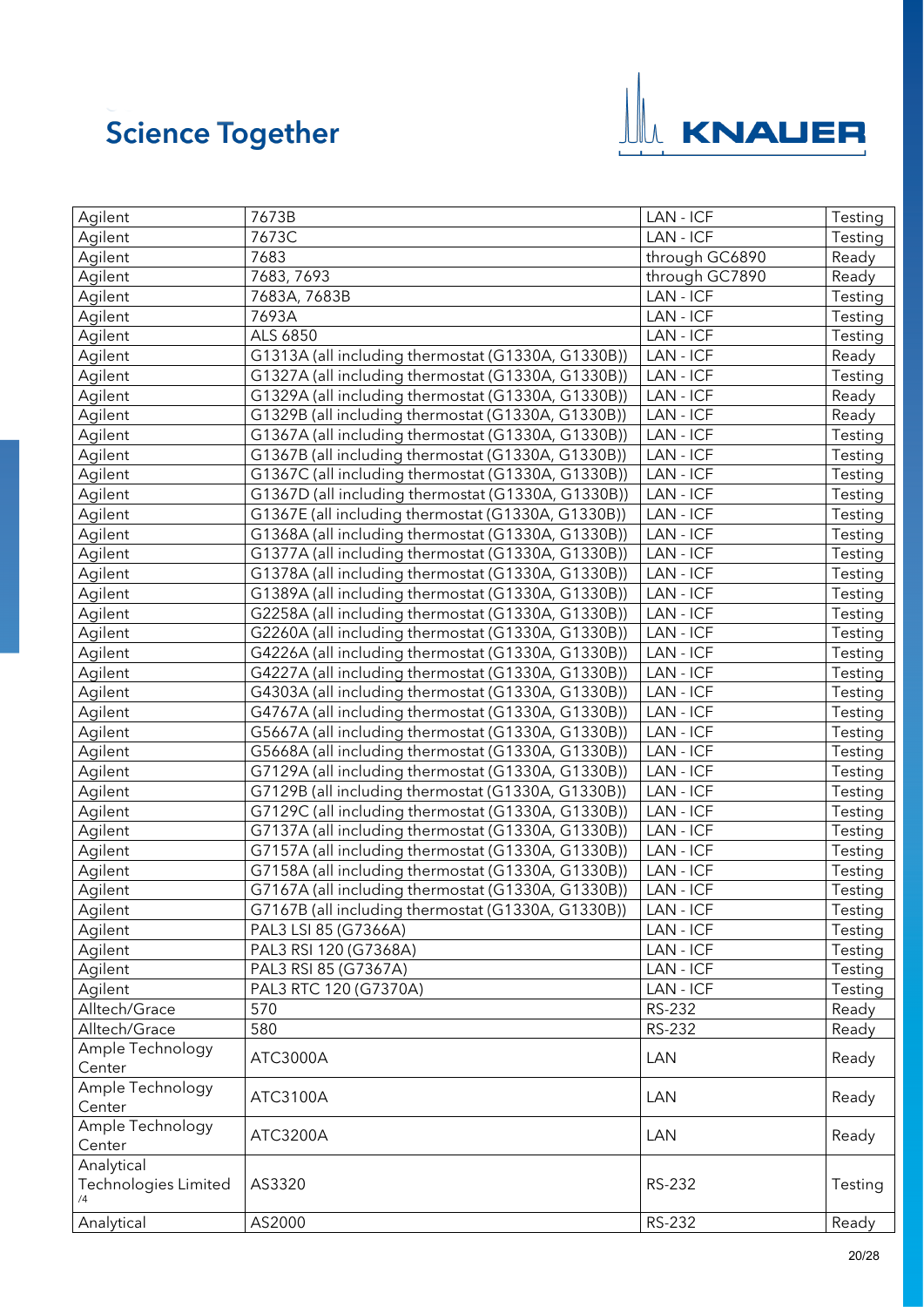

| Technologies Limited             |                                                                               |                    |         |
|----------------------------------|-------------------------------------------------------------------------------|--------------------|---------|
| Analytik Jena                    | PQ LC 5250                                                                    | RS-232             | Ready   |
| Analytik Jena                    | PQ LC 5300                                                                    | <b>RS-232</b>      | Ready   |
| Antec                            | AS 100                                                                        | <b>RS-232</b>      | Ready   |
| Antec $4$                        | AS 110                                                                        | RS-232 or USB      | Ready   |
| Antec <sup>/4</sup>              | AS 110 Micro                                                                  | RS-232             | Ready   |
| Cetac                            | ASX-8000                                                                      | <b>USB</b>         | Ready   |
|                                  | <b>CLC 200</b>                                                                | RS-232             | Ready   |
| Chromsystems                     | <b>CLC 220</b>                                                                |                    |         |
| Chromsystems<br>CO <sup>74</sup> |                                                                               | RS-232<br>RS-232   | Ready   |
| COS <sup>74</sup>                | Climax 150 AS                                                                 |                    | Ready   |
| COS <sup>74</sup>                | Climax S 5250                                                                 | <b>RS-232</b>      | Ready   |
|                                  | Climax S 5300                                                                 | RS-232             | Ready   |
| <b>CTC Analytics</b>             | A200S                                                                         | RS-232             | Ready   |
| <b>CTC Analytics</b>             | PAL (GC, LC, Combi)                                                           | RS-232 or LAN      | Ready   |
| <b>CTC Analytics</b>             | <b>PAL LSI</b>                                                                | <b>LAN</b>         | Testing |
| <b>CTC</b> Analytics             | PAL RSI                                                                       | <b>LAN</b>         | Testing |
| <b>CTC Analytics</b>             | PAL RTC                                                                       | <b>LAN</b>         | Testing |
| <b>CTC</b> Analytics             | PAL-xt (LC-xt, HTC-xt, HTS-xt, HTX-xt, GC-xt, Combi-xt,<br>Combi-xt extended) | RS-232 or LAN      | Ready   |
| <b>CTC Analytics</b>             | PAL3 System                                                                   | LAN                | Testing |
| Dani                             | ALS1000                                                                       | $RS-232$           | Ready   |
| Dani $\overline{^{11,2}}$        | Master AS                                                                     | RS-232             | Ready   |
| Dani <sup>71,2</sup>             | Master DHS                                                                    | RS-232             | Ready   |
| Dani /1,2                        | Master SHS                                                                    | RS-232, USB or LAN | Ready   |
| Eicom <sup><math>/3</math></sup> | AS-700                                                                        | RS-232, USB or LAN | Ready   |
| <b>ESA</b>                       | 542                                                                           | RS-232             | Ready   |
| Esensing                         | <b>MCH Alias</b>                                                              | RS-232, USB or LAN | Ready   |
| <b>EST Analytical</b>            | AS120                                                                         | RS-232             | Testing |
| <b>EST Analytical</b>            | Cobra                                                                         | RS-232             | Testing |
| Hanon Instruments <sup>/4</sup>  | LC7050                                                                        | RS-232             | Ready   |
| Hitachi <sup>/6,7</sup>          | Chromaster 5210                                                               | <b>USB</b>         | Ready   |
| Hitachi <sup>/6,7</sup>          | Chromaster 5260                                                               | <b>USB</b>         | Ready   |
| Hitachi <sup>/6,7</sup>          | Chromaster 5280                                                               | <b>USB</b>         | Ready   |
| Hitachi <sup>/7</sup>            | L-2200                                                                        | <b>USB</b>         | Ready   |
| Hitachi <sup>/5,6,7</sup>        | Primaide 1210                                                                 | <b>USB</b>         | Ready   |
| HTA <sup>11</sup>                | <b>HT1500L</b>                                                                | <b>USB</b>         | Ready   |
| <b>HTA</b>                       | HT2000H, HT2000HT                                                             | <b>LAN</b>         | Ready   |
| <b>HTA</b>                       | <b>HT200H</b>                                                                 | RS-232             | Ready   |
| <b>HTA</b>                       | HT2100H                                                                       | <b>LAN</b>         | Ready   |
| <b>HTA</b>                       | <b>HT250D</b>                                                                 | RS-232             | Ready   |
| <b>HTA</b>                       | <b>HT2800T</b>                                                                | LAN                | Ready   |
| <b>HTA</b>                       | HT280T (without SPME)                                                         | <b>RS-232</b>      | Ready   |
| <b>HTA</b>                       | HT3000A                                                                       | <b>LAN</b>         | Ready   |
| <b>HTA</b>                       | HT300A, HT310A, HT300LV, HT310LV                                              | <b>RS-232</b>      | Ready   |
| <b>HTA</b>                       | <b>HT300L</b>                                                                 | RS-232             | Ready   |
| <b>HTA</b>                       | HT3100A                                                                       | LAN                | Ready   |
| <b>HTA</b>                       | <b>HT310L</b>                                                                 | RS-232             | Ready   |
| <b>HTA</b>                       | HT3200A                                                                       | LAN                | Ready   |
| <b>HTA</b>                       | <b>HT4000L</b>                                                                | <b>LAN</b>         | Ready   |
| <b>HTA</b>                       | <b>HT800L</b>                                                                 | RS-232             | Ready   |
|                                  |                                                                               |                    |         |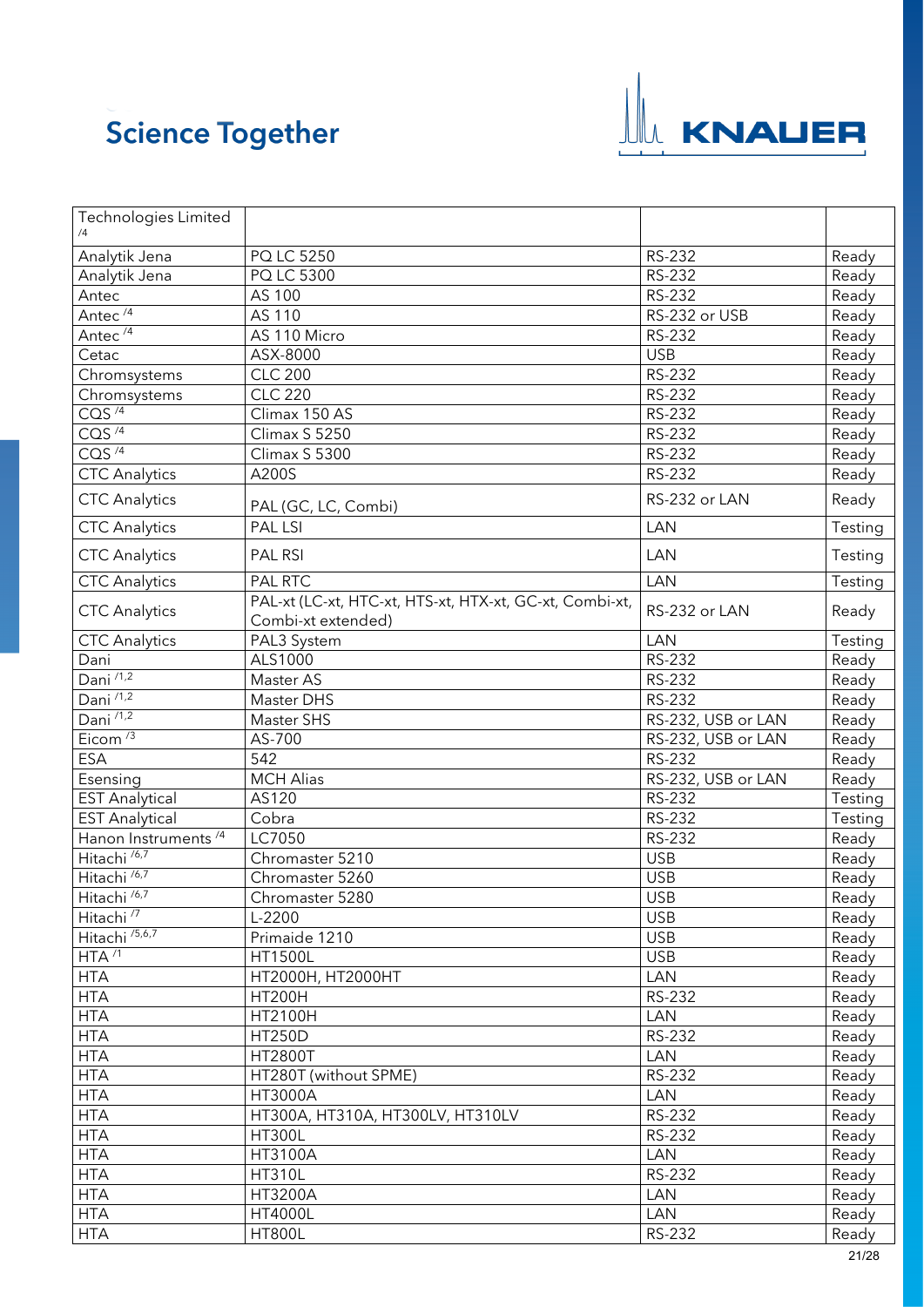

<span id="page-21-1"></span><span id="page-21-0"></span>

| Kontron                   | 360                                  | RS-232 - UNI Ruby                        | Ready   |
|---------------------------|--------------------------------------|------------------------------------------|---------|
| Kontron                   | 460                                  | RS-232 - UNI Ruby                        | Ready   |
| Kontron                   | 465                                  | RS-232 - UNI Ruby                        | Ready   |
| Kontron                   | 560                                  | RS-232 - UNI Ruby                        | Ready   |
| PerkinElmer <sup>/1</sup> | Flexar AS                            | RS-232, USB, LAN                         | Testing |
| PerkinElmer               | NexSAR Inert HPLC Autosampler        | RS-232, USB or LAN                       | Ready   |
| Postnova Analytics        | PN5300                               | RS-232                                   | Ready   |
| Recipe                    | AS3000                               | RS-232                                   | Ready   |
| Recipe                    | AS5000                               | RS-232                                   | Ready   |
| RIGOL <sup>/1</sup>       | L-3320                               | RS-232, USB or LAN                       | Testing |
| Schambeck <sup>/4</sup>   | S 6250                               | RS-232                                   | Ready   |
| Schambeck <sup>/4</sup>   | S 6300                               | RS-232                                   | Ready   |
| Schambeck                 | S5200                                | RS-232                                   | Ready   |
| Shimadzu                  | AOC-20i, AOC-20s, AOC-20d            | RS-232                                   | Ready   |
| Shimadzu                  | AOC-5000 Plus                        | RS-232 or LAN                            | Ready   |
| Shimadzu                  | SIL-10ADvp                           | Shimadzu controller<br>(see HPLC Others) | Ready   |
| Shimadzu                  | SIL-10AF                             | Shimadzu controller<br>(see HPLC Others) | Ready   |
| Shimadzu                  | SIL-10AXL                            | Shimadzu controller<br>(see HPLC Others) | Ready   |
| Shimadzu                  | SIL-20A                              | Shimadzu controller<br>(see HPLC Others) | Ready   |
| Shimadzu                  | SIL-20AC                             | Shimadzu controller<br>(see HPLC Others) | Ready   |
| Shimadzu                  | SIL-20ACHT                           | Shimadzu controller<br>(see HPLC Others) | Ready   |
| Shimadzu                  | SIL-20ACXR                           | Shimadzu controller<br>(see HPLC Others) | Ready   |
| Shimadzu                  | SIL-20AHT                            | Shimadzu controller<br>(see HPLC Others) | Ready   |
| Shimadzu                  | SIL-20AXR                            | Shimadzu controller<br>(see HPLC Others) | Ready   |
| Shimadzu                  | SIL-HTA                              | Shimadzu controller<br>(see HPLC Others) | Ready   |
| Shimadzu                  | SIL-HTC                              | Shimadzu controller<br>(see HPLC Others) | Ready   |
| Spark $\sqrt{4}$          | Alias                                | RS-232                                   | Ready   |
| Spark                     | Alias (including User Program)       | RS-232, USB or LAN                       | Ready   |
| Spark                     | Alias UHPLC (including User Program) | RS-232, USB or LAN                       | Ready   |
| Spark                     | Basic Marathon (Plus, XT)            | RS-232                                   | Ready   |
| Spark                     | Endurance                            | RS-232                                   | Ready   |
| Spark                     | Integrity                            | RS-232, USB or LAN                       | Ready   |
| Spark                     | Midas                                | RS-232                                   | Ready   |
| Spark                     | Triathlon                            | RS-232                                   | Ready   |
| Sykam                     | S5200                                | RS-232                                   | Ready   |
| Sykam $\overline{11}$     | S5250                                | RS-232                                   | Ready   |
| Sykam <sup>/1</sup>       | S5300                                | RS-232                                   | Ready   |
| Vici-VALCO                | Multi-position valve used as AS      | RS-232 - UNI Ruby                        | Ready   |
| Watrex                    | Streamline AS1                       | RS-232                                   | Ready   |
| Watrex                    | Streamline AS2                       | RS-232                                   | Ready   |
| Young In Chromass         | ChroZen AS                           | LAN                                      | Testing |
|                           |                                      |                                          |         |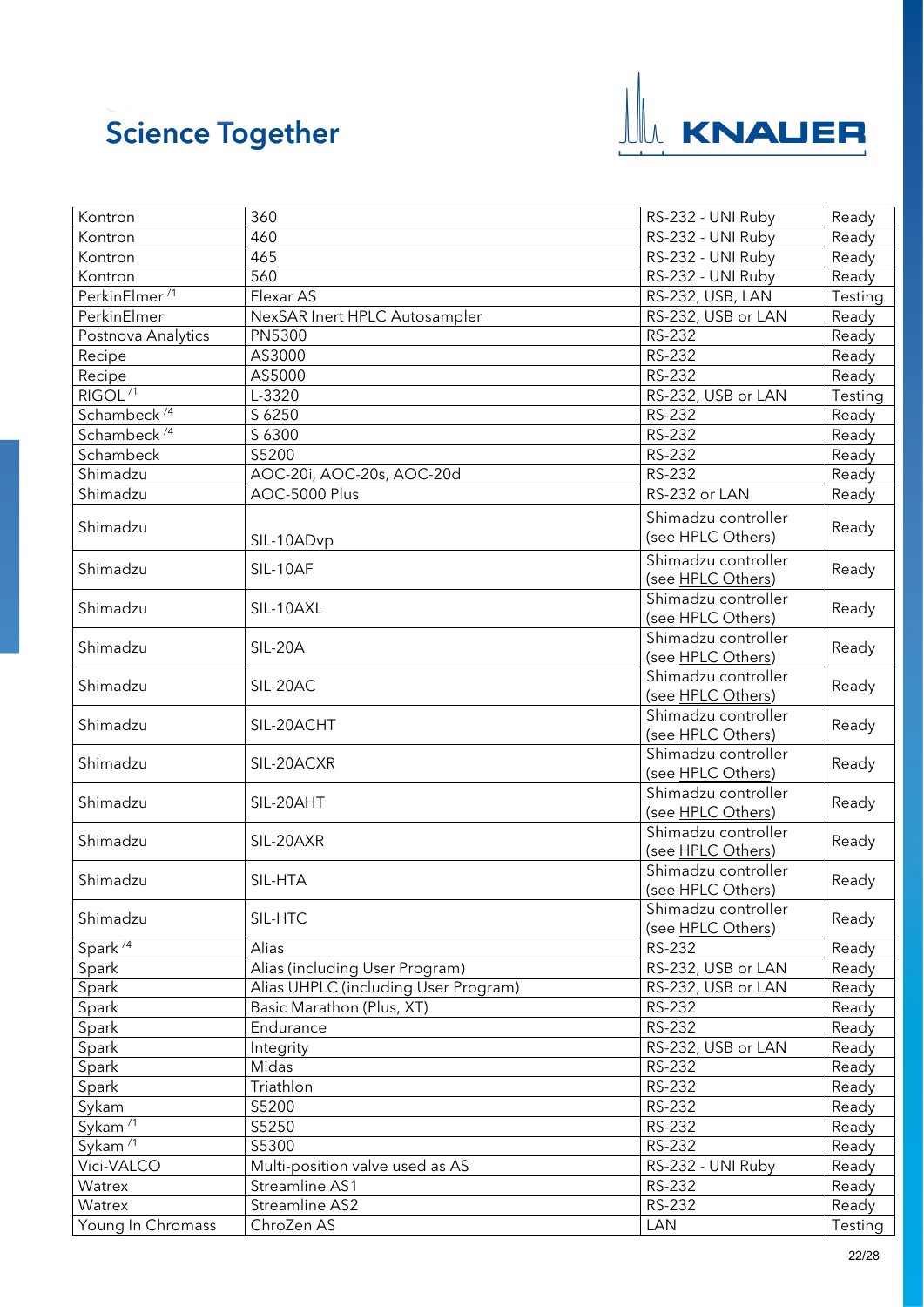

| Young In Chromass               | ChroZen UHPLC ALS | LAN    | Ready   |
|---------------------------------|-------------------|--------|---------|
| Young In Chromass               | YL2000H, YL2000HT | LAN    | Ready   |
| Young In Chromass               | <b>YL2100H</b>    | LAN    | Ready   |
| Young In Chromass               | <b>YL3000A</b>    | LAN    | Ready   |
| Young In Chromass               | <b>YL3100A</b>    | LAN    | Ready   |
| Young In Chromass               | <b>YL3200A</b>    | LAN    | Ready   |
| Young In Chromass <sup>/4</sup> | <b>YL9150</b>     | RS-232 | Ready   |
| Young In Chromass <sup>/4</sup> | YL9150 Plus       | LAN    | Testing |
| Young In Chromass               | <b>YL9151</b>     | RS-232 | Ready   |

<span id="page-22-0"></span>

| <b>HPLC Autosampler Accessories</b> |                  |                    |               |
|-------------------------------------|------------------|--------------------|---------------|
| <b>Manufacturer</b>                 | <b>Name</b>      | Interface          | <b>Status</b> |
| R-Biopharm                          | RIDACREST        | RS-232, USB or LAN | Ready         |
| Spark                               | <b>ACE</b>       | RS-232, USB or LAN | Ready         |
| Spark                               | <b>HPD</b>       | RS-232, USB or LAN | Ready         |
| Spark                               | <b>Symbiosis</b> | RS-232, USB or LAN | Ready         |

<span id="page-22-1"></span>

| <b>HPLC Column Ovens</b>        |                          |                    |               |
|---------------------------------|--------------------------|--------------------|---------------|
| Manufacturer                    | Name                     | Interface          | <b>Status</b> |
| Advion                          | Avant Column Oven        | LAN                | Ready         |
| Agilent                         | 1100 TCC                 | <b>GPIB, LAN</b>   | Ready         |
| Agilent                         | 1200 TCC                 | <b>LAN</b>         | Ready         |
| Agilent                         | G1316A                   | LAN - ICF          | Ready         |
| Agilent                         | G1316B                   | LAN - ICF          | Ready         |
| Agilent                         | G1316C                   | LAN - ICF          | Ready         |
| Agilent                         | G7116A                   | LAN - ICF          | Testing       |
| Agilent                         | G7116B                   | LAN - ICF          | Testing       |
| Agilent                         | G7130A                   | LAN - ICF          | Testing       |
| <b>Analytical Techno-</b>       | CO-3400U                 | RS-232             | Testing       |
| logies Limited <sup>/4</sup>    |                          |                    |               |
| Analytik Jena <sup>/4</sup>     | PQ LC 4115               | RS-232             | Testing       |
| Chromsystems <sup>/4</sup>      | <b>CLC 360</b>           | RS-232             | Testing       |
| Cluzeau Info-Labo               | Croco-CIL                | RS-232 - UNI Ruby  | Ready         |
| Cluzeau Info-Labo               | Gecko-2000               | RS-232 - UNI Ruby  | Ready         |
| Cluzeau Info-Labo               | Igloo-CIL                | RS-232 - UNI Ruby  | Ready         |
| COS <sup>74</sup>               | Climax S 4115            | RS-232             | Testing       |
| CQS $^{/4}$                     | Climax S 4120            | RS-232             | Testing       |
| Ecom $\overline{11}$            | ECO2080, ECO2099         | <b>RS-232, LAN</b> | Ready         |
| Ecom                            | <b>LCO 102</b>           | RS-232 - UNI Ruby  | Ready         |
| Esensing                        | Mistral                  | RS-232             | Ready         |
| Futecs $\overline{11}$          | CT-6000                  | RS-232 - UNI Ruby  | Testing       |
| Hanon Instruments <sup>/4</sup> | LC7030                   | LAN                | Ready         |
| Hitachi <sup>/6,7</sup>         | Chromaster 5310          | <b>USB</b>         | Ready         |
| Hitachi <sup>/6,7</sup>         | Chromaster Ultra RS 6310 | <b>USB</b>         | Ready         |
| Hitachi <sup>/7</sup>           | L-2300                   | <b>USB</b>         | Ready         |
| Hitachi <sup>/5,6,7</sup>       | Primaide 1310            | <b>USB</b>         | Ready         |
| PerkinElmer <sup>/1</sup>       | Flexar LC Column Oven    | RS-232             | Testing       |
| PerkinElmer                     | NexSAR Column Oven       | <b>RS-232</b>      | Ready         |
| R-Biopharm                      | RIDACREST Column Oven    | RS-232             | Ready         |
| Recipe                          | CH3000                   | RS-232 - UNI Ruby  | Ready         |
| Recipe                          | HT4000                   | <b>RS-232, LAN</b> | Ready         |
| RIGOL <sup>/1</sup>             | L-3400                   | RS-232             | Testing       |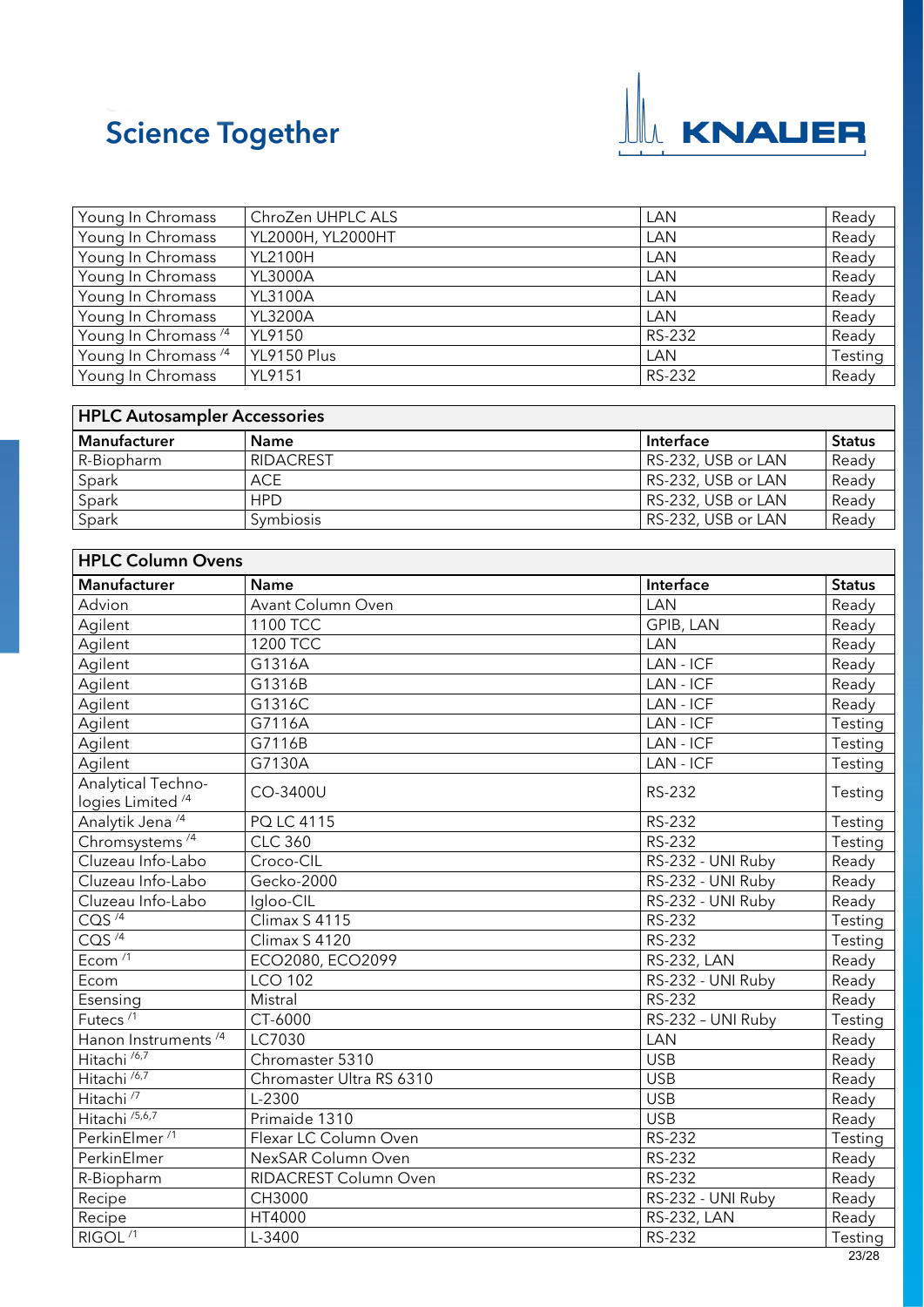

| Schambeck <sup>/1</sup>                 | S 5120                      | <b>RS-232</b>                            | Testing |
|-----------------------------------------|-----------------------------|------------------------------------------|---------|
| Shimadzu                                | CTO-10A                     | Shimadzu controller<br>(see HPLC Others) | Ready   |
| Shimadzu                                | CTO-10AC                    | Shimadzu controller<br>(see HPLC Others) | Ready   |
| Shimadzu                                | CTO-10ACvp                  | Shimadzu controller<br>(see HPLC Others) | Ready   |
| Shimadzu                                | CTO-10ASvp                  | Shimadzu controller<br>(see HPLC Others) | Ready   |
| Shimadzu                                | CTO-10Avp                   | Shimadzu controller<br>(see HPLC Others) | Ready   |
| Shimadzu                                | CTO-20A                     | Shimadzu controller<br>(see HPLC Others) | Ready   |
| Shimadzu                                | CTO-20AC                    | Shimadzu controller<br>(see HPLC Others) | Ready   |
| Spark                                   | Mistral                     | RS-232 or LAN                            | Ready   |
| SSI                                     | 605 COC                     | RS-232 - UNI Ruby                        | Ready   |
| Sykam $\overline{11}$                   | S4115                       | <b>RS-232</b>                            | Testing |
| Sykam <sup>/1</sup>                     | S4120                       | <b>RS-232</b>                            | Testing |
| Techlab                                 | $K-7$                       | RS-232 - UNI Ruby                        | Ready   |
| Thermotechnic<br>Products <sup>/4</sup> | JetStream                   | <b>RS-232</b>                            | Ready   |
| Unimicro $\overline{11}$                | Unimicro Thermostat         | <b>RS-232</b>                            | Testing |
| VICI-Valco <sup>/1</sup>                | Fast Temperature Programmer | RS-232                                   | Ready   |
| Watrex                                  | <b>CTC 100</b>              | RS-232 - UNI Ruby                        | Ready   |
| Watrex <sup>/1</sup>                    | Streamline CT1              | <b>USB</b>                               | Testing |
| Young In Chromass <sup>/1</sup>         | ChroZen Column Oven         | LAN                                      | Testing |
| Young In Chromass <sup>/1</sup>         | ChroZen HPLC-A CC           | LAN                                      | Ready   |
| Young In Chromass <sup>/1</sup>         | ChroZen UHPLC CC            | LAN                                      | Ready   |
| Young In Chromass <sup>/1</sup>         | YL9130                      | LAN                                      | Ready   |

<span id="page-23-0"></span>

| Fraction Collectors (for fraction collectors for using KNAUER FRC function refer "Fraction collectors") |                                                                   |                                                                           |               |
|---------------------------------------------------------------------------------------------------------|-------------------------------------------------------------------|---------------------------------------------------------------------------|---------------|
| Manufacturer                                                                                            | <b>Name</b>                                                       | Interface                                                                 | <b>Status</b> |
|                                                                                                         | Any fraction collector using the Next and<br>Collect/Waste events | Clarity-controlled device<br>with 2 TTL outputs<br>$(INT7, etc.) + FC GP$ | Ready         |
| Advantec                                                                                                | CHF122SC                                                          | RS-232 - UNI Ruby                                                         | Ready         |
| Agilent                                                                                                 | G1364A                                                            | LAN - ICF                                                                 | Testing       |
| Agilent                                                                                                 | G1364B                                                            | LAN - ICF                                                                 | Testing       |
| Agilent                                                                                                 | G1364C                                                            | LAN - ICF                                                                 | Testing       |
| Agilent                                                                                                 | G1364D                                                            | LAN - ICF                                                                 | Testing       |
| Agilent                                                                                                 | G1364E                                                            | LAN - ICF                                                                 | Testing       |
| Agilent                                                                                                 | G1364F                                                            | LAN - ICF                                                                 | Testing       |
| Agilent                                                                                                 | G5664A                                                            | LAN - ICF                                                                 | Testing       |
| Agilent                                                                                                 | G5664A                                                            | LAN - ICF                                                                 | Testing       |
| Agilent                                                                                                 | G7159B                                                            | LAN - ICF                                                                 | Testing       |
| Agilent                                                                                                 | G7166A                                                            | LAN - ICF                                                                 | Testing       |
| Bio-Rad                                                                                                 | <b>BioFrac</b>                                                    | A/D converter + UNI<br>Ruby                                               | Ready         |
| Ecom $\sqrt{1}$                                                                                         | <b>ECF2096</b>                                                    | RS-232 or LAN                                                             | Testing       |
| Gilson                                                                                                  | 203B                                                              | RS-232 - UNI Ruby                                                         | Ready         |
| Gilson                                                                                                  | 204                                                               | RS-232 - UNI Ruby                                                         | Ready         |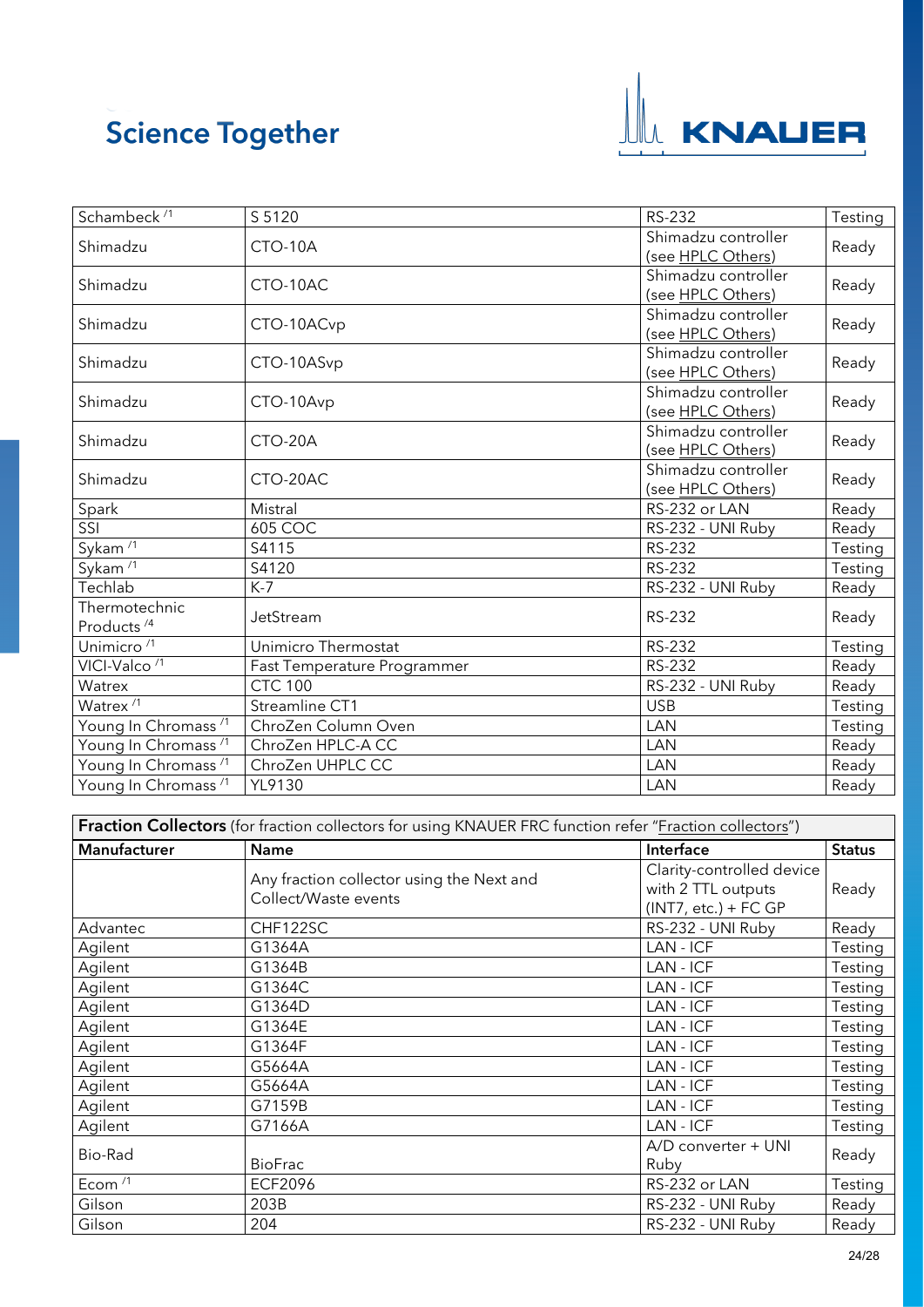

| Japan Analytical<br>Industry C. (JAI), LTD | FC-7000                         | RS-232                 |                |
|--------------------------------------------|---------------------------------|------------------------|----------------|
|                                            |                                 |                        | <b>Testing</b> |
| LKB Amersham                               | Frac100                         | A/D converter + UNI    |                |
|                                            |                                 | Ruby                   | Testing        |
| Rheodyne                                   | MX Series II valves used as FC  | <b>USB</b>             | Ready          |
| Separlab                                   | Separflow FC                    | <b>RS-232</b>          | Testing        |
| Teledyne ISCO                              | <b>FOXY 200</b>                 | RS-232 - UNI Ruby      | Ready          |
| Teledyne ISCO                              | FOXY Jr.                        | RS-232 - UNI Ruby      | Ready          |
| Teledyne ISCO                              | FOXY R1                         | RS-232 - UNI Ruby, LAN | Ready          |
| Teledyne ISCO                              | FOXY R2                         | RS-232 - UNI Ruby, LAN | Ready          |
| VICI-Valco                                 | Multi-position valve used as FC | RS-232 - UNI Ruby      | Ready          |
| Waters                                     | <b>Fraction Collector II</b>    | RS-232 - UNI Ruby      | Ready          |
| Watrex                                     | DeltaChrom FC 500               | A/D converter + UNI    | Ready          |
|                                            |                                 | Ruby                   |                |
| Young In Chromass                          | YL FC1                          | RS-232 - UNI Ruby      | Ready          |
| Young In Chromass                          | YL FC <sub>2</sub>              | RS-232 - UNI Ruby      | Ready          |

<span id="page-24-0"></span>

| <b>Valves</b>               |                                                               |                                          |               |
|-----------------------------|---------------------------------------------------------------|------------------------------------------|---------------|
| <b>Manufacturer</b>         | <b>Name</b>                                                   | Interface                                | <b>Status</b> |
| Agilent                     | G1156A                                                        | LAN - ICF                                | Testing       |
| Agilent                     | G1157A                                                        | LAN - ICF                                | Testing       |
| Agilent                     | G1158A                                                        | LAN - ICF                                | Testing       |
| Agilent                     | G1158B                                                        | LAN - ICF                                | Testing       |
| Agilent                     | G1159A                                                        | LAN - ICF                                | Testing       |
| Agilent                     | G1160A                                                        | LAN - ICF                                | Testing       |
| Agilent                     | G1162A                                                        | LAN - ICF                                | Testing       |
| Agilent                     | G1163A                                                        | LAN - ICF                                | Testing       |
| Agilent                     | G1170A                                                        | LAN - ICF                                | Testing       |
| Agilent                     | G4243A                                                        | LAN - ICF                                | Testing       |
| Agilent                     | G7170B                                                        | LAN - ICF                                | Testing       |
| Agilent                     | G9322A                                                        | LAN - ICF                                | Testing       |
| Analytik Jena <sup>/4</sup> | PQ LC 6510                                                    | RS-232                                   | Ready         |
| Chromsystem <sup>/4</sup>   | <b>CLC 230</b>                                                | RS-232                                   | Ready         |
| PerkinElmer                 | NexSAR Switching valve                                        | RS-232                                   | Ready         |
| Rheodyne                    | LabPro Series valves                                          | RS-232 - UNI Ruby                        | Ready         |
| Rheodyne                    | MX Series II valves                                           | <b>USB</b>                               | Ready         |
| Rheodyne                    | Titan Series valves                                           | RS-232                                   | Ready         |
| Shimadzu                    | FCV-10AL (all through selected LC-10/20 pumps only)           | Shimadzu controller<br>(see HPLC Others) | Ready         |
| Shimadzu                    | FCV-10ALvp (all through selected LC-10/20 pumps<br>only)      | Shimadzu controller<br>(see HPLC Others) | Ready         |
| Shimadzu                    | FCV-11AL (all through selected LC-10/20 pumps only)           | Shimadzu controller<br>(see HPLC Others) | Ready         |
| Shimadzu                    | FCV-11ALS (all through selected LC-10/20 pumps<br>only)       | Shimadzu controller<br>(see HPLC Others) | Ready         |
| Shimadzu                    | FCV-12AH (all through selected LC-10/20 column<br>ovens only) | Shimadzu controller<br>(see HPLC Others) | Ready         |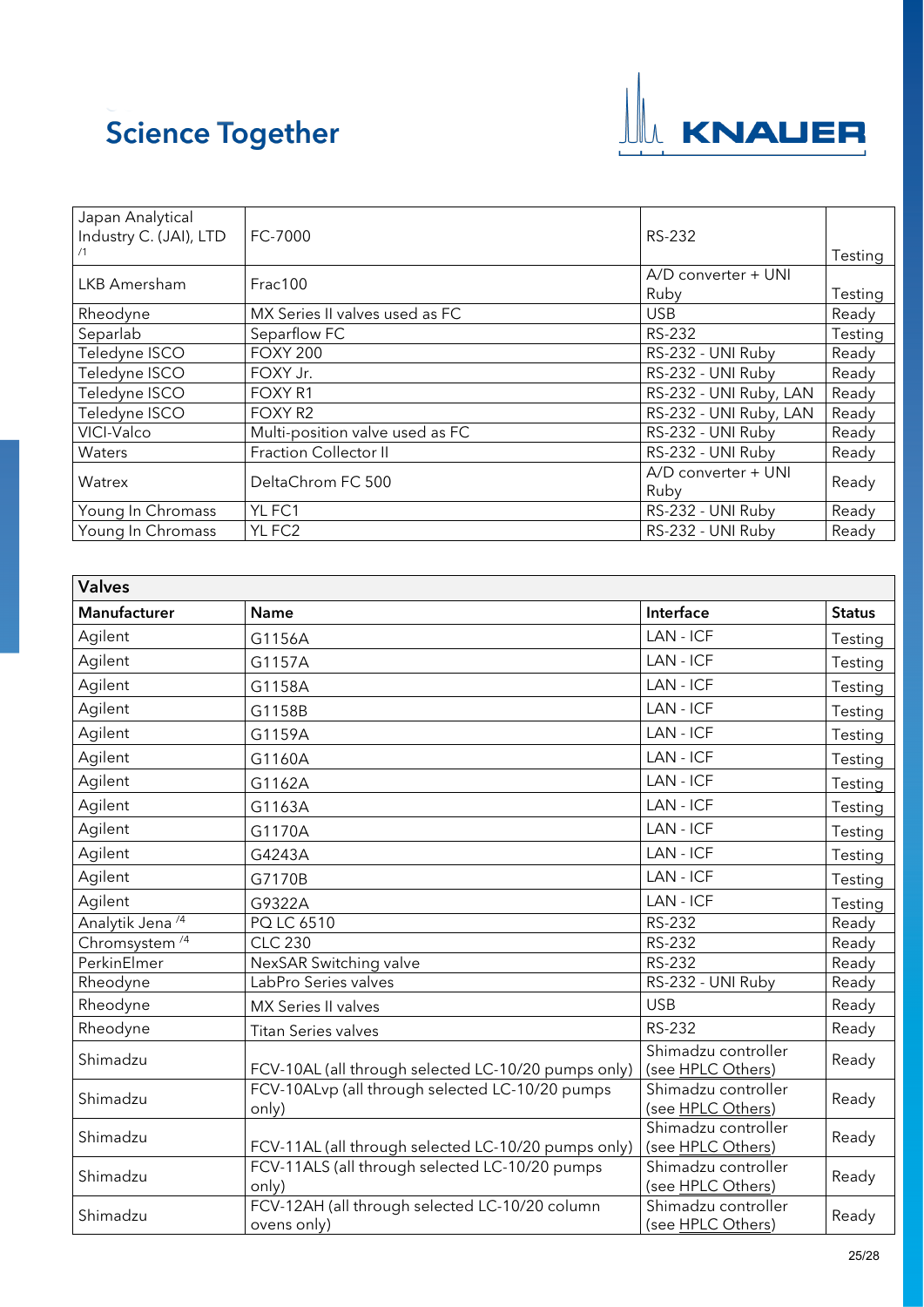

| Shimadzu            | FCV-14AH (all through selected LC-10/20 columns<br>ovens only)                                                              | Shimadzu controller<br>(see HPLC Others) | Ready |
|---------------------|-----------------------------------------------------------------------------------------------------------------------------|------------------------------------------|-------|
| Shimadzu            | FCV-15AL (all through selected LC-10/20 pumps only)                                                                         | Shimadzu controller<br>(see HPLC Others) | Ready |
| Shimadzu            | LPGE Unit (all through selected LC-10/20 pumps only)                                                                        | Shimadzu controller<br>(see HPLC Others) | Ready |
| Sykam <sup>/1</sup> | S6510                                                                                                                       | RS-232                                   | Ready |
| Upchurch            | $V-2500$                                                                                                                    | RS-232                                   | Ready |
| VICI-Valco          | Any valve mounted on two-position microelectric<br>actuator, multiposition microelectric actuator or<br>universal actuator. | RS-232                                   | Ready |

<span id="page-25-0"></span>

| <b>Amino Acid Analyzers</b> |                                         |           |               |
|-----------------------------|-----------------------------------------|-----------|---------------|
| Manufacturer                | <b>Name</b>                             | Interface | <b>Status</b> |
| $\ln$ gos <sup>/1</sup>     | AAA 500                                 | LAN       | Testina       |
| Sykam $/3$                  | S4300 Amino Acid Reaction Module System | RS-232    | Readv         |

Testing status: Some controls in the list are marked with Testing status. These are controls, developed by Data Apex, which are already functional and its development is in stage of external testing. Such controls are not part of the installation, but it is possible to get these controls and help Data Apex with fine tuning the drivers for your configuration. Contact us if you are interested in such a control and if you would like to help to increase the priority of the corresponding driver and speed up its development.

#### Interface types:

RS-232 = Serial communication. Specify the type of the cable or instrument.

LAN = Network communication. Specify the type of the cable or instrument.

USB = USB communication. Specify the type of the cable or instrument.

GPIB = hardware: Interface card for older Agilent 1100 system – not available from KNAUER

GSIOC = hardware: Converter for Gilson serial communication – not available from KNAUER

CB20 = hardware: Internal (PCI) LC Control card (4x D/A & 4x D/F converter) - support discontinued

Zebrick = hardware: External LC Control device (4x D/A & 4x D/F converter) – only upon request

OPT-USB = hardware: Optical to USB converter – only upon request

A/D converter = hardware: A/D converter is needed to gather data because the instrument does not support digital acquisition.

I/O device = hardware: Device capable of sending and receiving TTL signals governed by Clarity, for example any DataApex A/D converter

LC UNI = software: Universal LC control module for online pumps

FC GP = software: General Purpose Fraction Collector control module developed for Clarity; does not support KNAUER preparative functionality

UNI RUBY = software: Universal control module for various instruments, does not support KNAUER preparative functionality

ICF = software: Agilent ICF control Libraries embedded in ClarityChrom, ClarityChrom station license is required, for PDA also PDA extension is required

#### <span id="page-25-1"></span>Notes:

<sup>1</sup> Developed by instrument's manufacturer.

<sup>2</sup> Exclusively available from the instrument's manufacturer – needs a release code.

 $3$  Exclusively available from the instrument's manufacturer in the particular OEM version.

<sup>4</sup> Developed by third party.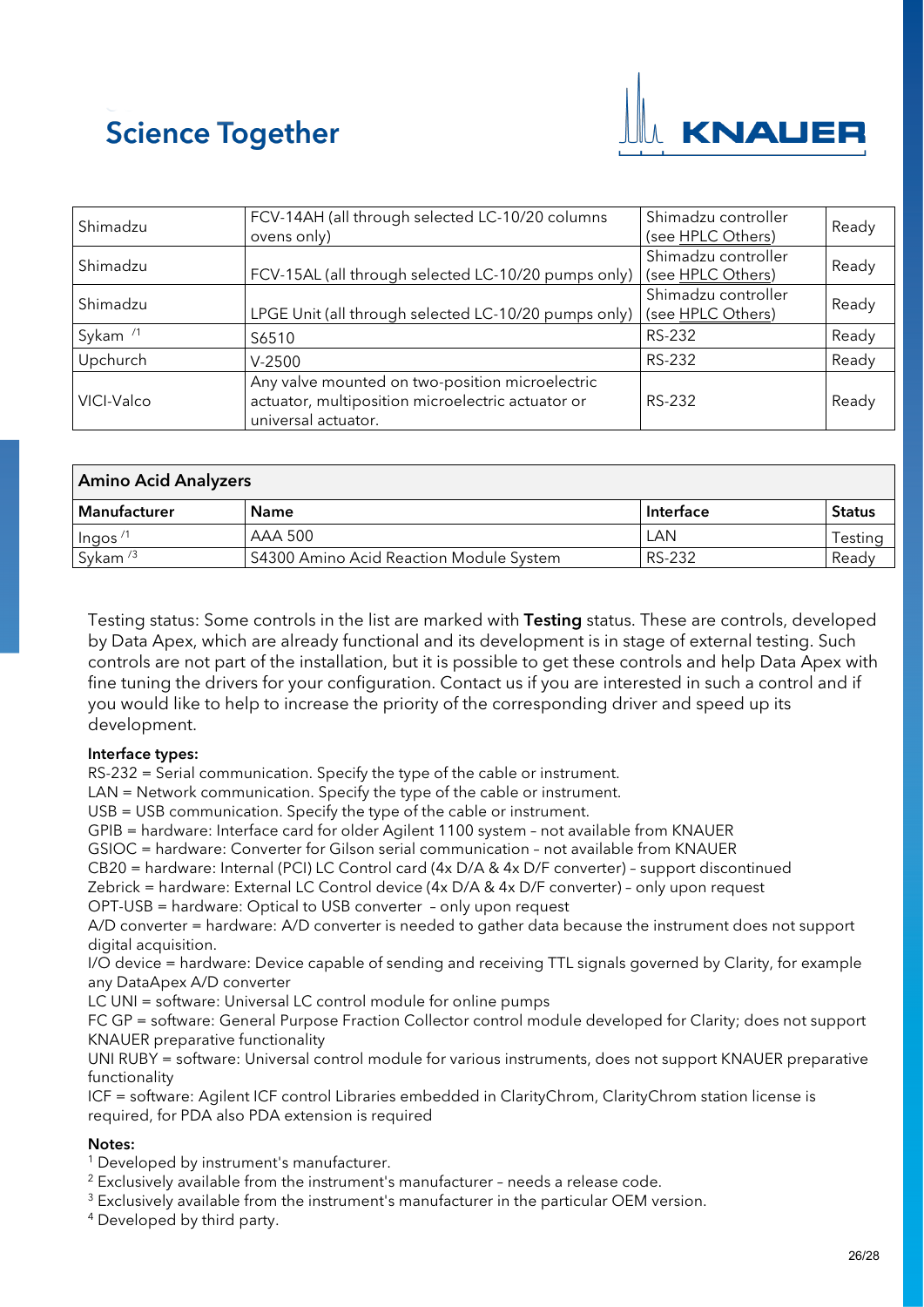

<sup>5</sup> Only limited number of these systems on one ClarityChrom station is possible - see appropriate manual or product page.

- $6$  Exclusively available in selected territories through companies approved by Hitachi company.
- $7$  One module in the system must have Interface Card installed.
- <sup>8</sup> The G1315A, G1315B, G1365A, G1365B sub-types only.
- <sup>9</sup> Selected models only Check with Elysia-raytest company.
- <sup>10</sup> Available from Knauer company only (requires Knauer FRC option).
- <sup>11</sup> Only the detectors sold by Knauer company.
- <sup>12</sup> Available from Dalian Elite company only (in the Chromsoft OEM version).
- <sup>13</sup> Exclusively available from the instrument's manufacturer only sold by instrument's manufacturer.
- <sup>14</sup> Exclusively available in selected territories through companies approved by Shimadzu company.

#### <span id="page-26-0"></span>Agilent ICF HPLC Control

Direct control of Agilent 1100, 1120, 1200, 1220, 1260 Infinity, 1260 Infinity II and 1290 Infinity II HPLC components using the Agilent ICF (Instrument Control Framework) tools developed by the Agilent company. The ClarityChrom Station allows for direct control of selected Agilent components, enabling ClarityChrom to provide integrated instrument control and to ensure complete automation for laboratories. The control module includes parameters for the HPLC pumps, column ovens, detectors (including PDA), autosamplers, etc. A dedicated PDA Extension enables the evaluation of data from PDA systems.

The separate Agilent ICF HPLC Control manual is available on the ClarityChrom installation DVD and the KNAUER webpage.

#### Specification: Agilent HPLC Control

Controlled devices: The Agilent ICF HPLC control module is compatible with selected components of Agilent 1100, 1120, 1200, 1220, 1260 and 1290 HPLC systems, supported by the Agilent ICF. Complete list of controlled components is shown below.

#### Communication interface: LAN

Data acquisition interface: Digital Data Acquisition

Licenses: Devices require a ClarityChrom station license A1670, PDA detectors the PDA extension A1676.

#### List of controlled subdevices of the Agilent ICF control module

Note that the portfolio of components widens with further releases of newer Agilent ICF versions. Refer the Agilent website for an up-to-date list.

#### Agilent 1120 systems G4286A, G4287A, G4288A, G4289A, G4290A

Agilent 1220 systems 1220 LC (G4286B, G4287B, G4288B, G4289B, G4290B, G4291B, G4292B, G4293B), 1220 VL (G4286C, G4287C, G4288C, G4289C, G4290C, G4291C, G4292C, G4293C, G4294B)

PumpsIsocratic (G1310A, G1310B, G1361A, G7110B), Binary (G1312A, G1312B, G1312C, G1376A, G2226A, G4220A, G4220B, G4302A, G7112B, G7120A, G7161A, G7161B), Quaternary (G1311A, G1311B, G1311C, G4204A, G5611A, G5654A, G7104A, G7104C, G7111A, G7111B), all including selected pump valve clusters